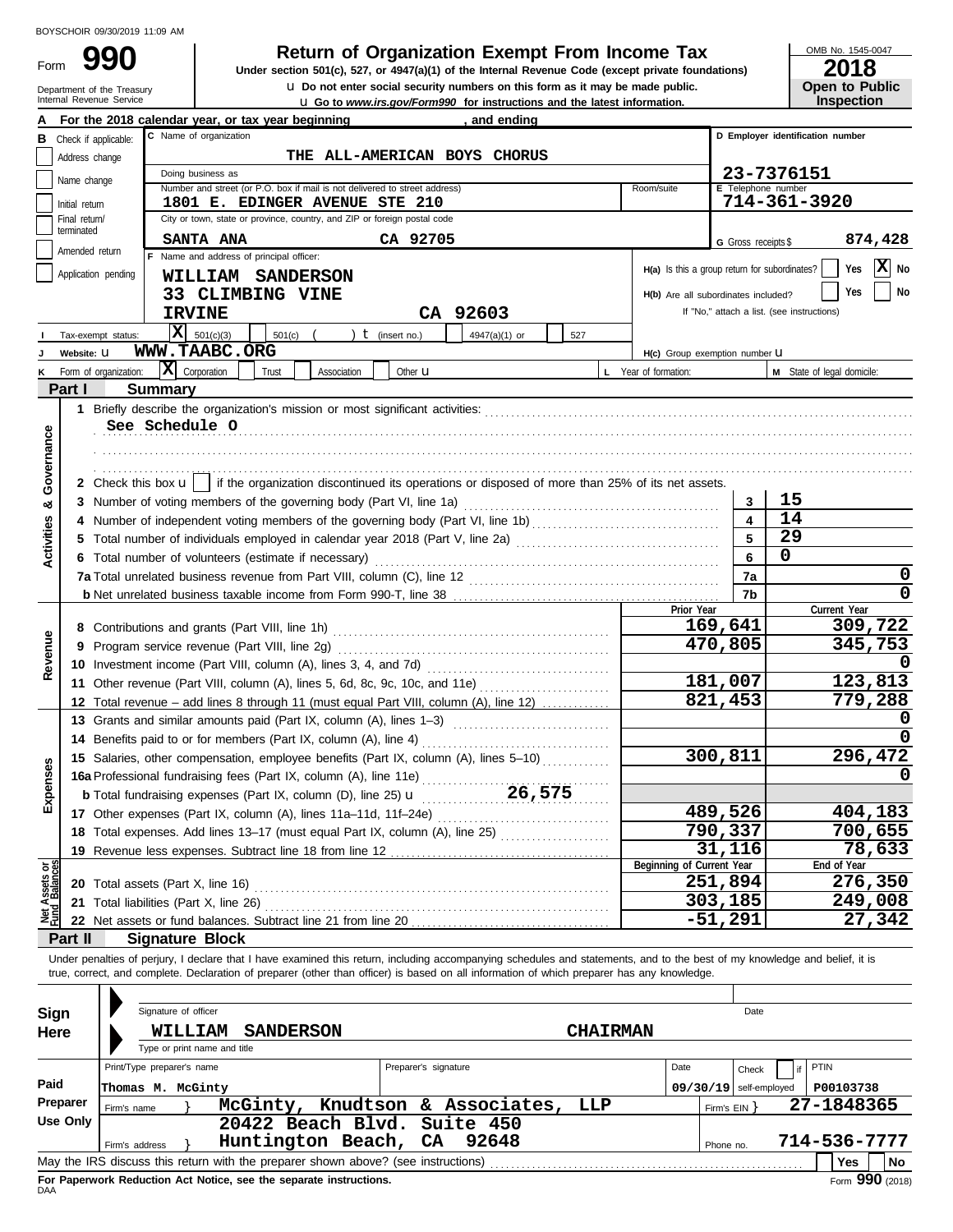|              | Form 990 (2018) THE ALL-AMERICAN BOYS CHORUS                                                                                                                                                                                           |                        | 23-7376151  |                          | Page 2                      |
|--------------|----------------------------------------------------------------------------------------------------------------------------------------------------------------------------------------------------------------------------------------|------------------------|-------------|--------------------------|-----------------------------|
| Part III     | <b>Statement of Program Service Accomplishments</b>                                                                                                                                                                                    |                        |             |                          | $\boxed{\mathbf{x}}$        |
| 1            | Briefly describe the organization's mission:                                                                                                                                                                                           |                        |             |                          |                             |
|              | See Schedule O                                                                                                                                                                                                                         |                        |             |                          |                             |
|              |                                                                                                                                                                                                                                        |                        |             |                          |                             |
|              |                                                                                                                                                                                                                                        |                        |             |                          |                             |
| $\mathbf{2}$ | Did the organization undertake any significant program services during the year which were not listed on the                                                                                                                           |                        |             |                          |                             |
|              |                                                                                                                                                                                                                                        |                        |             |                          | Yes $ X $ No                |
|              | If "Yes," describe these new services on Schedule O.                                                                                                                                                                                   |                        |             |                          |                             |
| 3            | Did the organization cease conducting, or make significant changes in how it conducts, any program                                                                                                                                     |                        |             |                          |                             |
| services?    |                                                                                                                                                                                                                                        |                        |             |                          | $\sqrt{}$ Yes $\sqrt{X}$ No |
|              | If "Yes," describe these changes on Schedule O.                                                                                                                                                                                        |                        |             |                          |                             |
| 4            | Describe the organization's program service accomplishments for each of its three largest program services, as measured by                                                                                                             |                        |             |                          |                             |
|              | expenses. Section 501(c)(3) and 501(c)(4) organizations are required to report the amount of grants and allocations to others,                                                                                                         |                        |             |                          |                             |
|              | the total expenses, and revenue, if any, for each program service reported.                                                                                                                                                            |                        |             |                          |                             |
|              | 4a (Code:  ) (Expenses \$  160, 365 including grants of \$                                                                                                                                                                             |                        |             | ) (Revenue $\frac{1}{2}$ |                             |
|              | AT THE END OF 2018, THERE WERE 104 MEMBERS IN THE AUDITION, TRAINING, AND                                                                                                                                                              |                        |             |                          |                             |
|              | CONCERT DIVISIONS.                                                                                                                                                                                                                     |                        |             |                          |                             |
|              |                                                                                                                                                                                                                                        |                        |             |                          |                             |
|              |                                                                                                                                                                                                                                        |                        |             |                          |                             |
|              |                                                                                                                                                                                                                                        |                        |             |                          |                             |
|              |                                                                                                                                                                                                                                        |                        |             |                          |                             |
|              |                                                                                                                                                                                                                                        |                        |             |                          |                             |
|              |                                                                                                                                                                                                                                        |                        |             |                          |                             |
|              |                                                                                                                                                                                                                                        |                        |             |                          |                             |
|              |                                                                                                                                                                                                                                        |                        |             |                          |                             |
|              |                                                                                                                                                                                                                                        |                        |             |                          |                             |
| 4b (Code:    | IN 2018 THE CHORUS TOURED CHINA WITH PERFORMANCES IN NANNING, GUIYANG,                                                                                                                                                                 |                        |             |                          |                             |
|              | KUNMING, HEZHOU, WUZHOU, SHENZHEN, GUANGZHOU, PINGXIANG, NANCHANG,                                                                                                                                                                     |                        |             |                          |                             |
|              | SHIJIAZHUANG, AND BEIJING.                                                                                                                                                                                                             |                        |             |                          |                             |
|              |                                                                                                                                                                                                                                        |                        |             |                          |                             |
|              |                                                                                                                                                                                                                                        |                        |             |                          |                             |
|              |                                                                                                                                                                                                                                        |                        |             |                          |                             |
|              |                                                                                                                                                                                                                                        |                        |             |                          |                             |
|              |                                                                                                                                                                                                                                        |                        |             |                          |                             |
|              |                                                                                                                                                                                                                                        |                        |             |                          |                             |
|              |                                                                                                                                                                                                                                        |                        |             |                          |                             |
|              |                                                                                                                                                                                                                                        |                        |             |                          |                             |
|              |                                                                                                                                                                                                                                        |                        |             |                          |                             |
|              | 4c (Code: ) (Expenses \$15,504 including grants of \$15,504 including grants of \$15,504 including grants of \$15,504 including grants of \$15,504 including grants of \$15,504 including grants of \$15,504 including grants of \$15, |                        |             |                          |                             |
| THE YEAR.    |                                                                                                                                                                                                                                        |                        |             |                          |                             |
|              |                                                                                                                                                                                                                                        |                        |             |                          |                             |
|              |                                                                                                                                                                                                                                        |                        |             |                          |                             |
|              |                                                                                                                                                                                                                                        |                        |             |                          |                             |
|              |                                                                                                                                                                                                                                        |                        |             |                          |                             |
|              |                                                                                                                                                                                                                                        |                        |             |                          |                             |
|              |                                                                                                                                                                                                                                        |                        |             |                          |                             |
|              |                                                                                                                                                                                                                                        |                        |             |                          |                             |
|              |                                                                                                                                                                                                                                        |                        |             |                          |                             |
|              |                                                                                                                                                                                                                                        |                        |             |                          |                             |
|              | 4d Other program services (Describe in Schedule O.)                                                                                                                                                                                    |                        |             |                          |                             |
| (Expenses \$ | 242,145                                                                                                                                                                                                                                | including grants of \$ | (Revenue \$ |                          |                             |
|              | 4e Total program service expenses u                                                                                                                                                                                                    | 499,061                |             |                          |                             |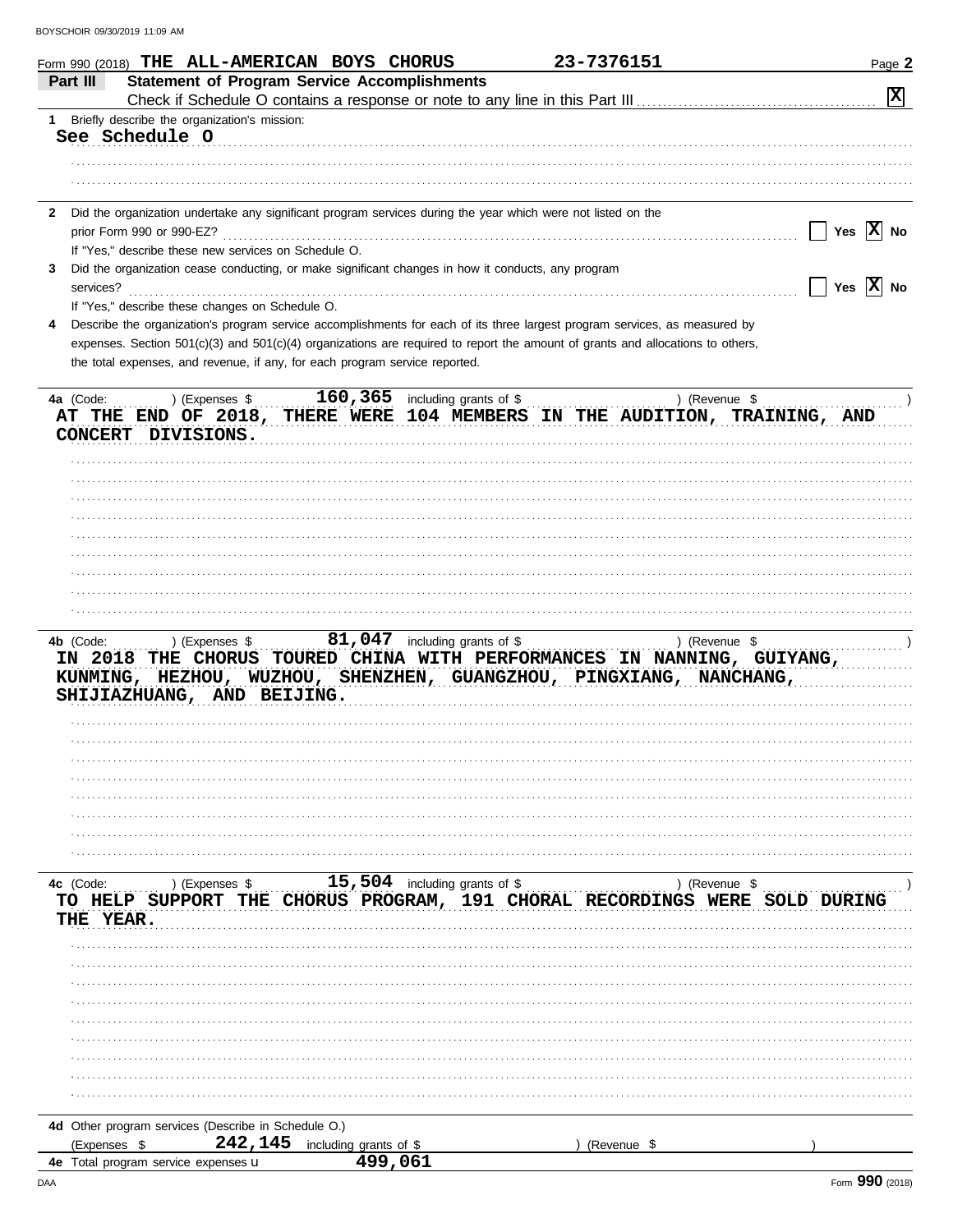## **Form 990 (2018) THE ALL-AMERICAN BOYS CHORUS** 23-7376151 Page 3

**Part IV Checklist of Required Schedules**

|     |                                                                                                                                              |              | Yes | No |
|-----|----------------------------------------------------------------------------------------------------------------------------------------------|--------------|-----|----|
| 1   | Is the organization described in section $501(c)(3)$ or $4947(a)(1)$ (other than a private foundation)? If "Yes,"                            |              |     |    |
|     | complete Schedule A                                                                                                                          | 1            | x   |    |
| 2   |                                                                                                                                              | $\mathbf{2}$ | X   |    |
| 3   | Did the organization engage in direct or indirect political campaign activities on behalf of or in opposition to                             |              |     |    |
|     | candidates for public office? If "Yes," complete Schedule C, Part I                                                                          | 3            |     | X  |
| 4   | Section 501(c)(3) organizations. Did the organization engage in lobbying activities, or have a section 501(h)                                |              |     |    |
|     |                                                                                                                                              | 4            |     | X  |
| 5   | Is the organization a section $501(c)(4)$ , $501(c)(5)$ , or $501(c)(6)$ organization that receives membership dues,                         |              |     |    |
|     | assessments, or similar amounts as defined in Revenue Procedure 98-19? If "Yes," complete Schedule C, Part III                               | 5            |     | X  |
| 6   | Did the organization maintain any donor advised funds or any similar funds or accounts for which donors                                      |              |     |    |
|     | have the right to provide advice on the distribution or investment of amounts in such funds or accounts? If                                  |              |     |    |
|     | "Yes," complete Schedule D, Part I                                                                                                           | 6            |     | X  |
| 7   | Did the organization receive or hold a conservation easement, including easements to preserve open space,                                    |              |     |    |
|     | the environment, historic land areas, or historic structures? If "Yes," complete Schedule D, Part II                                         | 7            |     | X  |
| 8   | Did the organization maintain collections of works of art, historical treasures, or other similar assets? If "Yes,"                          |              |     |    |
|     | complete Schedule D, Part III                                                                                                                | 8            |     | X  |
| 9   | Did the organization report an amount in Part X, line 21, for escrow or custodial account liability, serve as a                              |              |     |    |
|     | custodian for amounts not listed in Part X; or provide credit counseling, debt management, credit repair, or                                 |              |     |    |
|     | debt negotiation services? If "Yes," complete Schedule D, Part IV                                                                            | 9            |     | X  |
| 10  | Did the organization, directly or through a related organization, hold assets in temporarily restricted                                      |              |     |    |
|     | endowments, permanent endowments, or quasi-endowments? If "Yes," complete Schedule D, Part V                                                 | 10           |     | X  |
| 11  | If the organization's answer to any of the following questions is "Yes," then complete Schedule D, Parts VI,                                 |              |     |    |
|     | VII, VIII, IX, or X as applicable.                                                                                                           |              |     |    |
| a   | Did the organization report an amount for land, buildings, and equipment in Part X, line 10? If "Yes,"                                       | 11a          | х   |    |
|     | complete Schedule D, Part VI<br>Did the organization report an amount for investments-other securities in Part X, line 12 that is 5% or more |              |     |    |
| b   |                                                                                                                                              | 11 b         |     | X  |
| C   | Did the organization report an amount for investments—program related in Part X, line 13 that is 5% or more                                  |              |     |    |
|     |                                                                                                                                              | 11c          |     | x  |
| d   | Did the organization report an amount for other assets in Part X, line 15 that is 5% or more of its total assets                             |              |     |    |
|     | reported in Part X, line 16? If "Yes," complete Schedule D, Part IX [[CONDERGANDRETER PART]                                                  | 11d          |     | x  |
|     | Did the organization report an amount for other liabilities in Part X, line 25? If "Yes," complete Schedule D, Part X                        | 11e          | х   |    |
| f   | Did the organization's separate or consolidated financial statements for the tax year include a footnote that addresses                      |              |     |    |
|     | the organization's liability for uncertain tax positions under FIN 48 (ASC 740)? If "Yes," complete Schedule D, Part X                       | 11f          |     | X  |
| 12a | Did the organization obtain separate, independent audited financial statements for the tax year? If "Yes," complete                          |              |     |    |
|     |                                                                                                                                              | 12a          |     | x  |
| b   | Was the organization included in consolidated, independent audited financial statements for the tax year? If                                 |              |     |    |
|     |                                                                                                                                              | 12b          |     | X  |
| 13  |                                                                                                                                              | 13           |     | X  |
| 14a |                                                                                                                                              | 14a          |     | х  |
| b   | Did the organization have aggregate revenues or expenses of more than \$10,000 from grantmaking,                                             |              |     |    |
|     | fundraising, business, investment, and program service activities outside the United States, or aggregate                                    |              |     |    |
|     |                                                                                                                                              | 14b          |     | X  |
| 15  | Did the organization report on Part IX, column (A), line 3, more than \$5,000 of grants or other assistance to or                            |              |     |    |
|     |                                                                                                                                              | 15           |     | X  |
| 16  | Did the organization report on Part IX, column (A), line 3, more than \$5,000 of aggregate grants or other                                   |              |     |    |
|     |                                                                                                                                              | 16           |     | X  |
| 17  | Did the organization report a total of more than \$15,000 of expenses for professional fundraising services on                               |              |     |    |
|     |                                                                                                                                              | 17           |     | X  |
| 18  | Did the organization report more than \$15,000 total of fundraising event gross income and contributions on                                  |              | X   |    |
|     |                                                                                                                                              | 18           |     |    |
| 19  | Did the organization report more than \$15,000 of gross income from gaming activities on Part VIII, line 9a?                                 |              |     | X  |
| 20a |                                                                                                                                              | 19<br>20a    |     | X  |
| b   |                                                                                                                                              | 20b          |     |    |
| 21  | Did the organization report more than \$5,000 of grants or other assistance to any domestic organization or                                  |              |     |    |
|     |                                                                                                                                              | 21           |     | x  |
|     |                                                                                                                                              |              |     |    |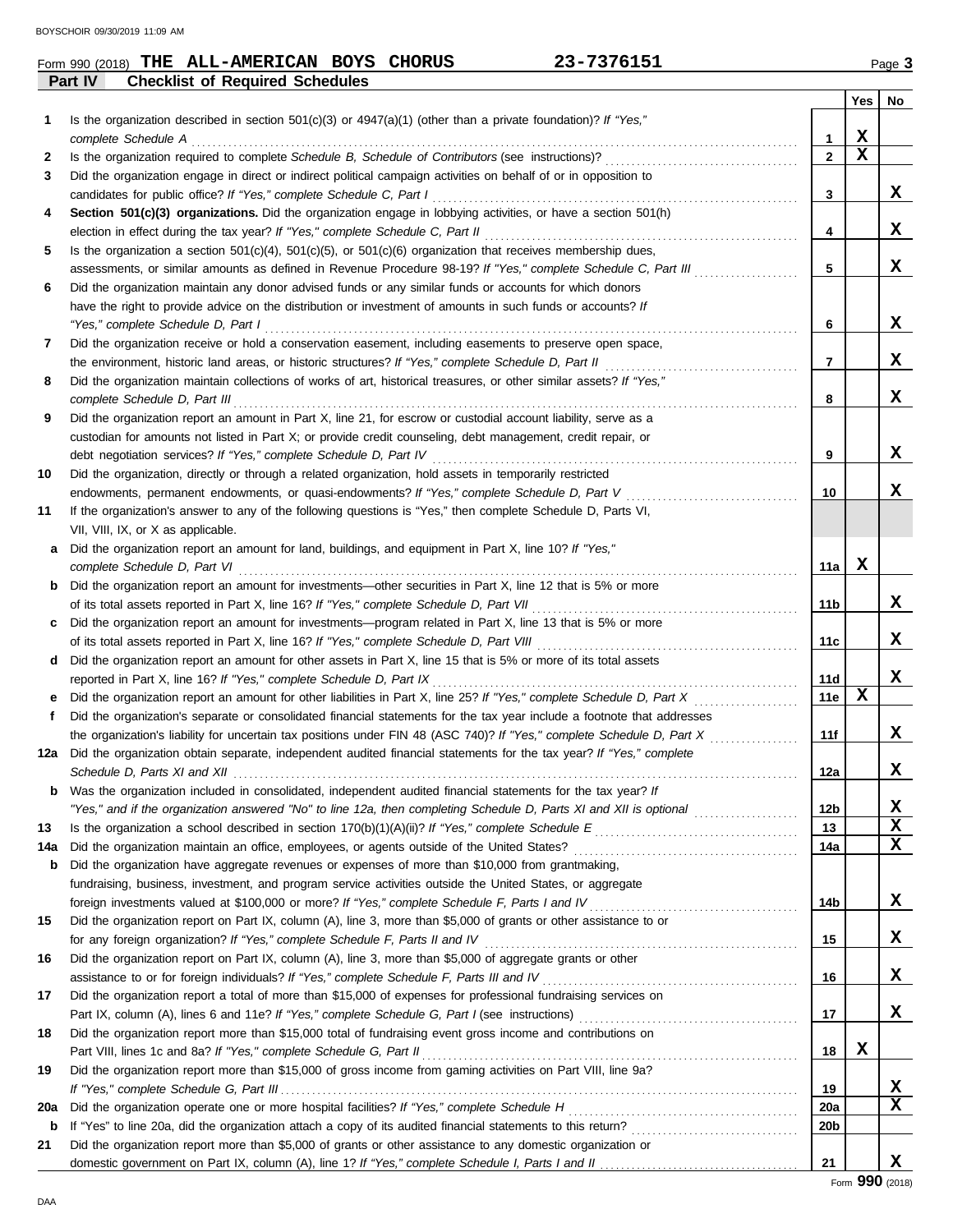|                                                                                                                                                            | <b>Checklist of Required Schedules (continued)</b><br><b>Part IV</b>                                                                                                                                                             |                 |     |             |  |  |  |  |  |
|------------------------------------------------------------------------------------------------------------------------------------------------------------|----------------------------------------------------------------------------------------------------------------------------------------------------------------------------------------------------------------------------------|-----------------|-----|-------------|--|--|--|--|--|
|                                                                                                                                                            |                                                                                                                                                                                                                                  |                 | Yes | No          |  |  |  |  |  |
| 22                                                                                                                                                         | Did the organization report more than \$5,000 of grants or other assistance to or for domestic individuals on                                                                                                                    |                 |     |             |  |  |  |  |  |
|                                                                                                                                                            | Part IX, column (A), line 2? If "Yes," complete Schedule I, Parts I and III                                                                                                                                                      | 22              |     | X           |  |  |  |  |  |
| 23                                                                                                                                                         | Did the organization answer "Yes" to Part VII, Section A, line 3, 4, or 5 about compensation of the                                                                                                                              |                 |     |             |  |  |  |  |  |
|                                                                                                                                                            | organization's current and former officers, directors, trustees, key employees, and highest compensated                                                                                                                          |                 |     |             |  |  |  |  |  |
|                                                                                                                                                            | employees? If "Yes," complete Schedule J                                                                                                                                                                                         | 23              |     | X           |  |  |  |  |  |
| 24a                                                                                                                                                        | Did the organization have a tax-exempt bond issue with an outstanding principal amount of more than                                                                                                                              |                 |     |             |  |  |  |  |  |
|                                                                                                                                                            | \$100,000 as of the last day of the year, that was issued after December 31, 2002? If "Yes," answer lines 24b                                                                                                                    |                 |     |             |  |  |  |  |  |
|                                                                                                                                                            | through 24d and complete Schedule K. If "No," go to line 25a                                                                                                                                                                     | 24a             |     | X.          |  |  |  |  |  |
| b                                                                                                                                                          |                                                                                                                                                                                                                                  | 24b             |     |             |  |  |  |  |  |
| c                                                                                                                                                          | Did the organization maintain an escrow account other than a refunding escrow at any time during the year                                                                                                                        |                 |     |             |  |  |  |  |  |
|                                                                                                                                                            | to defease any tax-exempt bonds?                                                                                                                                                                                                 | 24c             |     |             |  |  |  |  |  |
| d                                                                                                                                                          |                                                                                                                                                                                                                                  | 24d             |     |             |  |  |  |  |  |
| 25а                                                                                                                                                        | Section 501(c)(3), 501(c)(4), and 501(c)(29) organizations. Did the organization engage in an excess benefit                                                                                                                     | 25a             |     | X           |  |  |  |  |  |
|                                                                                                                                                            | transaction with a disqualified person during the year? If "Yes," complete Schedule L, Part I                                                                                                                                    |                 |     |             |  |  |  |  |  |
| b                                                                                                                                                          | Is the organization aware that it engaged in an excess benefit transaction with a disqualified person in a prior<br>year, and that the transaction has not been reported on any of the organization's prior Forms 990 or 990-EZ? |                 |     |             |  |  |  |  |  |
|                                                                                                                                                            | If "Yes," complete Schedule L, Part I                                                                                                                                                                                            | 25 <sub>b</sub> |     | x           |  |  |  |  |  |
| 26                                                                                                                                                         | Did the organization report any amount on Part X, line 5, 6, or 22 for receivables from or payables to any                                                                                                                       |                 |     |             |  |  |  |  |  |
|                                                                                                                                                            | current or former officers, directors, trustees, key employees, highest compensated employees, or                                                                                                                                |                 |     |             |  |  |  |  |  |
|                                                                                                                                                            | disqualified persons? If "Yes," complete Schedule L, Part II                                                                                                                                                                     | 26              |     | X           |  |  |  |  |  |
| 27                                                                                                                                                         | Did the organization provide a grant or other assistance to an officer, director, trustee, key employee,                                                                                                                         |                 |     |             |  |  |  |  |  |
|                                                                                                                                                            | substantial contributor or employee thereof, a grant selection committee member, or to a 35% controlled                                                                                                                          |                 |     |             |  |  |  |  |  |
|                                                                                                                                                            | entity or family member of any of these persons? If "Yes," complete Schedule L, Part III                                                                                                                                         | 27              |     | x           |  |  |  |  |  |
| 28                                                                                                                                                         | Was the organization a party to a business transaction with one of the following parties (see Schedule L,                                                                                                                        |                 |     |             |  |  |  |  |  |
|                                                                                                                                                            | Part IV instructions for applicable filing thresholds, conditions, and exceptions):                                                                                                                                              |                 |     |             |  |  |  |  |  |
| а                                                                                                                                                          | A current or former officer, director, trustee, or key employee? If "Yes," complete Schedule L, Part IV                                                                                                                          | 28a             |     | X           |  |  |  |  |  |
| b                                                                                                                                                          | A family member of a current or former officer, director, trustee, or key employee? If "Yes," complete                                                                                                                           |                 |     |             |  |  |  |  |  |
|                                                                                                                                                            | Schedule L, Part IV                                                                                                                                                                                                              | 28 <sub>b</sub> |     | X.          |  |  |  |  |  |
| с                                                                                                                                                          | An entity of which a current or former officer, director, trustee, or key employee (or a family member thereof)                                                                                                                  |                 |     |             |  |  |  |  |  |
|                                                                                                                                                            | was an officer, director, trustee, or direct or indirect owner? If "Yes," complete Schedule L, Part IV                                                                                                                           | 28c             |     | X.          |  |  |  |  |  |
| 29                                                                                                                                                         |                                                                                                                                                                                                                                  | 29              |     | $\mathbf x$ |  |  |  |  |  |
| 30                                                                                                                                                         | Did the organization receive contributions of art, historical treasures, or other similar assets, or qualified                                                                                                                   |                 |     |             |  |  |  |  |  |
|                                                                                                                                                            | conservation contributions? If "Yes," complete Schedule M                                                                                                                                                                        | 30              |     | x           |  |  |  |  |  |
| 31                                                                                                                                                         | Did the organization liquidate, terminate, or dissolve and cease operations? If "Yes," complete Schedule N, Part I                                                                                                               | 31              |     | $\mathbf x$ |  |  |  |  |  |
| 32                                                                                                                                                         | Did the organization sell, exchange, dispose of, or transfer more than 25% of its net assets? If "Yes,"                                                                                                                          |                 |     |             |  |  |  |  |  |
|                                                                                                                                                            | complete Schedule N, Part II                                                                                                                                                                                                     | 32              |     | х           |  |  |  |  |  |
| 33                                                                                                                                                         | Did the organization own 100% of an entity disregarded as separate from the organization under Regulations                                                                                                                       |                 |     |             |  |  |  |  |  |
|                                                                                                                                                            | sections 301.7701-2 and 301.7701-3? If "Yes," complete Schedule R, Part I                                                                                                                                                        | 33              |     | X.          |  |  |  |  |  |
| 34                                                                                                                                                         | Was the organization related to any tax-exempt or taxable entity? If "Yes," complete Schedule R, Part II, III,                                                                                                                   |                 |     |             |  |  |  |  |  |
|                                                                                                                                                            | or IV, and Part V, line 1                                                                                                                                                                                                        | 34              |     | X           |  |  |  |  |  |
| 35a                                                                                                                                                        |                                                                                                                                                                                                                                  | 35a             |     | X           |  |  |  |  |  |
| b                                                                                                                                                          | If "Yes" to line 35a, did the organization receive any payment from or engage in any transaction with a                                                                                                                          |                 |     |             |  |  |  |  |  |
|                                                                                                                                                            | controlled entity within the meaning of section 512(b)(13)? If "Yes," complete Schedule R, Part V, line 2                                                                                                                        |                 |     |             |  |  |  |  |  |
| 36                                                                                                                                                         | Section 501(c)(3) organizations. Did the organization make any transfers to an exempt non-charitable                                                                                                                             |                 |     |             |  |  |  |  |  |
|                                                                                                                                                            | related organization? If "Yes," complete Schedule R, Part V, line 2                                                                                                                                                              |                 |     |             |  |  |  |  |  |
| 37                                                                                                                                                         | Did the organization conduct more than 5% of its activities through an entity that is not a related organization                                                                                                                 |                 |     |             |  |  |  |  |  |
|                                                                                                                                                            | 37                                                                                                                                                                                                                               |                 |     |             |  |  |  |  |  |
| 38                                                                                                                                                         | Did the organization complete Schedule O and provide explanations in Schedule O for Part VI, lines 11b and                                                                                                                       |                 |     |             |  |  |  |  |  |
| 19? Note. All Form 990 filers are required to complete Schedule O.<br>38                                                                                   |                                                                                                                                                                                                                                  |                 |     |             |  |  |  |  |  |
|                                                                                                                                                            | <b>Statements Regarding Other IRS Filings and Tax Compliance</b><br>Part V                                                                                                                                                       |                 |     |             |  |  |  |  |  |
| Check if Schedule O contains a response or note to any line in this Part V [11] Check if Schedule O contains a response or note to any line in this Part V |                                                                                                                                                                                                                                  |                 |     |             |  |  |  |  |  |
|                                                                                                                                                            |                                                                                                                                                                                                                                  |                 | Yes | No          |  |  |  |  |  |
| 1a                                                                                                                                                         | 0<br>Enter the number reported in Box 3 of Form 1096. Enter -0- if not applicable<br>1a                                                                                                                                          |                 |     |             |  |  |  |  |  |
| b                                                                                                                                                          | $\pmb{0}$<br>1 <sub>b</sub><br>Enter the number of Forms W-2G included in line 1a. Enter -0- if not applicable www.communities                                                                                                   |                 |     |             |  |  |  |  |  |
| c                                                                                                                                                          | Did the organization comply with backup withholding rules for reportable payments to vendors and                                                                                                                                 |                 |     |             |  |  |  |  |  |
|                                                                                                                                                            |                                                                                                                                                                                                                                  | 1c              |     | x           |  |  |  |  |  |

Form 990 (2018) Page **4 THE ALL-AMERICAN BOYS CHORUS 23-7376151**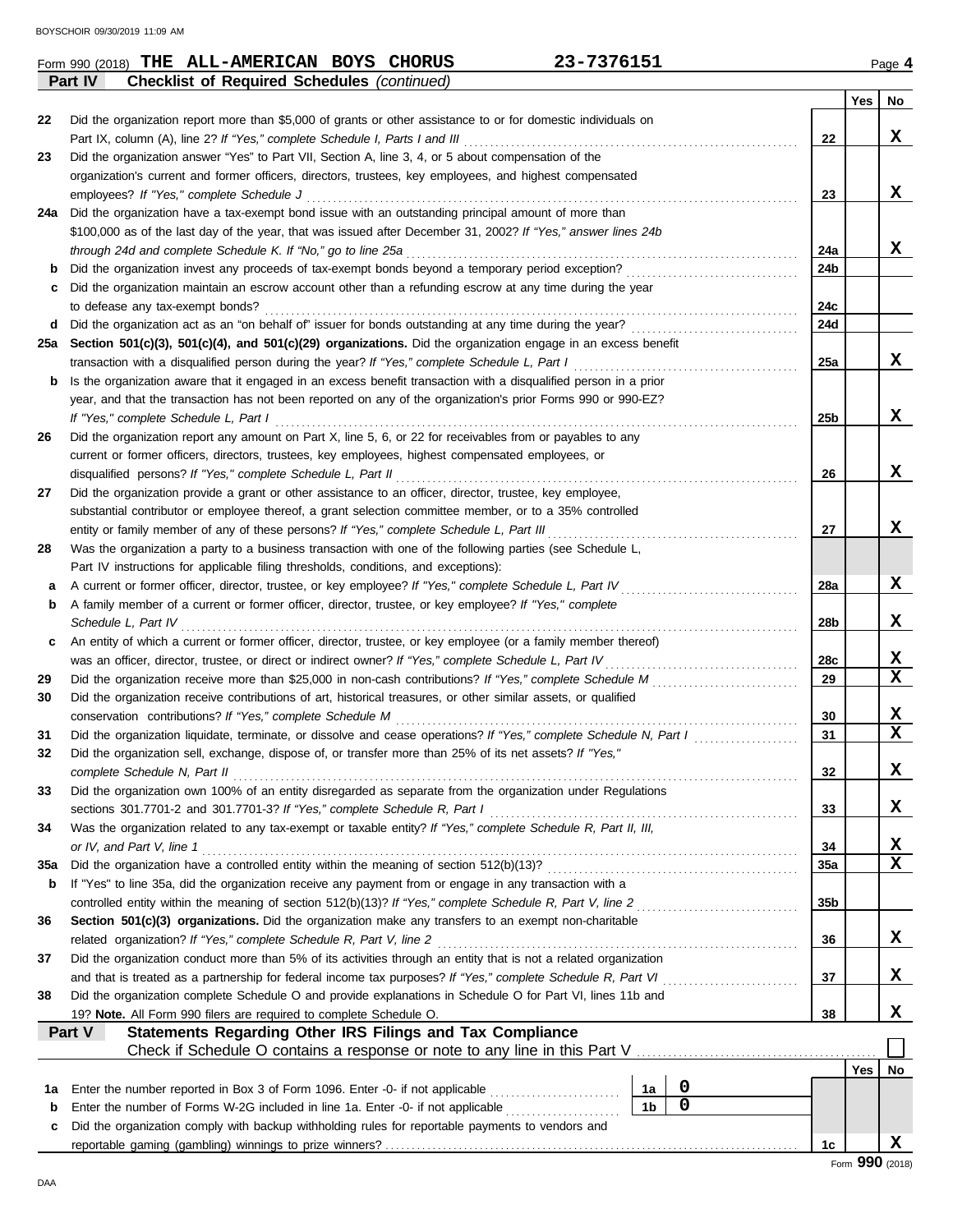|     | Statements Regarding Other IRS Filings and Tax Compliance (continued)<br>Part V                                                    |                        |    |                |     |             |
|-----|------------------------------------------------------------------------------------------------------------------------------------|------------------------|----|----------------|-----|-------------|
|     |                                                                                                                                    |                        |    |                | Yes | No          |
| 2a  | Enter the number of employees reported on Form W-3, Transmittal of Wage and Tax                                                    |                        |    |                |     |             |
|     | Statements, filed for the calendar year ending with or within the year covered by this return                                      | 2a                     | 29 |                |     |             |
| b   | If at least one is reported on line 2a, did the organization file all required federal employment tax returns?                     |                        |    | 2b             | X   |             |
|     | Note. If the sum of lines 1a and 2a is greater than 250, you may be required to e-file (see instructions)                          |                        |    |                |     |             |
| За  | Did the organization have unrelated business gross income of \$1,000 or more during the year?                                      |                        |    | За             |     | x           |
| b   |                                                                                                                                    |                        |    | 3b             |     |             |
| 4a  | At any time during the calendar year, did the organization have an interest in, or a signature or other authority over,            |                        |    |                |     |             |
|     | a financial account in a foreign country (such as a bank account, securities account, or other financial account)?                 |                        |    | 4a             |     | x           |
| b   | If "Yes," enter the name of the foreign country: <b>u</b>                                                                          |                        |    |                |     |             |
|     | See instructions for filing requirements for FinCEN Form 114, Report of Foreign Bank and Financial Accounts (FBAR).                |                        |    |                |     |             |
| 5a  |                                                                                                                                    |                        |    | 5a             |     | X           |
| b   |                                                                                                                                    |                        |    | 5 <sub>b</sub> |     | $\mathbf x$ |
| c   | If "Yes" to line 5a or 5b, did the organization file Form 8886-T?                                                                  |                        |    | 5c             |     |             |
| 6а  | Does the organization have annual gross receipts that are normally greater than \$100,000, and did the                             |                        |    |                |     |             |
|     | organization solicit any contributions that were not tax deductible as charitable contributions?                                   |                        |    | 6a             |     | x           |
| b   | If "Yes," did the organization include with every solicitation an express statement that such contributions or                     |                        |    |                |     |             |
|     | gifts were not tax deductible?                                                                                                     |                        |    | 6b             |     |             |
| 7   | Organizations that may receive deductible contributions under section 170(c).                                                      |                        |    |                |     |             |
| а   | Did the organization receive a payment in excess of \$75 made partly as a contribution and partly for goods                        |                        |    |                |     |             |
|     | and services provided to the payor?                                                                                                |                        |    | 7а             |     |             |
| b   |                                                                                                                                    |                        |    | 7b             |     |             |
| c   | Did the organization sell, exchange, or otherwise dispose of tangible personal property for which it was                           |                        |    |                |     |             |
|     |                                                                                                                                    |                        |    | 7с             |     |             |
| d   |                                                                                                                                    | 7d                     |    |                |     |             |
| е   |                                                                                                                                    |                        |    | 7e             |     |             |
| f   |                                                                                                                                    |                        |    | 7f             |     |             |
| g   | If the organization received a contribution of qualified intellectual property, did the organization file Form 8899 as required?   |                        |    | 7g             |     |             |
| h   | If the organization received a contribution of cars, boats, airplanes, or other vehicles, did the organization file a Form 1098-C? |                        |    | 7h             |     |             |
| 8   | Sponsoring organizations maintaining donor advised funds. Did a donor advised fund maintained by the                               |                        |    |                |     |             |
|     |                                                                                                                                    |                        |    | 8              |     |             |
| 9   | Sponsoring organizations maintaining donor advised funds.                                                                          |                        |    |                |     |             |
| а   | Did the sponsoring organization make any taxable distributions under section 4966?                                                 |                        |    | 9a<br>9b       |     |             |
| b   |                                                                                                                                    |                        |    |                |     |             |
| 10  | Section 501(c)(7) organizations. Enter:                                                                                            |                        |    |                |     |             |
| а   |                                                                                                                                    | 10a<br>10 <sub>b</sub> |    |                |     |             |
|     | Gross receipts, included on Form 990, Part VIII, line 12, for public use of club facilities                                        |                        |    |                |     |             |
| 11  | Section 501(c)(12) organizations. Enter:                                                                                           | 11a                    |    |                |     |             |
| a   | Gross income from members or shareholders<br>Gross income from other sources (Do not net amounts due or paid to other sources      |                        |    |                |     |             |
| b   | against amounts due or received from them.)                                                                                        | 11 <sub>b</sub>        |    |                |     |             |
| 12a | Section 4947(a)(1) non-exempt charitable trusts. Is the organization filing Form 990 in lieu of Form 1041?                         |                        |    | 12a            |     |             |
| b   | If "Yes," enter the amount of tax-exempt interest received or accrued during the year                                              | 12b                    |    |                |     |             |
| 13  | Section 501(c)(29) qualified nonprofit health insurance issuers.                                                                   |                        |    |                |     |             |
| а   | Is the organization licensed to issue qualified health plans in more than one state?                                               |                        |    | 13а            |     |             |
|     | Note. See the instructions for additional information the organization must report on Schedule O.                                  |                        |    |                |     |             |
| b   | Enter the amount of reserves the organization is required to maintain by the states in which                                       |                        |    |                |     |             |
|     |                                                                                                                                    | 13 <sub>b</sub>        |    |                |     |             |
| c   | Enter the amount of reserves on hand                                                                                               | ∣ 13с                  |    |                |     |             |
| 14a |                                                                                                                                    |                        |    | 14a            |     | X           |
| b   |                                                                                                                                    |                        |    | 14b            |     |             |
| 15  | Is the organization subject to the section 4960 tax on payment(s) of more than \$1,000,000 in remuneration or                      |                        |    |                |     |             |
|     | excess parachute payment(s) during the year?                                                                                       |                        |    | 15             |     | x           |
|     | If "Yes," see instructions and file Form 4720, Schedule N.                                                                         |                        |    |                |     |             |
| 16  | Is the organization an educational institution subject to the section 4968 excise tax on net investment income?                    |                        |    | 16             |     | x           |
|     | If "Yes," complete Form 4720, Schedule O.                                                                                          |                        |    |                |     |             |
|     |                                                                                                                                    |                        |    |                |     |             |

**Form 990 (2018) THE ALL-AMERICAN BOYS CHORUS** 23-7376151 Page 5

| и |
|---|
|---|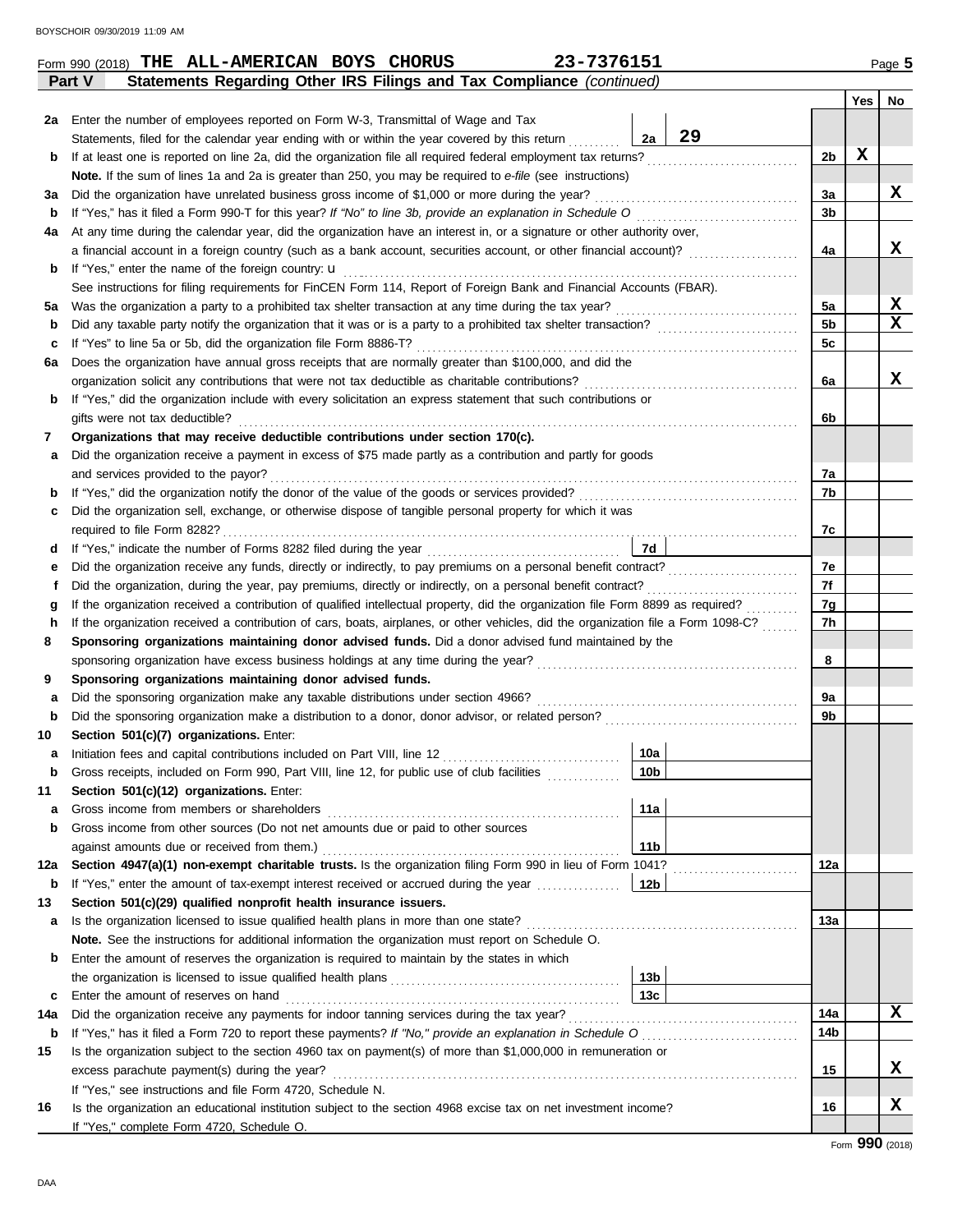|     | <b>Part VI</b><br>Governance, Management, and Disclosure For each "Yes" response to lines 2 through 7b below, and for a "No"        |                 |     |                 |
|-----|-------------------------------------------------------------------------------------------------------------------------------------|-----------------|-----|-----------------|
|     | response to line 8a, 8b, or 10b below, describe the circumstances, processes, or changes in Schedule O. See instructions.           |                 |     |                 |
|     |                                                                                                                                     |                 |     | x               |
|     | Section A. Governing Body and Management                                                                                            |                 |     |                 |
|     |                                                                                                                                     |                 | Yes | No              |
| 1а  | 15<br>Enter the number of voting members of the governing body at the end of the tax year<br>1a                                     |                 |     |                 |
|     | If there are material differences in voting rights among members of the governing body, or                                          |                 |     |                 |
|     | if the governing body delegated broad authority to an executive committee or similar                                                |                 |     |                 |
|     | committee, explain in Schedule O.                                                                                                   |                 |     |                 |
| b   | 14<br>1b<br>Enter the number of voting members included in line 1a, above, who are independent                                      |                 |     |                 |
| 2   | Did any officer, director, trustee, or key employee have a family relationship or a business relationship with                      |                 |     |                 |
|     | any other officer, director, trustee, or key employee?                                                                              | 2               |     | X               |
| 3   | Did the organization delegate control over management duties customarily performed by or under the direct                           |                 |     |                 |
|     | supervision of officers, directors, or trustees, or key employees to a management company or other person?                          | 3               |     | x               |
| 4   |                                                                                                                                     | 4               |     | $\mathbf x$     |
| 5   |                                                                                                                                     | 5               |     | $\mathbf X$     |
| 6   | Did the organization have members or stockholders?                                                                                  | 6               |     | $\mathbf x$     |
| 7а  | Did the organization have members, stockholders, or other persons who had the power to elect or appoint                             |                 |     |                 |
|     | one or more members of the governing body?                                                                                          | 7а              |     | X               |
| b   | Are any governance decisions of the organization reserved to (or subject to approval by) members,                                   |                 |     |                 |
|     | stockholders, or persons other than the governing body?                                                                             | 7b              |     | X.              |
| 8   | Did the organization contemporaneously document the meetings held or written actions undertaken during the year by the following:   |                 |     |                 |
| а   | The governing body?                                                                                                                 | 8а              | X   |                 |
| b   | Each committee with authority to act on behalf of the governing body?                                                               | 8b              | X   |                 |
| 9   | Is there any officer, director, trustee, or key employee listed in Part VII, Section A, who cannot be reached at                    |                 |     |                 |
|     |                                                                                                                                     | 9               |     | X               |
|     | Section B. Policies (This Section B requests information about policies not required by the Internal Revenue Code.)                 |                 |     |                 |
|     |                                                                                                                                     |                 | Yes | No              |
| 10a | Did the organization have local chapters, branches, or affiliates?                                                                  | 10a             |     | x               |
| b   | If "Yes," did the organization have written policies and procedures governing the activities of such chapters,                      |                 |     |                 |
|     | affiliates, and branches to ensure their operations are consistent with the organization's exempt purposes?                         | 10 <sub>b</sub> |     |                 |
| 11a | Has the organization provided a complete copy of this Form 990 to all members of its governing body before filing the form?         | 11a             | x   |                 |
| b   | Describe in Schedule O the process, if any, used by the organization to review this Form 990.                                       |                 |     |                 |
| 12a | Did the organization have a written conflict of interest policy? If "No," go to line 13                                             | 12a             |     | X.              |
| b   | Were officers, directors, or trustees, and key employees required to disclose annually interests that could give rise to conflicts? | 12b             |     |                 |
| c   | Did the organization regularly and consistently monitor and enforce compliance with the policy? If "Yes,"                           |                 |     |                 |
|     | describe in Schedule O how this was done                                                                                            | 12 <sub>c</sub> |     |                 |
| 13. | Did the organization have a written whistleblower policy?                                                                           | 13              |     | X               |
| 14  | Did the organization have a written document retention and destruction policy?                                                      | 14              |     | X               |
| 15  | Did the process for determining compensation of the following persons include a review and approval by                              |                 |     |                 |
|     | independent persons, comparability data, and contemporaneous substantiation of the deliberation and decision?                       |                 |     |                 |
| a   |                                                                                                                                     | 15a             |     | x               |
| b   | Other officers or key employees of the organization                                                                                 | 15b             |     | x               |
|     | If "Yes" to line 15a or 15b, describe the process in Schedule O (see instructions).                                                 |                 |     |                 |
| 16a | Did the organization invest in, contribute assets to, or participate in a joint venture or similar arrangement                      |                 |     |                 |
|     | with a taxable entity during the year?                                                                                              | 16a             |     | x               |
| b   | If "Yes," did the organization follow a written policy or procedure requiring the organization to evaluate its                      |                 |     |                 |
|     | participation in joint venture arrangements under applicable federal tax law, and take steps to safeguard the                       |                 |     |                 |
|     |                                                                                                                                     | 16b             |     |                 |
|     | <b>Section C. Disclosure</b>                                                                                                        |                 |     |                 |
| 17  | List the states with which a copy of this Form 990 is required to be filed $\mathbf{u}$ $\mathbf{CA}$                               |                 |     |                 |
| 18  | Section 6104 requires an organization to make its Forms 1023 (1024 or 1024-A if applicable), 990, and 990-T (Section 501(c)         |                 |     |                 |
|     | (3)s only) available for public inspection. Indicate how you made these available. Check all that apply.                            |                 |     |                 |
|     | $\vert$ Another's website $\vert X \vert$ Upon request<br>  Other (explain in Schedule O)<br>Own website                            |                 |     |                 |
| 19  | Describe in Schedule O whether (and if so, how) the organization made its governing documents, conflict of interest policy, and     |                 |     |                 |
|     | financial statements available to the public during the tax year.                                                                   |                 |     |                 |
| 20  | State the name, address, and telephone number of the person who possesses the organization's books and records u                    |                 |     |                 |
|     | 1801 E. EDINGER AVE. STE 210<br>ALL AMERICAN BOYS CHORUS                                                                            |                 |     |                 |
|     | CA 92705<br><b>SANTA ANA</b>                                                                                                        | 714-361-3920    |     |                 |
| DAA |                                                                                                                                     |                 |     | Form 990 (2018) |

Form 990 (2018) Page **6**

**THE ALL-AMERICAN BOYS CHORUS 23-7376151**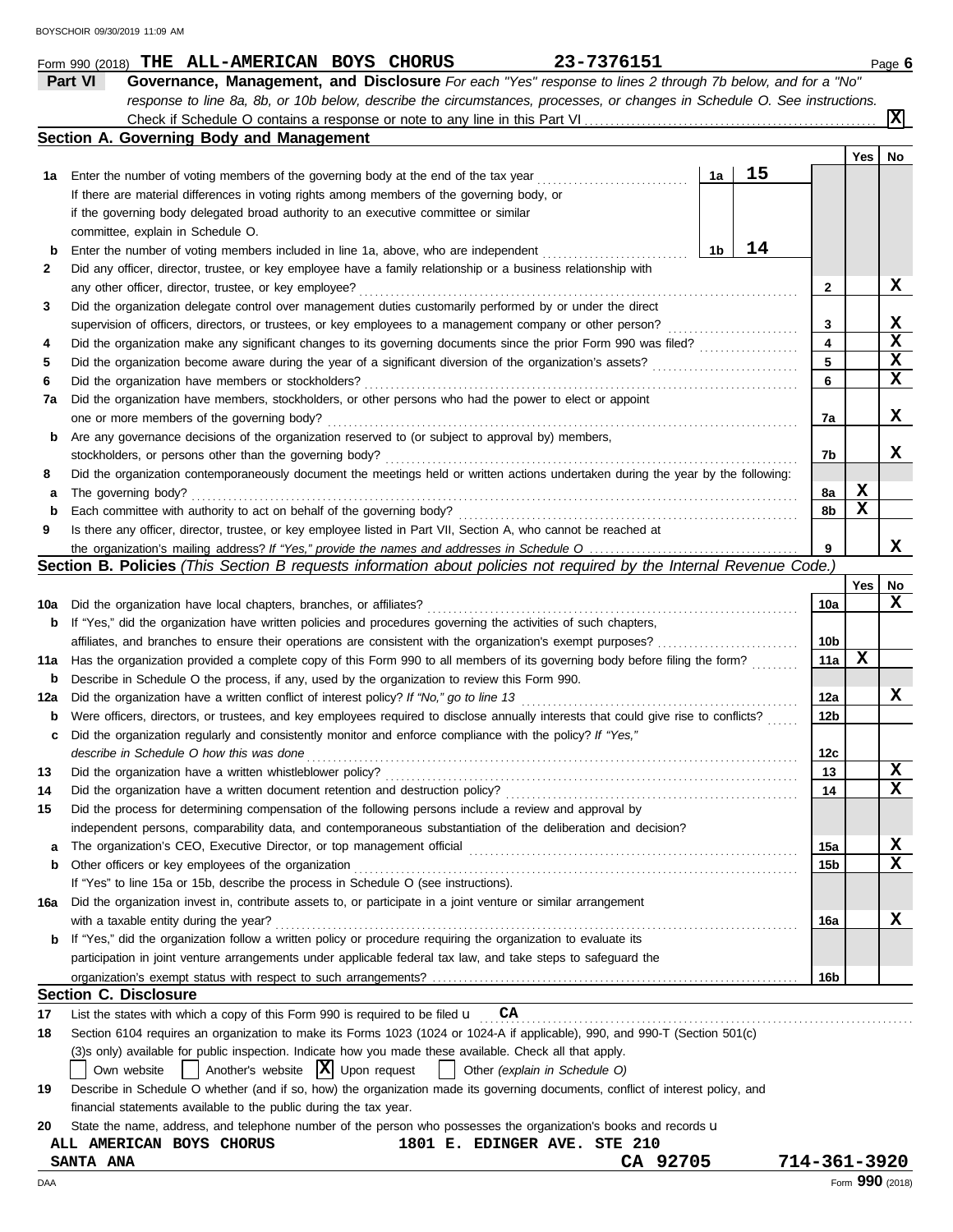| Form 990 (2018)                                                                                                                                                                                                                                                                                            |                   | THE ALL-AMERICAN BOYS CHORUS                                                 | 23-7376151           |                              | Page 7             |  |  |  |  |
|------------------------------------------------------------------------------------------------------------------------------------------------------------------------------------------------------------------------------------------------------------------------------------------------------------|-------------------|------------------------------------------------------------------------------|----------------------|------------------------------|--------------------|--|--|--|--|
| Compensation of Officers, Directors, Trustees, Key Employees, Highest Compensated Employees, and<br>Part VII                                                                                                                                                                                               |                   |                                                                              |                      |                              |                    |  |  |  |  |
| <b>Independent Contractors</b>                                                                                                                                                                                                                                                                             |                   |                                                                              |                      |                              |                    |  |  |  |  |
|                                                                                                                                                                                                                                                                                                            |                   | Check if Schedule O contains a response or note to any line in this Part VII |                      |                              |                    |  |  |  |  |
| Officers, Directors, Trustees, Key Employees, and Highest Compensated Employees<br>Section A.                                                                                                                                                                                                              |                   |                                                                              |                      |                              |                    |  |  |  |  |
| 1a Complete this table for all persons required to be listed. Report compensation for the calendar year ending with or within the<br>organization's tax year.                                                                                                                                              |                   |                                                                              |                      |                              |                    |  |  |  |  |
| • List all of the organization's <b>current</b> officers, directors, trustees (whether individuals or organizations), regardless of amount of<br>compensation. Enter -0- in columns (D), (E), and (F) if no compensation was paid.                                                                         |                   |                                                                              |                      |                              |                    |  |  |  |  |
| • List all of the organization's <b>current</b> key employees, if any. See instructions for definition of "key employee."                                                                                                                                                                                  |                   |                                                                              |                      |                              |                    |  |  |  |  |
| • List the organization's five current highest compensated employees (other than an officer, director, trustee, or key employee)<br>who received reportable compensation (Box 5 of Form W-2 and/or Box 7 of Form 1099-MISC) of more than \$100,000 from the<br>organization and any related organizations. |                   |                                                                              |                      |                              |                    |  |  |  |  |
| • List all of the organization's former officers, key employees, and highest compensated employees who received more than<br>\$100,000 of reportable compensation from the organization and any related organizations.                                                                                     |                   |                                                                              |                      |                              |                    |  |  |  |  |
| • List all of the organization's former directors or trustees that received, in the capacity as a former director or trustee of the<br>organization, more than \$10,000 of reportable compensation from the organization and any related organizations.                                                    |                   |                                                                              |                      |                              |                    |  |  |  |  |
| List persons in the following order: individual trustees or directors; institutional trustees; officers; key employees; highest<br>compensated employees; and former such persons.                                                                                                                         |                   |                                                                              |                      |                              |                    |  |  |  |  |
| Check this box if neither the organization nor any related organization compensated any current officer, director, or trustee.                                                                                                                                                                             |                   |                                                                              |                      |                              |                    |  |  |  |  |
| (A)                                                                                                                                                                                                                                                                                                        | (B)               | (C)                                                                          | (D)                  | (E)                          | (F)                |  |  |  |  |
| Name and Title                                                                                                                                                                                                                                                                                             | Average           | Position                                                                     | Reportable           | Reportable                   | Estimated          |  |  |  |  |
|                                                                                                                                                                                                                                                                                                            | hours per<br>week | (do not check more than one<br>box, unless person is both an                 | compensation<br>from | compensation from<br>related | amount of<br>other |  |  |  |  |
|                                                                                                                                                                                                                                                                                                            | (list any         | officer and a director/trustee)                                              | the                  | organizations                | compensation       |  |  |  |  |
|                                                                                                                                                                                                                                                                                                            | hours for         | [오크] ㅋ ㅣㅇ ㅣㅈ ㅣ오크] 꼬                                                          | organization         | (W-2/1099-MISC)              | from the           |  |  |  |  |

|                                      | וטו טווטיו<br>related<br>organizations<br>below dotted<br>line) | Individual<br>or director<br>trustee | nstitutional trustee | Officer | Key employee | Highest compensated<br>employee | Former | (W-2/1099-MISC) |   | organization<br>and related<br>organizations |
|--------------------------------------|-----------------------------------------------------------------|--------------------------------------|----------------------|---------|--------------|---------------------------------|--------|-----------------|---|----------------------------------------------|
| (1) WENDY AHLERING                   |                                                                 |                                      |                      |         |              |                                 |        |                 |   |                                              |
|                                      | 1.00                                                            |                                      |                      |         |              |                                 |        |                 |   |                                              |
| <b>MEMBER</b>                        | 0.00                                                            | X                                    |                      |         |              |                                 |        | 0               | 0 | $\mathbf 0$                                  |
| (2) RUSSELL BELL                     |                                                                 |                                      |                      |         |              |                                 |        |                 |   |                                              |
|                                      | 1.00                                                            |                                      |                      |         |              |                                 |        |                 |   | $\mathbf 0$                                  |
| <b>MEMBER</b><br>(3) THOMAS COURTNEY | 0.00<br>JR.                                                     | $\mathbf x$                          |                      |         |              |                                 |        | 0               | 0 |                                              |
|                                      | 3.00                                                            |                                      |                      |         |              |                                 |        |                 |   |                                              |
| <b>TREASURER</b>                     | 0.00                                                            | $\mathbf x$                          |                      |         |              |                                 |        | 0               | 0 | $\mathbf 0$                                  |
| (4) DIANA HOFFMAN                    |                                                                 |                                      |                      |         |              |                                 |        |                 |   |                                              |
|                                      | 1.00                                                            |                                      |                      |         |              |                                 |        |                 |   |                                              |
| MEMBER                               | 0.00                                                            | $\mathbf x$                          |                      |         |              |                                 |        | 0               | 0 | $\mathbf 0$                                  |
| (5) VAL HONGO-WHITING                |                                                                 |                                      |                      |         |              |                                 |        |                 |   |                                              |
|                                      | 1.00                                                            |                                      |                      |         |              |                                 |        |                 |   |                                              |
| <b>MEMBER</b>                        | 0.00                                                            | X                                    |                      |         |              |                                 |        | 0               | 0 | $\mathbf 0$                                  |
| (6) DEBBIE SANCHEZ                   |                                                                 |                                      |                      |         |              |                                 |        |                 |   |                                              |
|                                      | 1.00                                                            |                                      |                      |         |              |                                 |        |                 |   |                                              |
| MEMBER                               | 0.00                                                            | $\mathbf x$                          |                      |         |              |                                 |        | 0               | 0 | $\mathbf 0$                                  |
| (7) ELISA BOHM                       |                                                                 |                                      |                      |         |              |                                 |        |                 |   |                                              |
|                                      | 1.00                                                            |                                      |                      |         |              |                                 |        |                 |   |                                              |
| MEMBER                               | 0.00                                                            | $\mathbf x$                          |                      |         |              |                                 |        | 0               | 0 | $\mathbf 0$                                  |
| (8) DIANA DICORPO-FULLER             |                                                                 |                                      |                      |         |              |                                 |        |                 |   |                                              |
|                                      | 1.00                                                            | $\mathbf x$                          |                      |         |              |                                 |        | 0               | 0 | $\mathbf 0$                                  |
| <b>MEMBER</b><br>(9) DENNIS KWOK     | 0.00                                                            |                                      |                      |         |              |                                 |        |                 |   |                                              |
|                                      | 3.00                                                            |                                      |                      |         |              |                                 |        |                 |   |                                              |
| PARENT REPRESENTATIV                 | 0.00                                                            | $\mathbf x$                          |                      |         |              |                                 |        | 0               | 0 | $\mathbf 0$                                  |
| (10) HUEY-YANN OOI                   |                                                                 |                                      |                      |         |              |                                 |        |                 |   |                                              |
|                                      | 1.00                                                            |                                      |                      |         |              |                                 |        |                 |   |                                              |
| MEMBER                               | 0.00                                                            | $\mathbf x$                          |                      |         |              |                                 |        | 0               | 0 | $\mathbf 0$                                  |
| (11) STEPHEN RONNOW                  |                                                                 |                                      |                      |         |              |                                 |        |                 |   |                                              |
|                                      | 1.00                                                            |                                      |                      |         |              |                                 |        |                 |   |                                              |
| <b>MEMBER</b>                        | 0.00                                                            | X                                    |                      |         |              |                                 |        | 0               | 0 | 0                                            |
| <b>DAA</b>                           |                                                                 |                                      |                      |         |              |                                 |        |                 |   | Form 990 (2018)                              |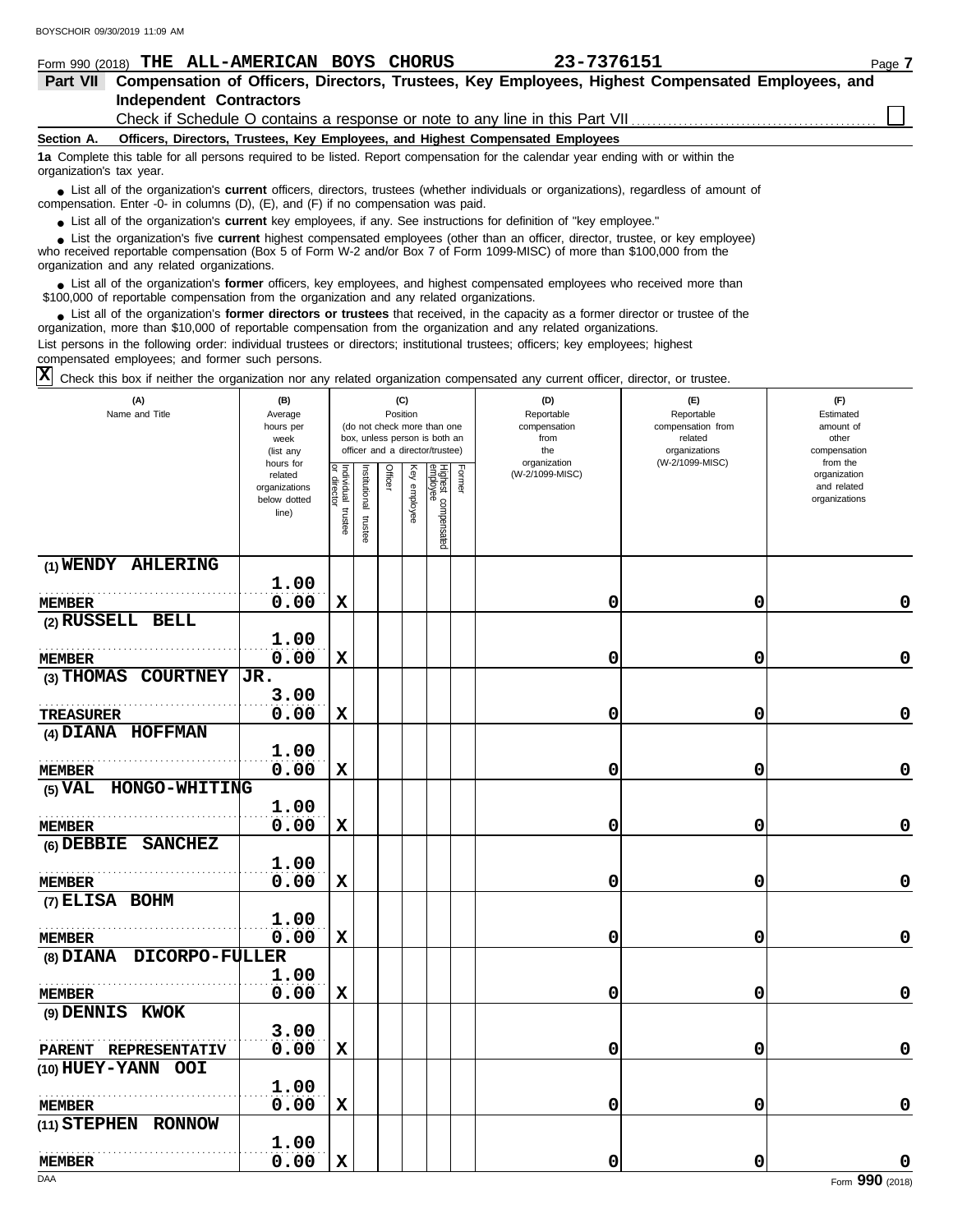|  | BOYSCHOIR 09/30/2019 11:09 AM ALL-AMERICAN BOYS CHORUS |  |
|--|--------------------------------------------------------|--|
|  |                                                        |  |

| Section A. Officers, Directors, Trustees, Key Employees, and Highest Compensated Employees (continued)<br>(A)<br>(B)<br>(F)<br>(C)<br>(D)<br>(E)<br>Name and title<br>Position<br>Reportable<br>Reportable<br>Estimated<br>Average<br>compensation from<br>(do not check more than one<br>compensation<br>amount of<br>hours per<br>box, unless person is both an<br>related<br>other<br>from<br>week<br>officer and a director/trustee)<br>the<br>organizations<br>compensation<br>(list any<br>(W-2/1099-MISC)<br>organization<br>from the<br>hours for<br>Individual trustee<br>or director<br>Officer<br>Highest compensated<br>employee<br>Former<br>Key employee<br>nstitutional trustee<br>(W-2/1099-MISC)<br>related<br>organization<br>and related<br>organizations<br>organizations<br>below dotted<br>line)<br>WILLIAM SANDERSON<br>(12)<br>4.00<br>0.00<br>0<br>х<br>0<br><b>CHAIRMAN</b><br>RITA M. PIPTA<br>(13)<br>3.00<br>0.00<br>0<br>х<br>0<br><b>MEMBER</b><br><b>JOHN E. DUNN</b><br>(14)<br>1.00<br>0.00<br>0<br>0<br>X<br><b>SECRETARY</b><br>Total from continuation sheets to Part VII, Section A  u<br>Total number of individuals (including but not limited to those listed above) who received more than \$100,000 of<br>$\mathbf{2}$<br>reportable compensation from the organization $\mathbf{u} \cdot \mathbf{0}$<br>Yes<br>Did the organization list any former officer, director, or trustee, key employee, or highest compensated<br>3<br>3<br>For any individual listed on line 1a, is the sum of reportable compensation and other compensation from the<br>4<br>organization and related organizations greater than \$150,000? If "Yes," complete Schedule J for such<br>4<br>Did any person listed on line 1a receive or accrue compensation from any unrelated organization or individual<br>5<br>5<br>Section B. Independent Contractors<br>Complete this table for your five highest compensated independent contractors that received more than \$100,000 of<br>1<br>compensation from the organization. Report compensation for the calendar year ending with or within the organization's tax year.<br>(B)<br>Description of services<br>(C)<br>Compensation<br>(A)<br>Name and business address<br>Total number of independent contractors (including but not limited to those listed above) who<br>2 | Form 990 (2018) THE ALL-AMERICAN BOYS CHORUS |  |  |  | 23-7376151 |  | Page 8  |
|----------------------------------------------------------------------------------------------------------------------------------------------------------------------------------------------------------------------------------------------------------------------------------------------------------------------------------------------------------------------------------------------------------------------------------------------------------------------------------------------------------------------------------------------------------------------------------------------------------------------------------------------------------------------------------------------------------------------------------------------------------------------------------------------------------------------------------------------------------------------------------------------------------------------------------------------------------------------------------------------------------------------------------------------------------------------------------------------------------------------------------------------------------------------------------------------------------------------------------------------------------------------------------------------------------------------------------------------------------------------------------------------------------------------------------------------------------------------------------------------------------------------------------------------------------------------------------------------------------------------------------------------------------------------------------------------------------------------------------------------------------------------------------------------------------------------------------------------------------------------------------------------------------------------------------------------------------------------------------------------------------------------------------------------------------------------------------------------------------------------------------------------------------------------------------------------------------------------------------------------------------------------------------------------------------------------------------------------------|----------------------------------------------|--|--|--|------------|--|---------|
|                                                                                                                                                                                                                                                                                                                                                                                                                                                                                                                                                                                                                                                                                                                                                                                                                                                                                                                                                                                                                                                                                                                                                                                                                                                                                                                                                                                                                                                                                                                                                                                                                                                                                                                                                                                                                                                                                                                                                                                                                                                                                                                                                                                                                                                                                                                                                    | Part VII                                     |  |  |  |            |  |         |
|                                                                                                                                                                                                                                                                                                                                                                                                                                                                                                                                                                                                                                                                                                                                                                                                                                                                                                                                                                                                                                                                                                                                                                                                                                                                                                                                                                                                                                                                                                                                                                                                                                                                                                                                                                                                                                                                                                                                                                                                                                                                                                                                                                                                                                                                                                                                                    |                                              |  |  |  |            |  |         |
|                                                                                                                                                                                                                                                                                                                                                                                                                                                                                                                                                                                                                                                                                                                                                                                                                                                                                                                                                                                                                                                                                                                                                                                                                                                                                                                                                                                                                                                                                                                                                                                                                                                                                                                                                                                                                                                                                                                                                                                                                                                                                                                                                                                                                                                                                                                                                    |                                              |  |  |  |            |  |         |
|                                                                                                                                                                                                                                                                                                                                                                                                                                                                                                                                                                                                                                                                                                                                                                                                                                                                                                                                                                                                                                                                                                                                                                                                                                                                                                                                                                                                                                                                                                                                                                                                                                                                                                                                                                                                                                                                                                                                                                                                                                                                                                                                                                                                                                                                                                                                                    |                                              |  |  |  |            |  |         |
|                                                                                                                                                                                                                                                                                                                                                                                                                                                                                                                                                                                                                                                                                                                                                                                                                                                                                                                                                                                                                                                                                                                                                                                                                                                                                                                                                                                                                                                                                                                                                                                                                                                                                                                                                                                                                                                                                                                                                                                                                                                                                                                                                                                                                                                                                                                                                    |                                              |  |  |  |            |  |         |
|                                                                                                                                                                                                                                                                                                                                                                                                                                                                                                                                                                                                                                                                                                                                                                                                                                                                                                                                                                                                                                                                                                                                                                                                                                                                                                                                                                                                                                                                                                                                                                                                                                                                                                                                                                                                                                                                                                                                                                                                                                                                                                                                                                                                                                                                                                                                                    |                                              |  |  |  |            |  | 0       |
|                                                                                                                                                                                                                                                                                                                                                                                                                                                                                                                                                                                                                                                                                                                                                                                                                                                                                                                                                                                                                                                                                                                                                                                                                                                                                                                                                                                                                                                                                                                                                                                                                                                                                                                                                                                                                                                                                                                                                                                                                                                                                                                                                                                                                                                                                                                                                    |                                              |  |  |  |            |  |         |
|                                                                                                                                                                                                                                                                                                                                                                                                                                                                                                                                                                                                                                                                                                                                                                                                                                                                                                                                                                                                                                                                                                                                                                                                                                                                                                                                                                                                                                                                                                                                                                                                                                                                                                                                                                                                                                                                                                                                                                                                                                                                                                                                                                                                                                                                                                                                                    |                                              |  |  |  |            |  | 0       |
|                                                                                                                                                                                                                                                                                                                                                                                                                                                                                                                                                                                                                                                                                                                                                                                                                                                                                                                                                                                                                                                                                                                                                                                                                                                                                                                                                                                                                                                                                                                                                                                                                                                                                                                                                                                                                                                                                                                                                                                                                                                                                                                                                                                                                                                                                                                                                    |                                              |  |  |  |            |  |         |
|                                                                                                                                                                                                                                                                                                                                                                                                                                                                                                                                                                                                                                                                                                                                                                                                                                                                                                                                                                                                                                                                                                                                                                                                                                                                                                                                                                                                                                                                                                                                                                                                                                                                                                                                                                                                                                                                                                                                                                                                                                                                                                                                                                                                                                                                                                                                                    |                                              |  |  |  |            |  | 0       |
|                                                                                                                                                                                                                                                                                                                                                                                                                                                                                                                                                                                                                                                                                                                                                                                                                                                                                                                                                                                                                                                                                                                                                                                                                                                                                                                                                                                                                                                                                                                                                                                                                                                                                                                                                                                                                                                                                                                                                                                                                                                                                                                                                                                                                                                                                                                                                    |                                              |  |  |  |            |  |         |
|                                                                                                                                                                                                                                                                                                                                                                                                                                                                                                                                                                                                                                                                                                                                                                                                                                                                                                                                                                                                                                                                                                                                                                                                                                                                                                                                                                                                                                                                                                                                                                                                                                                                                                                                                                                                                                                                                                                                                                                                                                                                                                                                                                                                                                                                                                                                                    |                                              |  |  |  |            |  |         |
|                                                                                                                                                                                                                                                                                                                                                                                                                                                                                                                                                                                                                                                                                                                                                                                                                                                                                                                                                                                                                                                                                                                                                                                                                                                                                                                                                                                                                                                                                                                                                                                                                                                                                                                                                                                                                                                                                                                                                                                                                                                                                                                                                                                                                                                                                                                                                    |                                              |  |  |  |            |  |         |
|                                                                                                                                                                                                                                                                                                                                                                                                                                                                                                                                                                                                                                                                                                                                                                                                                                                                                                                                                                                                                                                                                                                                                                                                                                                                                                                                                                                                                                                                                                                                                                                                                                                                                                                                                                                                                                                                                                                                                                                                                                                                                                                                                                                                                                                                                                                                                    |                                              |  |  |  |            |  |         |
|                                                                                                                                                                                                                                                                                                                                                                                                                                                                                                                                                                                                                                                                                                                                                                                                                                                                                                                                                                                                                                                                                                                                                                                                                                                                                                                                                                                                                                                                                                                                                                                                                                                                                                                                                                                                                                                                                                                                                                                                                                                                                                                                                                                                                                                                                                                                                    |                                              |  |  |  |            |  |         |
|                                                                                                                                                                                                                                                                                                                                                                                                                                                                                                                                                                                                                                                                                                                                                                                                                                                                                                                                                                                                                                                                                                                                                                                                                                                                                                                                                                                                                                                                                                                                                                                                                                                                                                                                                                                                                                                                                                                                                                                                                                                                                                                                                                                                                                                                                                                                                    |                                              |  |  |  |            |  |         |
|                                                                                                                                                                                                                                                                                                                                                                                                                                                                                                                                                                                                                                                                                                                                                                                                                                                                                                                                                                                                                                                                                                                                                                                                                                                                                                                                                                                                                                                                                                                                                                                                                                                                                                                                                                                                                                                                                                                                                                                                                                                                                                                                                                                                                                                                                                                                                    |                                              |  |  |  |            |  |         |
|                                                                                                                                                                                                                                                                                                                                                                                                                                                                                                                                                                                                                                                                                                                                                                                                                                                                                                                                                                                                                                                                                                                                                                                                                                                                                                                                                                                                                                                                                                                                                                                                                                                                                                                                                                                                                                                                                                                                                                                                                                                                                                                                                                                                                                                                                                                                                    |                                              |  |  |  |            |  | No<br>X |
|                                                                                                                                                                                                                                                                                                                                                                                                                                                                                                                                                                                                                                                                                                                                                                                                                                                                                                                                                                                                                                                                                                                                                                                                                                                                                                                                                                                                                                                                                                                                                                                                                                                                                                                                                                                                                                                                                                                                                                                                                                                                                                                                                                                                                                                                                                                                                    |                                              |  |  |  |            |  | X       |
|                                                                                                                                                                                                                                                                                                                                                                                                                                                                                                                                                                                                                                                                                                                                                                                                                                                                                                                                                                                                                                                                                                                                                                                                                                                                                                                                                                                                                                                                                                                                                                                                                                                                                                                                                                                                                                                                                                                                                                                                                                                                                                                                                                                                                                                                                                                                                    |                                              |  |  |  |            |  | x       |
|                                                                                                                                                                                                                                                                                                                                                                                                                                                                                                                                                                                                                                                                                                                                                                                                                                                                                                                                                                                                                                                                                                                                                                                                                                                                                                                                                                                                                                                                                                                                                                                                                                                                                                                                                                                                                                                                                                                                                                                                                                                                                                                                                                                                                                                                                                                                                    |                                              |  |  |  |            |  |         |
|                                                                                                                                                                                                                                                                                                                                                                                                                                                                                                                                                                                                                                                                                                                                                                                                                                                                                                                                                                                                                                                                                                                                                                                                                                                                                                                                                                                                                                                                                                                                                                                                                                                                                                                                                                                                                                                                                                                                                                                                                                                                                                                                                                                                                                                                                                                                                    |                                              |  |  |  |            |  |         |
|                                                                                                                                                                                                                                                                                                                                                                                                                                                                                                                                                                                                                                                                                                                                                                                                                                                                                                                                                                                                                                                                                                                                                                                                                                                                                                                                                                                                                                                                                                                                                                                                                                                                                                                                                                                                                                                                                                                                                                                                                                                                                                                                                                                                                                                                                                                                                    |                                              |  |  |  |            |  |         |
|                                                                                                                                                                                                                                                                                                                                                                                                                                                                                                                                                                                                                                                                                                                                                                                                                                                                                                                                                                                                                                                                                                                                                                                                                                                                                                                                                                                                                                                                                                                                                                                                                                                                                                                                                                                                                                                                                                                                                                                                                                                                                                                                                                                                                                                                                                                                                    |                                              |  |  |  |            |  |         |
|                                                                                                                                                                                                                                                                                                                                                                                                                                                                                                                                                                                                                                                                                                                                                                                                                                                                                                                                                                                                                                                                                                                                                                                                                                                                                                                                                                                                                                                                                                                                                                                                                                                                                                                                                                                                                                                                                                                                                                                                                                                                                                                                                                                                                                                                                                                                                    |                                              |  |  |  |            |  |         |
|                                                                                                                                                                                                                                                                                                                                                                                                                                                                                                                                                                                                                                                                                                                                                                                                                                                                                                                                                                                                                                                                                                                                                                                                                                                                                                                                                                                                                                                                                                                                                                                                                                                                                                                                                                                                                                                                                                                                                                                                                                                                                                                                                                                                                                                                                                                                                    |                                              |  |  |  |            |  |         |
|                                                                                                                                                                                                                                                                                                                                                                                                                                                                                                                                                                                                                                                                                                                                                                                                                                                                                                                                                                                                                                                                                                                                                                                                                                                                                                                                                                                                                                                                                                                                                                                                                                                                                                                                                                                                                                                                                                                                                                                                                                                                                                                                                                                                                                                                                                                                                    |                                              |  |  |  |            |  |         |
| received more than \$100,000 of compensation from the organization u                                                                                                                                                                                                                                                                                                                                                                                                                                                                                                                                                                                                                                                                                                                                                                                                                                                                                                                                                                                                                                                                                                                                                                                                                                                                                                                                                                                                                                                                                                                                                                                                                                                                                                                                                                                                                                                                                                                                                                                                                                                                                                                                                                                                                                                                               |                                              |  |  |  |            |  |         |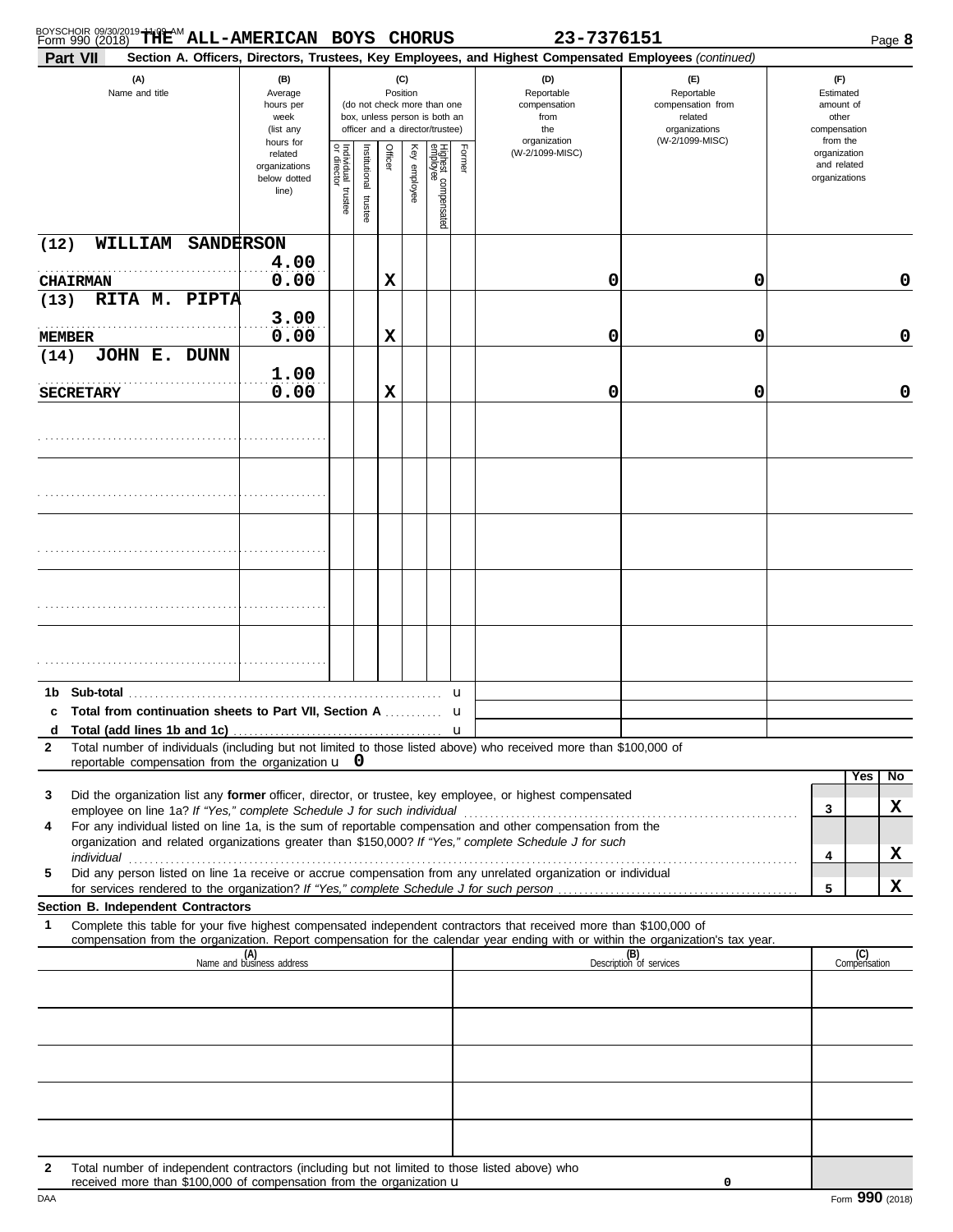# **Form 990 (2018) THE ALL-AMERICAN BOYS CHORUS** 23-7376151 Page 9

## **Part VIII Statement of Revenue**

 $\Box$ 

|                                                                  |     |                                                                |                   | (A)<br>Total revenue | (B)<br>Related or<br>exempt<br>function | (C)<br>Unrelated<br>business<br>revenue | (D)<br>Revenue<br>excluded from tax<br>under sections |
|------------------------------------------------------------------|-----|----------------------------------------------------------------|-------------------|----------------------|-----------------------------------------|-----------------------------------------|-------------------------------------------------------|
|                                                                  |     |                                                                |                   |                      | revenue                                 |                                         | 512-514                                               |
|                                                                  |     | 1a Federated campaigns<br>1a                                   |                   |                      |                                         |                                         |                                                       |
|                                                                  |     | <b>b</b> Membership dues<br>1b<br>.                            |                   |                      |                                         |                                         |                                                       |
|                                                                  |     | c Fundraising events<br>1c                                     |                   |                      |                                         |                                         |                                                       |
| <b>Contributions, Gifts, Grants</b><br>and Other Similar Amounts |     | d Related organizations<br>1d                                  |                   |                      |                                         |                                         |                                                       |
|                                                                  |     | e Government grants (contributions)<br>1e                      |                   |                      |                                         |                                         |                                                       |
|                                                                  |     | <b>f</b> All other contributions, gifts, grants,               |                   |                      |                                         |                                         |                                                       |
|                                                                  |     | and similar amounts not included above<br>1f                   | 309,722           |                      |                                         |                                         |                                                       |
|                                                                  |     | \$<br><b>g</b> Noncash contributions included in lines 1a-1f:  |                   |                      |                                         |                                         |                                                       |
|                                                                  |     |                                                                |                   | 309,722              |                                         |                                         |                                                       |
| Service Revenue                                                  |     |                                                                | <b>Busn. Code</b> |                      |                                         |                                         |                                                       |
|                                                                  | 2a  | TOUR INCOME                                                    |                   | 127,890              |                                         |                                         | 127,890                                               |
|                                                                  | b   | TUITION<br>.                                                   |                   | 97,175               |                                         |                                         | 97,175                                                |
|                                                                  | c   | CONCERT SALES                                                  |                   | 82,769               |                                         |                                         | 82,769                                                |
|                                                                  | d   | MUSIC CAMP                                                     |                   | 41,226               | 41,226                                  |                                         |                                                       |
|                                                                  | е   | MISCELLANEOUS SALES                                            |                   | $-3,307$             |                                         |                                         | $-3,307$                                              |
| Program !                                                        |     | f All other program service revenue $\ldots$                   |                   |                      |                                         |                                         |                                                       |
|                                                                  |     |                                                                |                   | 345,753              |                                         |                                         |                                                       |
|                                                                  | 3   | Investment income (including dividends, interest,              |                   |                      |                                         |                                         |                                                       |
|                                                                  |     | and other similar amounts)                                     | u                 |                      |                                         |                                         |                                                       |
|                                                                  | 4   | Income from investment of tax-exempt bond proceeds <b>u</b>    |                   |                      |                                         |                                         |                                                       |
|                                                                  | 5   |                                                                | u                 |                      |                                         |                                         |                                                       |
|                                                                  |     | (i) Real                                                       | (ii) Personal     |                      |                                         |                                         |                                                       |
|                                                                  | 6а  | Gross rents                                                    |                   |                      |                                         |                                         |                                                       |
|                                                                  | b   | Less: rental exps.                                             |                   |                      |                                         |                                         |                                                       |
|                                                                  | c   | Rental inc. or (loss)                                          |                   |                      |                                         |                                         |                                                       |
|                                                                  | d   | Net rental income or (loss)                                    | u                 |                      |                                         |                                         |                                                       |
|                                                                  |     | <b>7a</b> Gross amount from<br>(i) Securities                  | (ii) Other        |                      |                                         |                                         |                                                       |
|                                                                  |     | sales of assets<br>other than inventory                        |                   |                      |                                         |                                         |                                                       |
|                                                                  | b   | Less: cost or other                                            |                   |                      |                                         |                                         |                                                       |
|                                                                  |     | basis & sales exps                                             |                   |                      |                                         |                                         |                                                       |
|                                                                  | c   | Gain or (loss)                                                 |                   |                      |                                         |                                         |                                                       |
|                                                                  | d   |                                                                | u                 |                      |                                         |                                         |                                                       |
|                                                                  |     | 8a Gross income from fundraising events                        |                   |                      |                                         |                                         |                                                       |
| Revenue                                                          |     | (not including \$                                              |                   |                      |                                         |                                         |                                                       |
|                                                                  |     | of contributions reported on line 1c).                         |                   |                      |                                         |                                         |                                                       |
|                                                                  |     | See Part IV, line 18<br>a                                      | 218,353           |                      |                                         |                                         |                                                       |
| Other                                                            |     | <b>b</b> Less: direct expenses<br>h                            | 89,110            |                      |                                         |                                         |                                                       |
|                                                                  |     | c Net income or (loss) from fundraising events  u              |                   | 129,243              |                                         |                                         |                                                       |
|                                                                  |     | 9a Gross income from gaming activities.                        |                   |                      |                                         |                                         |                                                       |
|                                                                  |     | See Part IV, line 19<br>а                                      |                   |                      |                                         |                                         |                                                       |
|                                                                  |     | b<br><b>b</b> Less: direct expenses                            |                   |                      |                                         |                                         |                                                       |
|                                                                  |     | c Net income or (loss) from gaming activities  u               |                   |                      |                                         |                                         |                                                       |
|                                                                  |     | 10a Gross sales of inventory, less                             |                   |                      |                                         |                                         |                                                       |
|                                                                  |     | returns and allowances<br>а                                    | 600               |                      |                                         |                                         |                                                       |
|                                                                  |     | .<br>b<br><b>b</b> Less: cost of goods sold                    | 6,030             |                      |                                         |                                         |                                                       |
|                                                                  |     | <b>c</b> Net income or (loss) from sales of inventory <b>u</b> |                   | $-5,430$             | $-5,430$                                |                                         |                                                       |
|                                                                  |     | Miscellaneous Revenue                                          | Busn. Code        |                      |                                         |                                         |                                                       |
|                                                                  | 11a |                                                                |                   |                      |                                         |                                         |                                                       |
|                                                                  | b   |                                                                |                   |                      |                                         |                                         |                                                       |
|                                                                  | c   |                                                                |                   |                      |                                         |                                         |                                                       |
|                                                                  | d   | All other revenue                                              |                   |                      |                                         |                                         |                                                       |
|                                                                  |     |                                                                |                   |                      |                                         |                                         |                                                       |
|                                                                  | е   | Total. Add lines 11a-11d                                       | $\mathbf{u}$      | 779,288              | 35,796                                  | οI                                      | 304,527                                               |
|                                                                  | 12  |                                                                |                   |                      |                                         |                                         |                                                       |

Check if Schedule O contains a response or note to any line in this Part VIII . . . . . . . . . . . . . . . . . . . . . . . . . . . . . . . . . . . . . . . . . . . .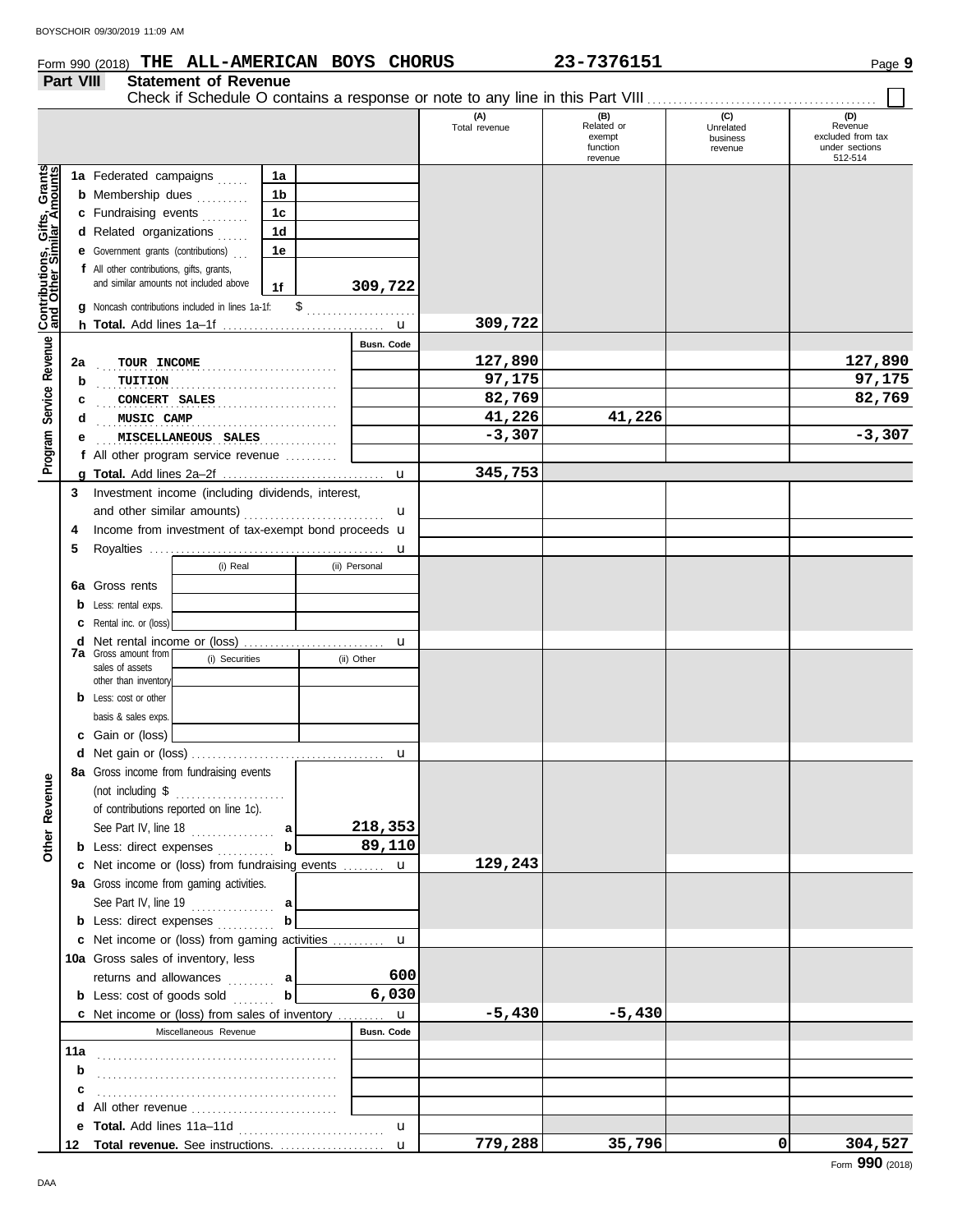## **Part IX** Statement of Functional Expenses Form 990 (2018) Page **10 THE ALL-AMERICAN BOYS CHORUS 23-7376151**

|              | Section 501(c)(3) and 501(c)(4) organizations must complete all columns. All other organizations must complete column (A).<br>Check if Schedule O contains a response or note to any line in this Part IX                                                                           |                |                             |                                    |                         |
|--------------|-------------------------------------------------------------------------------------------------------------------------------------------------------------------------------------------------------------------------------------------------------------------------------------|----------------|-----------------------------|------------------------------------|-------------------------|
|              | Do not include amounts reported on lines 6b,                                                                                                                                                                                                                                        | (A)            | (B)                         | (C)                                | (D)                     |
|              | 7b, 8b, 9b, and 10b of Part VIII.                                                                                                                                                                                                                                                   | Total expenses | Program service<br>expenses | Management and<br>general expenses | Fundraising<br>expenses |
|              | 1 Grants and other assistance to domestic organizations                                                                                                                                                                                                                             |                |                             |                                    |                         |
|              | and domestic governments. See Part IV, line 21                                                                                                                                                                                                                                      |                |                             |                                    |                         |
| $\mathbf{2}$ | Grants and other assistance to domestic                                                                                                                                                                                                                                             |                |                             |                                    |                         |
|              | individuals. See Part IV, line 22                                                                                                                                                                                                                                                   |                |                             |                                    |                         |
| 3            | Grants and other assistance to foreign                                                                                                                                                                                                                                              |                |                             |                                    |                         |
|              | organizations, foreign governments, and foreign                                                                                                                                                                                                                                     |                |                             |                                    |                         |
|              | individuals. See Part IV, lines 15 and 16                                                                                                                                                                                                                                           |                |                             |                                    |                         |
| 4            | Benefits paid to or for members                                                                                                                                                                                                                                                     |                |                             |                                    |                         |
| 5            | Compensation of current officers, directors,                                                                                                                                                                                                                                        |                |                             |                                    |                         |
|              | trustees, and key employees                                                                                                                                                                                                                                                         |                |                             |                                    |                         |
| 6            | Compensation not included above, to disqualified                                                                                                                                                                                                                                    |                |                             |                                    |                         |
|              | persons (as defined under section 4958(f)(1)) and                                                                                                                                                                                                                                   |                |                             |                                    |                         |
|              | persons described in section 4958(c)(3)(B)                                                                                                                                                                                                                                          |                |                             |                                    |                         |
| 7            | Other salaries and wages                                                                                                                                                                                                                                                            | 217,282        | 154,270                     | 63,012                             |                         |
| 8            | Pension plan accruals and contributions (include                                                                                                                                                                                                                                    |                |                             |                                    |                         |
|              | section 401(k) and 403(b) employer contributions)                                                                                                                                                                                                                                   |                |                             |                                    |                         |
| 9            | Other employee benefits                                                                                                                                                                                                                                                             | 17,755         | 12,749                      | 5,006                              |                         |
| 10           | Payroll taxes                                                                                                                                                                                                                                                                       | 61,435         | 43,619                      | 17,816                             |                         |
| 11           | Fees for services (non-employees):                                                                                                                                                                                                                                                  |                |                             |                                    |                         |
| a            |                                                                                                                                                                                                                                                                                     |                |                             |                                    |                         |
|              | Management                                                                                                                                                                                                                                                                          |                |                             |                                    |                         |
| b            | Legal                                                                                                                                                                                                                                                                               | 8,474          |                             | 8,474                              |                         |
|              |                                                                                                                                                                                                                                                                                     |                |                             |                                    |                         |
| d            | Lobbying<br>Professional fundraising services. See Part IV, line 17                                                                                                                                                                                                                 |                |                             |                                    |                         |
|              |                                                                                                                                                                                                                                                                                     |                |                             |                                    |                         |
| f            |                                                                                                                                                                                                                                                                                     |                |                             |                                    |                         |
| g            | Other. (If line 11g amount exceeds 10% of line 25, column                                                                                                                                                                                                                           | 12,296         | 11,175                      | 1,121                              |                         |
|              | (A) amount, list line 11g expenses on Schedule O.)                                                                                                                                                                                                                                  | 2,127          | 2,127                       |                                    |                         |
| 12           | Advertising and promotion                                                                                                                                                                                                                                                           | 61,022         | 13,289                      | 25,020                             | 22,713                  |
| 13           |                                                                                                                                                                                                                                                                                     | 1,175          | 1,175                       |                                    |                         |
| 14           | Information technology                                                                                                                                                                                                                                                              |                |                             |                                    |                         |
| 15           |                                                                                                                                                                                                                                                                                     | 79,577         | 56,404                      | 19,311                             | 3,862                   |
| 16           |                                                                                                                                                                                                                                                                                     | 20,473         | 20,473                      |                                    |                         |
| 17           | $\begin{minipage}{0.5\textwidth} \centering \begin{tabular}{@{}c@{}} \textbf{True} & \textbf{True} \\ \textbf{True} & \textbf{True} \\ \textbf{True} & \textbf{True} \\ \textbf{True} & \textbf{True} \\ \end{tabular} \end{minipage}$                                              |                |                             |                                    |                         |
|              | Payments of travel or entertainment expenses                                                                                                                                                                                                                                        |                |                             |                                    |                         |
|              | for any federal, state, or local public officials                                                                                                                                                                                                                                   |                |                             |                                    |                         |
| 19           | Conferences, conventions, and meetings                                                                                                                                                                                                                                              | 7,294          |                             | 7,294                              |                         |
| 20           | Interest                                                                                                                                                                                                                                                                            |                |                             |                                    |                         |
| 21           | Payments to affiliates                                                                                                                                                                                                                                                              | 23,462         | 21,517                      | 1,945                              |                         |
| 22           | Depreciation, depletion, and amortization                                                                                                                                                                                                                                           | 22,538         | 16,002                      | 6,536                              |                         |
| 23           | Insurance <b>continuous</b> contains a series of the series of the series of the series of the series of the series of the series of the series of the series of the series of the series of the series of the series of the series<br>Other expenses. Itemize expenses not covered |                |                             |                                    |                         |
| 24           | above (List miscellaneous expenses in line 24e. If                                                                                                                                                                                                                                  |                |                             |                                    |                         |
|              | line 24e amount exceeds 10% of line 25, column                                                                                                                                                                                                                                      |                |                             |                                    |                         |
|              |                                                                                                                                                                                                                                                                                     |                |                             |                                    |                         |
|              | (A) amount, list line 24e expenses on Schedule O.)<br>PROGRAM AND REPERTOIRE                                                                                                                                                                                                        | 69,147         | 68,092                      | 1,055                              |                         |
| a            |                                                                                                                                                                                                                                                                                     | 32,657         | 20,538                      | 12,119                             |                         |
| b            | <b>SUPPLIES</b>                                                                                                                                                                                                                                                                     | 23,973         | 18,506                      | 5,467                              |                         |
| с            | <b>MISCELLANEOUS</b>                                                                                                                                                                                                                                                                | 20,462         | $\overline{20}$ , 462       |                                    |                         |
| d            | BUS AND TRUCK EXPENSES                                                                                                                                                                                                                                                              | 19,506         | 18,663                      | 843                                |                         |
| е            | All other expenses                                                                                                                                                                                                                                                                  | 700,655        | 499,061                     | 175,019                            | 26,575                  |
| 25<br>26     | Total functional expenses. Add lines 1 through 24e<br>Joint costs. Complete this line only if the                                                                                                                                                                                   |                |                             |                                    |                         |
|              | organization reported in column (B) joint costs                                                                                                                                                                                                                                     |                |                             |                                    |                         |
|              | from a combined educational campaign and                                                                                                                                                                                                                                            |                |                             |                                    |                         |
|              | fundraising solicitation. Check here u<br>if<br>following SOP 98-2 (ASC 958-720)                                                                                                                                                                                                    |                |                             |                                    |                         |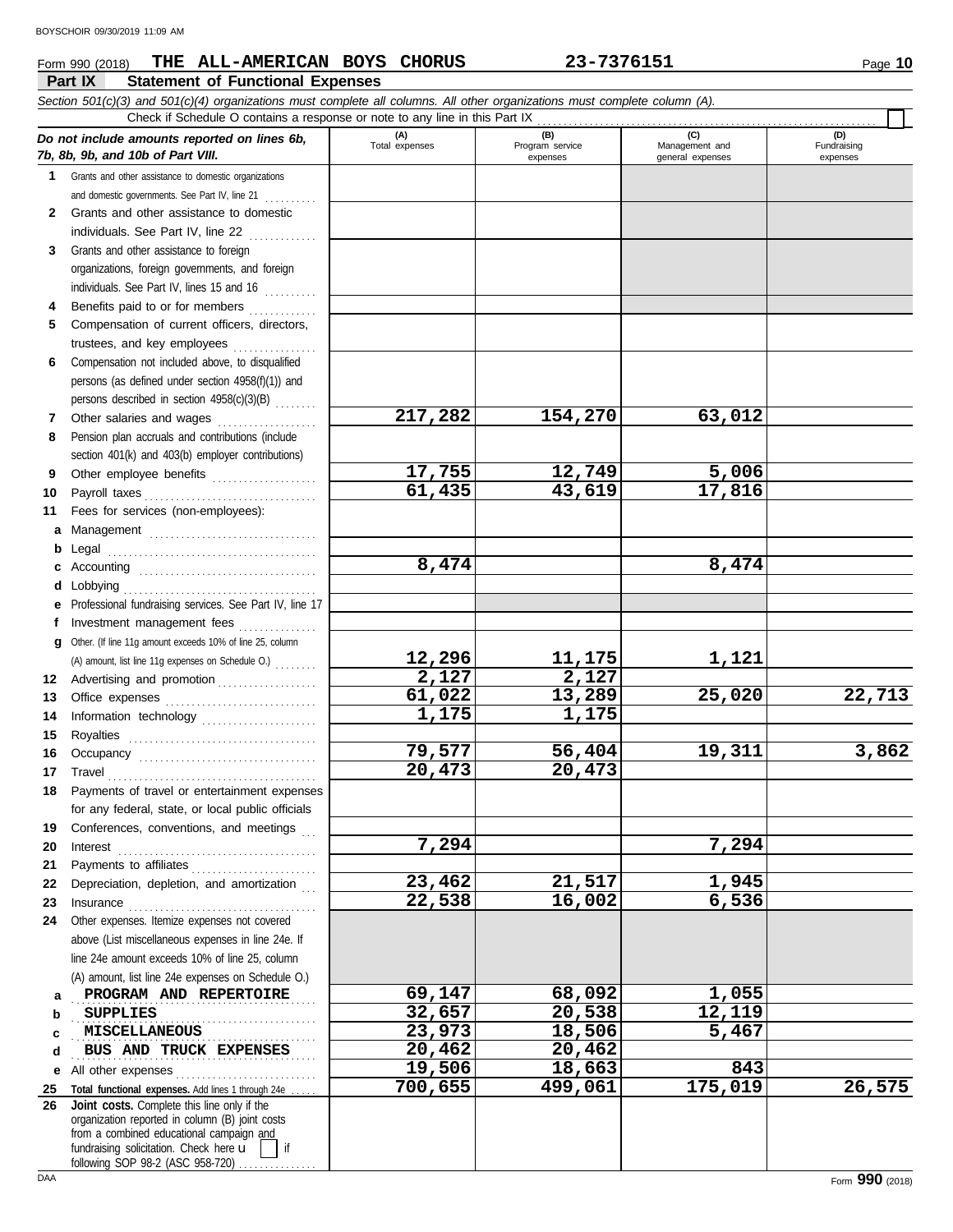**Part X Balance Sheet**

### **Form 990 (2018) THE ALL-AMERICAN BOYS CHORUS** 23-7376151 23-7376151

|                         |    |                                                                                                                                     |     |                        | (A)               |                         | (B)                    |
|-------------------------|----|-------------------------------------------------------------------------------------------------------------------------------------|-----|------------------------|-------------------|-------------------------|------------------------|
|                         |    |                                                                                                                                     |     |                        | Beginning of year |                         | End of year            |
|                         | 1. |                                                                                                                                     |     |                        | 9,603             | $\mathbf{1}$            | 27,315                 |
|                         | 2  |                                                                                                                                     |     |                        | 328               | $\mathbf{2}$            | 328                    |
|                         | 3  |                                                                                                                                     |     |                        |                   | 3                       |                        |
|                         | 4  |                                                                                                                                     |     |                        | 3,233             | 4                       | 33,439                 |
|                         | 5  | Loans and other receivables from current and former officers, directors,                                                            |     |                        |                   |                         |                        |
|                         |    | trustees, key employees, and highest compensated employees.                                                                         |     |                        |                   |                         |                        |
|                         |    |                                                                                                                                     |     |                        |                   | 5                       |                        |
|                         | 6  | Loans and other receivables from other disqualified persons (as defined under section                                               |     |                        |                   |                         |                        |
|                         |    | 4958(f)(1)), persons described in section 4958(c)(3)(B), and contributing employers and                                             |     |                        |                   |                         |                        |
|                         |    | sponsoring organizations of section 501(c)(9) voluntary employees' beneficiary                                                      |     |                        |                   |                         |                        |
|                         |    |                                                                                                                                     |     | 6                      |                   |                         |                        |
| ssets                   | 7  |                                                                                                                                     |     |                        |                   | 7                       |                        |
| ⋖                       | 8  |                                                                                                                                     |     |                        | 11,192            | 8                       | 11,192                 |
|                         | 9  |                                                                                                                                     |     |                        |                   | 9                       |                        |
|                         |    | <b>10a</b> Land, buildings, and equipment: cost or                                                                                  |     |                        |                   |                         |                        |
|                         |    | other basis. Complete Part VI of Schedule D [100]                                                                                   |     | 766,014                |                   |                         |                        |
|                         |    |                                                                                                                                     | 10b | 561,938                | 227,538           | 10c                     | 204,076                |
|                         | 11 |                                                                                                                                     |     |                        |                   | 11                      |                        |
|                         | 12 |                                                                                                                                     |     |                        |                   | 12                      |                        |
|                         | 13 |                                                                                                                                     |     |                        |                   | 13                      |                        |
|                         | 14 |                                                                                                                                     |     | 14                     |                   |                         |                        |
|                         | 15 |                                                                                                                                     |     |                        |                   | 15                      |                        |
|                         | 16 |                                                                                                                                     |     | 251,894                | 16                | $\frac{276,350}{9,722}$ |                        |
|                         | 17 |                                                                                                                                     |     | 5,547                  | 17                |                         |                        |
|                         | 18 |                                                                                                                                     |     |                        |                   | 18                      |                        |
|                         | 19 |                                                                                                                                     |     |                        |                   | 19                      |                        |
|                         | 20 |                                                                                                                                     |     |                        |                   | 20                      |                        |
|                         | 21 | Escrow or custodial account liability. Complete Part IV of Schedule D                                                               |     |                        |                   | 21                      |                        |
|                         | 22 | Loans and other payables to current and former officers, directors,<br>trustees, key employees, highest compensated employees, and  |     |                        |                   |                         |                        |
| Liabilities             |    |                                                                                                                                     |     |                        |                   | 22                      |                        |
|                         | 23 | Secured mortgages and notes payable to unrelated third parties [111] Secured mortgages and notes payable to unrelated third parties |     |                        |                   | 23                      |                        |
|                         | 24 |                                                                                                                                     |     |                        |                   | 24                      |                        |
|                         | 25 | Other liabilities (including federal income tax, payables to related third                                                          |     |                        |                   |                         |                        |
|                         |    | parties, and other liabilities not included on lines 17-24). Complete Part X                                                        |     |                        |                   |                         |                        |
|                         |    | of Schedule D                                                                                                                       |     |                        | 297,638           | 25                      | 239,286                |
|                         | 26 |                                                                                                                                     |     |                        | 303,185           | 26                      | 249,008                |
|                         |    | Organizations that follow SFAS 117 (ASC 958), check here u                                                                          |     | $\vert x \vert$<br>and |                   |                         |                        |
|                         |    | complete lines 27 through 29, and lines 33 and 34.                                                                                  |     |                        |                   |                         |                        |
|                         | 27 | Unrestricted net assets                                                                                                             |     |                        | -93,887           | 27                      | -15,254                |
|                         | 28 |                                                                                                                                     |     |                        | 37,782            | 28                      | 37,782                 |
|                         | 29 |                                                                                                                                     |     |                        | 4,814             | 29                      | 4,814                  |
|                         |    | Organizations that do not follow SFAS 117 (ASC 958), check here u                                                                   |     |                        |                   |                         |                        |
|                         |    | complete lines 30 through 34.                                                                                                       |     |                        |                   |                         |                        |
| Assets or Fund Balances | 30 | Capital stock or trust principal, or current funds                                                                                  |     |                        |                   | 30                      |                        |
|                         | 31 |                                                                                                                                     |     |                        |                   | 31                      |                        |
| $\sum_{i=1}^{n}$        | 32 | Retained earnings, endowment, accumulated income, or other funds                                                                    |     |                        |                   | 32                      |                        |
|                         | 33 | Total net assets or fund balances                                                                                                   |     |                        | $-51,291$         | 33                      | 27,342                 |
|                         | 34 |                                                                                                                                     |     |                        | 251,894           | 34                      | $\overline{276}$ , 350 |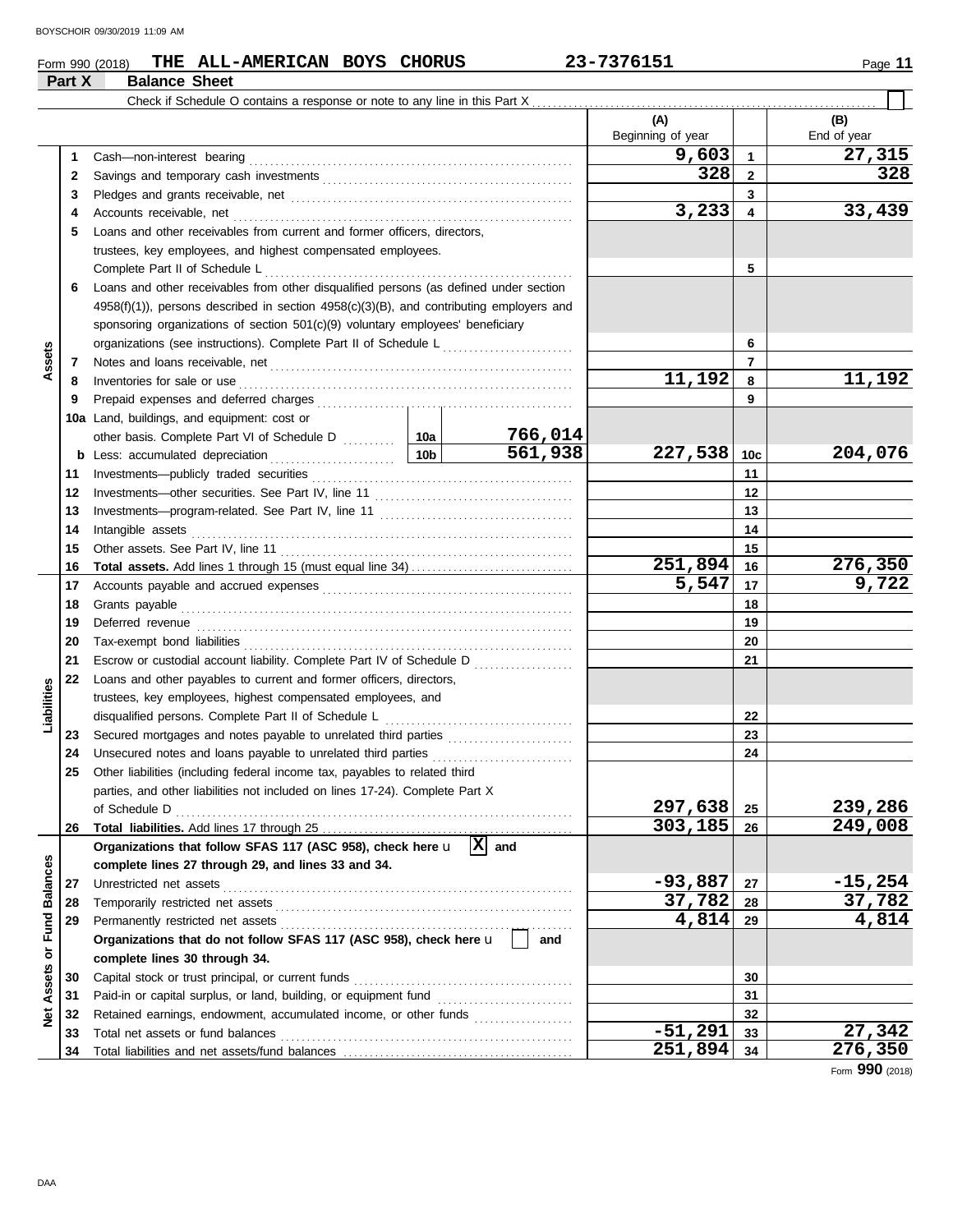|    | 23-7376151<br>Form 990 (2018) THE ALL-AMERICAN BOYS CHORUS                                                                                                                                                                     |                         |    |           | Page 12   |
|----|--------------------------------------------------------------------------------------------------------------------------------------------------------------------------------------------------------------------------------|-------------------------|----|-----------|-----------|
|    | <b>Reconciliation of Net Assets</b><br>Part XI                                                                                                                                                                                 |                         |    |           |           |
|    |                                                                                                                                                                                                                                |                         |    |           |           |
| 1  |                                                                                                                                                                                                                                | $\mathbf{1}$            |    | 779,288   |           |
| 2  |                                                                                                                                                                                                                                | $\overline{2}$          |    | 700,655   |           |
| 3  | Revenue less expenses. Subtract line 2 from line 1                                                                                                                                                                             | $\overline{3}$          |    | 78,633    |           |
| 4  |                                                                                                                                                                                                                                | $\overline{\mathbf{4}}$ |    | $-51,291$ |           |
| 5  |                                                                                                                                                                                                                                | 5                       |    |           |           |
| 6  |                                                                                                                                                                                                                                | $6\phantom{a}$          |    |           |           |
| 7  | Investment expenses                                                                                                                                                                                                            | $\overline{7}$          |    |           |           |
| 8  | Prior period adjustments contains and according to the container and according to the containing containing to the containing containing to the containing containing to the containing containing containing containing conta | 8                       |    |           |           |
| 9  |                                                                                                                                                                                                                                | $\mathbf{9}$            |    |           |           |
| 10 | Net assets or fund balances at end of year. Combine lines 3 through 9 (must equal Part X, line                                                                                                                                 |                         |    |           |           |
|    | 33, column (B))                                                                                                                                                                                                                | 10                      |    | 27,342    |           |
|    | Part XII<br><b>Financial Statements and Reporting</b>                                                                                                                                                                          |                         |    |           |           |
|    |                                                                                                                                                                                                                                |                         |    |           |           |
|    |                                                                                                                                                                                                                                |                         |    | Yes       | <b>No</b> |
| 1  | $ {\bf X} $<br>Accrual<br>Other<br>Accounting method used to prepare the Form 990:<br>Cash                                                                                                                                     |                         |    |           |           |
|    | If the organization changed its method of accounting from a prior year or checked "Other," explain in                                                                                                                          |                         |    |           |           |
|    | Schedule O.                                                                                                                                                                                                                    |                         |    |           |           |
|    | 2a Were the organization's financial statements compiled or reviewed by an independent accountant?                                                                                                                             |                         | 2a |           | x         |
|    | If "Yes," check a box below to indicate whether the financial statements for the year were compiled or                                                                                                                         |                         |    |           |           |
|    | reviewed on a separate basis, consolidated basis, or both:                                                                                                                                                                     |                         |    |           |           |
|    | Separate basis<br>  Consolidated basis<br>Both consolidated and separate basis                                                                                                                                                 |                         |    |           |           |
|    |                                                                                                                                                                                                                                |                         | 2b |           | x         |
|    | If "Yes," check a box below to indicate whether the financial statements for the year were audited on a                                                                                                                        |                         |    |           |           |
|    | separate basis, consolidated basis, or both:                                                                                                                                                                                   |                         |    |           |           |
|    | Consolidated basis<br>Separate basis<br>Both consolidated and separate basis                                                                                                                                                   |                         |    |           |           |
|    | c If "Yes" to line 2a or 2b, does the organization have a committee that assumes responsibility for oversight                                                                                                                  |                         |    |           |           |
|    | of the audit, review, or compilation of its financial statements and selection of an independent accountant?                                                                                                                   |                         | 2c |           |           |
|    | If the organization changed either its oversight process or selection process during the tax year, explain in                                                                                                                  |                         |    |           |           |
|    | Schedule O.                                                                                                                                                                                                                    |                         |    |           |           |
|    | 3a As a result of a federal award, was the organization required to undergo an audit or audits as set forth in                                                                                                                 |                         |    |           |           |
|    | the Single Audit Act and OMB Circular A-133?                                                                                                                                                                                   |                         | За |           |           |
|    | <b>b</b> If "Yes," did the organization undergo the required audit or audits? If the organization did not undergo the                                                                                                          |                         |    |           |           |
|    | required audit or audits, explain why in Schedule O and describe any steps taken to undergo such audits.                                                                                                                       |                         | 3b |           |           |

Form **990** (2018)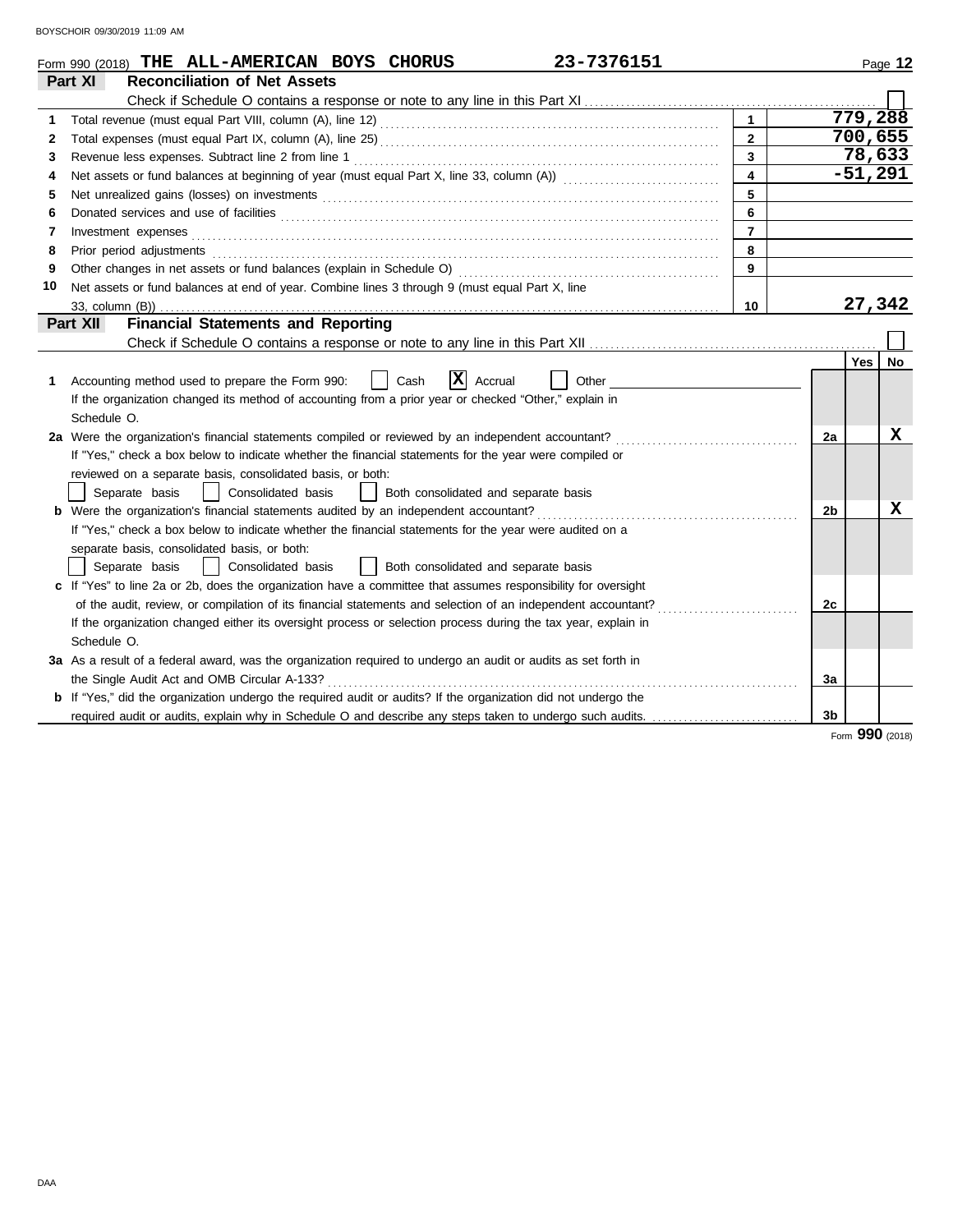| BOYSCHOIR 09/30/2019 11:09 AM                          |                                                            |                                                                                                                                                                                                                                                                 |     |                                       |                                              |                                     |
|--------------------------------------------------------|------------------------------------------------------------|-----------------------------------------------------------------------------------------------------------------------------------------------------------------------------------------------------------------------------------------------------------------|-----|---------------------------------------|----------------------------------------------|-------------------------------------|
| <b>SCHEDULE A</b>                                      |                                                            | <b>Public Charity Status and Public Support</b>                                                                                                                                                                                                                 |     |                                       |                                              | OMB No. 1545-0047                   |
| (Form 990 or 990-EZ)                                   |                                                            | Complete if the organization is a section 501(c)(3) organization or a section 4947(a)(1) nonexempt charitable trust.                                                                                                                                            |     |                                       |                                              | 2018                                |
| Department of the Treasury<br>Internal Revenue Service |                                                            | u Attach to Form 990 or Form 990-EZ.                                                                                                                                                                                                                            |     |                                       |                                              | Open to Public                      |
|                                                        |                                                            | <b>u</b> Go to www.irs.gov/Form990 for instructions and the latest information.                                                                                                                                                                                 |     |                                       |                                              | Inspection                          |
| Name of the organization                               |                                                            | THE ALL-AMERICAN BOYS CHORUS                                                                                                                                                                                                                                    |     |                                       | Employer identification number<br>23-7376151 |                                     |
| Part I                                                 |                                                            | <b>Reason for Public Charity Status</b> (All organizations must complete this part.) See instructions.                                                                                                                                                          |     |                                       |                                              |                                     |
|                                                        |                                                            | The organization is not a private foundation because it is: (For lines 1 through 12, check only one box.)                                                                                                                                                       |     |                                       |                                              |                                     |
| 1<br>Χ                                                 |                                                            | A church, convention of churches, or association of churches described in section 170(b)(1)(A)(i).                                                                                                                                                              |     |                                       |                                              |                                     |
| 2<br>3                                                 |                                                            | A school described in section 170(b)(1)(A)(ii). (Attach Schedule E (Form 990 or 990-EZ).)<br>A hospital or a cooperative hospital service organization described in section 170(b)(1)(A)(iii).                                                                  |     |                                       |                                              |                                     |
| 4                                                      |                                                            | A medical research organization operated in conjunction with a hospital described in section 170(b)(1)(A)(iii). Enter the hospital's name,                                                                                                                      |     |                                       |                                              |                                     |
| city, and state:                                       |                                                            |                                                                                                                                                                                                                                                                 |     |                                       |                                              |                                     |
| 5                                                      |                                                            | An organization operated for the benefit of a college or university owned or operated by a governmental unit described in                                                                                                                                       |     |                                       |                                              |                                     |
|                                                        | section 170(b)(1)(A)(iv). (Complete Part II.)              | A federal, state, or local government or governmental unit described in section 170(b)(1)(A)(v).                                                                                                                                                                |     |                                       |                                              |                                     |
| 6<br>7                                                 |                                                            | An organization that normally receives a substantial part of its support from a governmental unit or from the general public                                                                                                                                    |     |                                       |                                              |                                     |
|                                                        | described in section 170(b)(1)(A)(vi). (Complete Part II.) |                                                                                                                                                                                                                                                                 |     |                                       |                                              |                                     |
| 8                                                      |                                                            | A community trust described in section 170(b)(1)(A)(vi). (Complete Part II.)                                                                                                                                                                                    |     |                                       |                                              |                                     |
| 9<br>university:                                       |                                                            | An agricultural research organization described in section 170(b)(1)(A)(ix) operated in conjunction with a land-grant college<br>or university or a non-land-grant college of agriculture (see instructions). Enter the name, city, and state of the college or |     |                                       |                                              |                                     |
| 10                                                     |                                                            | An organization that normally receives: (1) more than 33 1/3% of its support from contributions, membership fees, and gross                                                                                                                                     |     |                                       |                                              |                                     |
|                                                        |                                                            | receipts from activities related to its exempt functions—subject to certain exceptions, and (2) no more than 33 1/3% of its                                                                                                                                     |     |                                       |                                              |                                     |
|                                                        |                                                            | support from gross investment income and unrelated business taxable income (less section 511 tax) from businesses<br>acquired by the organization after June 30, 1975. See section 509(a)(2). (Complete Part III.)                                              |     |                                       |                                              |                                     |
| 11                                                     |                                                            | An organization organized and operated exclusively to test for public safety. See section 509(a)(4).                                                                                                                                                            |     |                                       |                                              |                                     |
| 12                                                     |                                                            | An organization organized and operated exclusively for the benefit of, to perform the functions of, or to carry out the purposes                                                                                                                                |     |                                       |                                              |                                     |
|                                                        |                                                            | of one or more publicly supported organizations described in section 509(a)(1) or section 509(a)(2). See section 509(a)(3).<br>Check the box in lines 12a through 12d that describes the type of supporting organization and complete lines 12e, 12f, and 12g.  |     |                                       |                                              |                                     |
| a                                                      |                                                            | Type I. A supporting organization operated, supervised, or controlled by its supported organization(s), typically by giving                                                                                                                                     |     |                                       |                                              |                                     |
|                                                        |                                                            | the supported organization(s) the power to regularly appoint or elect a majority of the directors or trustees of the                                                                                                                                            |     |                                       |                                              |                                     |
| b                                                      |                                                            | supporting organization. You must complete Part IV, Sections A and B.<br>Type II. A supporting organization supervised or controlled in connection with its supported organization(s), by having                                                                |     |                                       |                                              |                                     |
|                                                        |                                                            | control or management of the supporting organization vested in the same persons that control or manage the supported                                                                                                                                            |     |                                       |                                              |                                     |
|                                                        |                                                            | organization(s). You must complete Part IV, Sections A and C.                                                                                                                                                                                                   |     |                                       |                                              |                                     |
|                                                        |                                                            | Type III functionally integrated. A supporting organization operated in connection with, and functionally integrated with,<br>its supported organization(s) (see instructions). You must complete Part IV, Sections A, D, and E.                                |     |                                       |                                              |                                     |
| d                                                      |                                                            | Type III non-functionally integrated. A supporting organization operated in connection with its supported organization(s)                                                                                                                                       |     |                                       |                                              |                                     |
|                                                        |                                                            | that is not functionally integrated. The organization generally must satisfy a distribution requirement and an attentiveness<br>requirement (see instructions). You must complete Part IV, Sections A and D, and Part V.                                        |     |                                       |                                              |                                     |
| е                                                      |                                                            | Check this box if the organization received a written determination from the IRS that it is a Type I, Type II, Type III                                                                                                                                         |     |                                       |                                              |                                     |
|                                                        |                                                            | functionally integrated, or Type III non-functionally integrated supporting organization.                                                                                                                                                                       |     |                                       |                                              |                                     |
| f<br>g                                                 | Enter the number of supported organizations                | Provide the following information about the supported organization(s).                                                                                                                                                                                          |     |                                       |                                              |                                     |
| (i) Name of supported                                  | (ii) EIN                                                   | (iii) Type of organization                                                                                                                                                                                                                                      |     | (iv) Is the organization              | (v) Amount of monetary                       | (vi) Amount of                      |
| organization                                           |                                                            | (described on lines 1-10<br>above (see instructions))                                                                                                                                                                                                           |     | listed in your governing<br>document? | support (see<br>instructions)                | other support (see<br>instructions) |
|                                                        |                                                            |                                                                                                                                                                                                                                                                 | Yes | No                                    |                                              |                                     |
| (A)                                                    |                                                            |                                                                                                                                                                                                                                                                 |     |                                       |                                              |                                     |
| (B)                                                    |                                                            |                                                                                                                                                                                                                                                                 |     |                                       |                                              |                                     |
| (C)                                                    |                                                            |                                                                                                                                                                                                                                                                 |     |                                       |                                              |                                     |
| (D)                                                    |                                                            |                                                                                                                                                                                                                                                                 |     |                                       |                                              |                                     |
| (E)                                                    |                                                            |                                                                                                                                                                                                                                                                 |     |                                       |                                              |                                     |
| <b>Total</b>                                           |                                                            |                                                                                                                                                                                                                                                                 |     |                                       |                                              |                                     |

**For Paperwork Reduction Act Notice, see the Instructions for Form 990 or 990-EZ.**

**Schedule A (Form 990 or 990-EZ) 2018**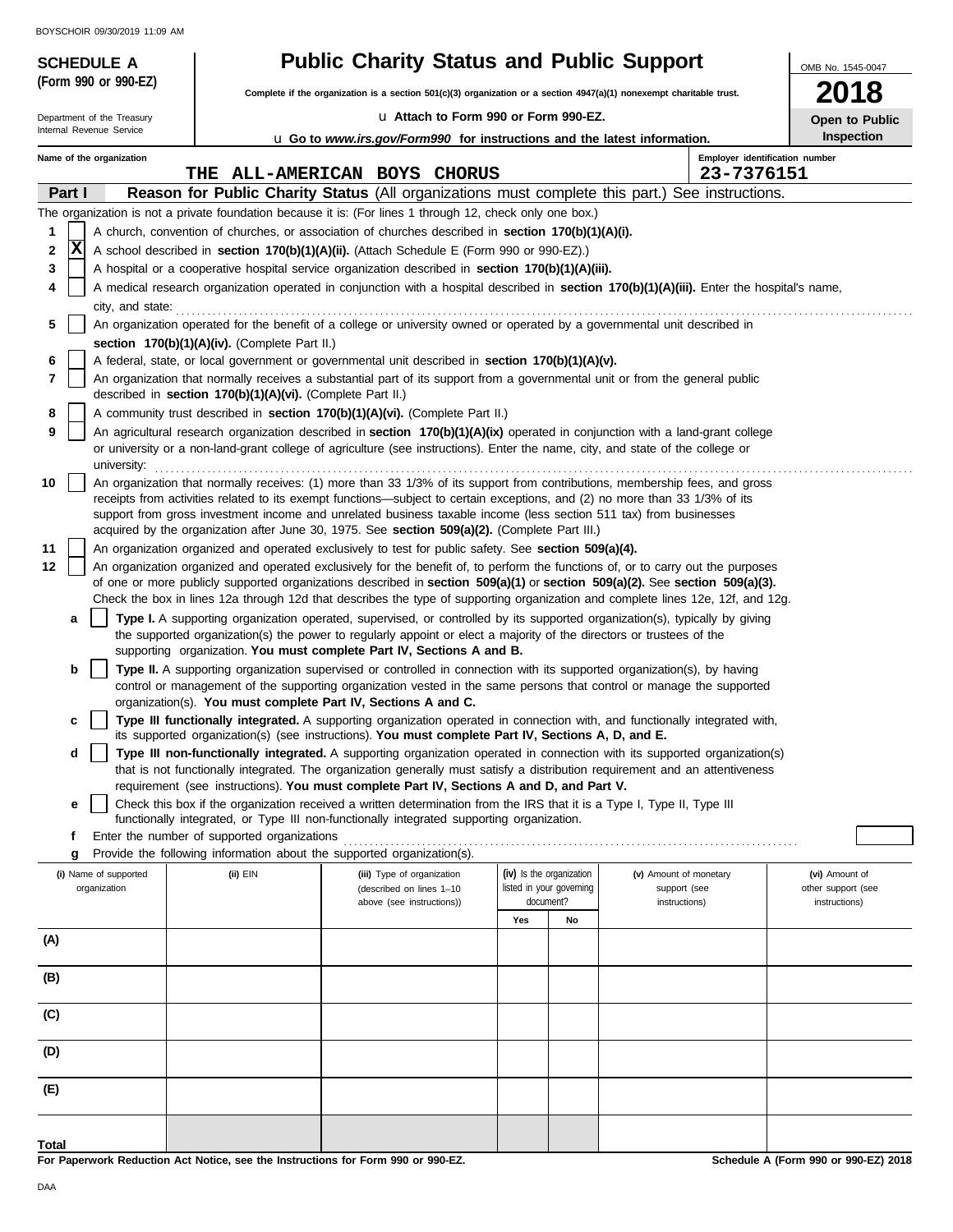|         | Schedule A (Form 990 or 990-EZ) 2018                                                                                                                                                                                                        |          |          | THE ALL-AMERICAN BOYS CHORUS |            | 23-7376151 | Page 2    |
|---------|---------------------------------------------------------------------------------------------------------------------------------------------------------------------------------------------------------------------------------------------|----------|----------|------------------------------|------------|------------|-----------|
| Part II | Support Schedule for Organizations Described in Sections 170(b)(1)(A)(iv) and 170(b)(1)(A)(vi)<br>(Complete only if you checked the box on line 5, 7, or 8 of Part I or if the organization failed to qualify under                         |          |          |                              |            |            |           |
|         | Part III. If the organization fails to qualify under the tests listed below, please complete Part III.)                                                                                                                                     |          |          |                              |            |            |           |
|         | <b>Section A. Public Support</b>                                                                                                                                                                                                            |          |          |                              |            |            |           |
|         | Calendar year (or fiscal year beginning in)<br>$\mathbf{u}$                                                                                                                                                                                 | (a) 2014 | (b) 2015 | $(c)$ 2016                   | (d) $2017$ | (e) $2018$ | (f) Total |
| 1       | Gifts, grants, contributions, and<br>membership fees received. (Do not<br>include any "unusual grants.")                                                                                                                                    |          |          |                              |            |            |           |
| 2       | Tax revenues levied for the<br>organization's benefit and either paid<br>to or expended on its behalf                                                                                                                                       |          |          |                              |            |            |           |
| 3       | The value of services or facilities<br>furnished by a governmental unit to the<br>organization without charge                                                                                                                               |          |          |                              |            |            |           |
| 4       | Total. Add lines 1 through 3                                                                                                                                                                                                                |          |          |                              |            |            |           |
| 5       | The portion of total contributions by<br>each person (other than a<br>governmental unit or publicly<br>supported organization) included on<br>line 1 that exceeds 2% of the amount<br>shown on line 11, column (f) $\ldots$                 |          |          |                              |            |            |           |
| 6       | Public support. Subtract line 5 from line 4                                                                                                                                                                                                 |          |          |                              |            |            |           |
|         | <b>Section B. Total Support</b>                                                                                                                                                                                                             |          |          |                              |            |            |           |
|         | Calendar year (or fiscal year beginning in)<br>$\mathbf{u}$                                                                                                                                                                                 | (a) 2014 | (b) 2015 | $(c)$ 2016                   | (d) $2017$ | (e) $2018$ | (f) Total |
| 7       | Amounts from line 4                                                                                                                                                                                                                         |          |          |                              |            |            |           |
| 8       | Gross income from interest, dividends,<br>payments received on securities loans,<br>rents, royalties, and income from<br>similar sources                                                                                                    |          |          |                              |            |            |           |
| 9       | Net income from unrelated business<br>activities, whether or not the business<br>is regularly carried on                                                                                                                                    |          |          |                              |            |            |           |
| 10      | Other income. Do not include gain or<br>loss from the sale of capital assets<br>(Explain in Part VI.)                                                                                                                                       |          |          |                              |            |            |           |
| 11      | Total support. Add lines 7 through 10                                                                                                                                                                                                       |          |          |                              |            |            |           |
| 12      |                                                                                                                                                                                                                                             |          |          |                              |            | 12         |           |
| 13      | First five years. If the Form 990 is for the organization's first, second, third, fourth, or fifth tax year as a section 501(c)(3)                                                                                                          |          |          |                              |            |            |           |
|         | organization, check this box and <b>stop here</b>                                                                                                                                                                                           |          |          |                              |            |            |           |
|         | Section C. Computation of Public Support Percentage                                                                                                                                                                                         |          |          |                              |            |            |           |
| 14      |                                                                                                                                                                                                                                             |          |          |                              |            | 14         | ℅         |
| 15      | Public support percentage from 2017 Schedule A, Part II, line 14                                                                                                                                                                            |          |          |                              |            | 15         | %         |
| 16a     | 33 1/3% support test-2018. If the organization did not check the box on line 13, and line 14 is 33 1/3% or more, check this                                                                                                                 |          |          |                              |            |            |           |
|         |                                                                                                                                                                                                                                             |          |          |                              |            |            |           |
| b       | 33 1/3% support test-2017. If the organization did not check a box on line 13 or 16a, and line 15 is 33 1/3% or more, check                                                                                                                 |          |          |                              |            |            |           |
|         | this box and <b>stop here.</b> The organization qualifies as a publicly supported organization                                                                                                                                              |          |          |                              |            |            |           |
| 17a     | 10%-facts-and-circumstances test-2018. If the organization did not check a box on line 13, 16a, or 16b, and line 14 is                                                                                                                      |          |          |                              |            |            |           |
|         | 10% or more, and if the organization meets the "facts-and-circumstances" test, check this box and stop here. Explain in                                                                                                                     |          |          |                              |            |            |           |
|         | Part VI how the organization meets the "facts-and-circumstances" test. The organization qualifies as a publicly supported                                                                                                                   |          |          |                              |            |            |           |
|         | organization                                                                                                                                                                                                                                |          |          |                              |            |            |           |
| b       | 10%-facts-and-circumstances test-2017. If the organization did not check a box on line 13, 16a, 16b, or 17a, and line<br>15 is 10% or more, and if the organization meets the "facts-and-circumstances" test, check this box and stop here. |          |          |                              |            |            |           |
|         | Explain in Part VI how the organization meets the "facts-and-circumstances" test. The organization qualifies as a publicly                                                                                                                  |          |          |                              |            |            |           |
|         | supported organization                                                                                                                                                                                                                      |          |          |                              |            |            |           |
|         | Private foundation. If the organization did not check a box on line 13, 16a, 16b, 17a, or 17b, check this box and see                                                                                                                       |          |          |                              |            |            |           |

**Schedule A (Form 990 or 990-EZ) 2018** instructions . . . . . . . . . . . . . . . . . . . . . . . . . . . . . . . . . . . . . . . . . . . . . . . . . . . . . . . . . . . . . . . . . . . . . . . . . . . . . . . . . . . . . . . . . . . . . . . . . . . . . . . . . . . . . . . . . . . . . . . . . . . . . . . . . . . . . . . . . . . .

 $\Box$  $\blacktriangleright$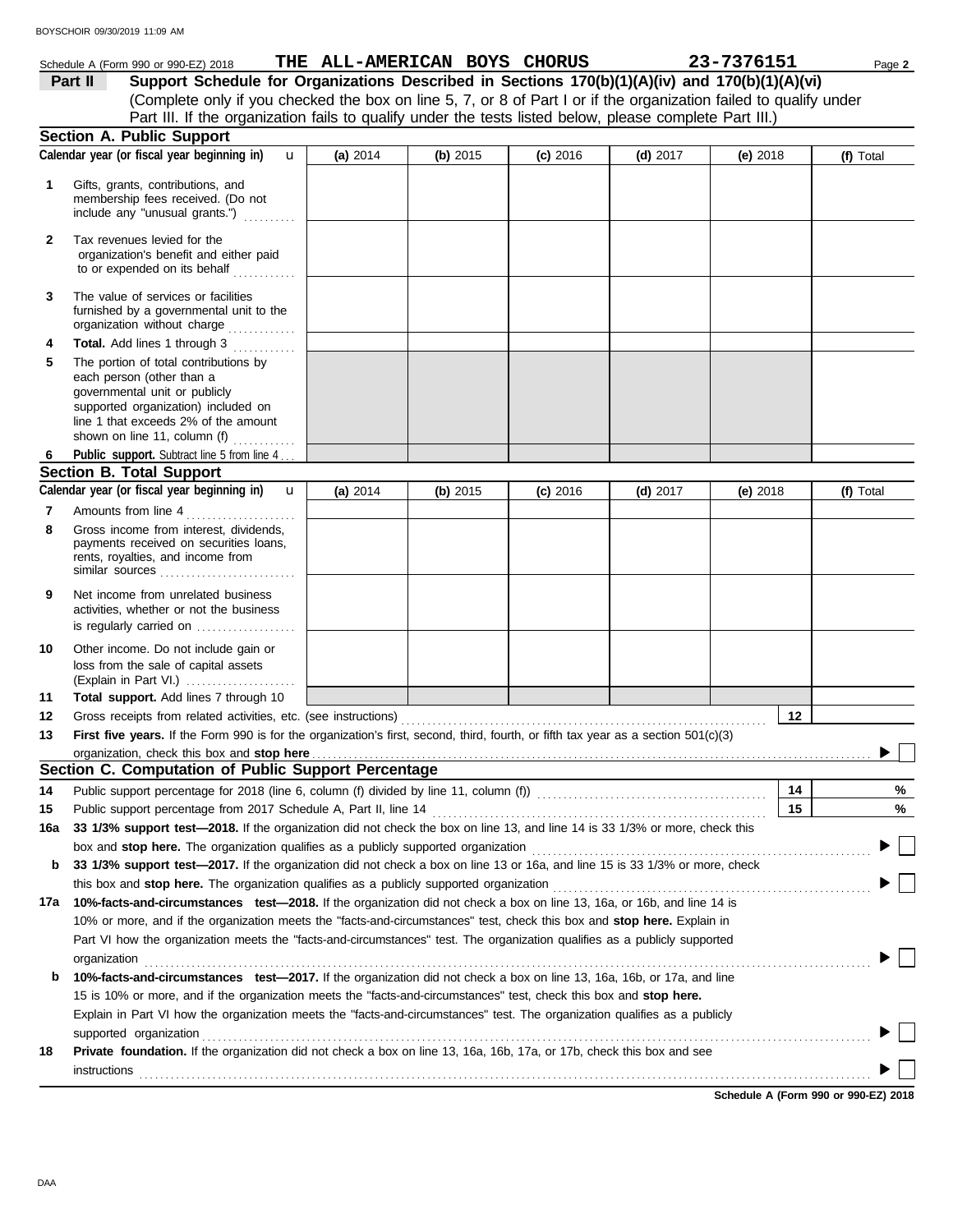### Schedule A (Form 990 or 990-EZ) 2018 Page **3 THE ALL-AMERICAN BOYS CHORUS 23-7376151**

**Part III** Support Schedule for Organizations Described in Section 509(a)(2) (Complete only if you checked the box on line 10 of Part I or if the organization failed to qualify under Part II. If the organization fails to qualify under the tests listed below, please complete Part II.)

|                 | <b>Section A. Public Support</b>                                                                                                            |          |          |            |            |            |           |
|-----------------|---------------------------------------------------------------------------------------------------------------------------------------------|----------|----------|------------|------------|------------|-----------|
|                 | Calendar year (or fiscal year beginning in)<br>$\mathbf{u}$                                                                                 | (a) 2014 | (b) 2015 | $(c)$ 2016 | (d) $2017$ | (e) 2018   | (f) Total |
| 1               | Gifts, grants, contributions, and membership                                                                                                |          |          |            |            |            |           |
|                 | fees received. (Do not include any "unusual grants.")                                                                                       |          |          |            |            |            |           |
| 2               | Gross receipts from admissions, merchandise                                                                                                 |          |          |            |            |            |           |
|                 | sold or services performed, or facilities<br>furnished in any activity that is related to the                                               |          |          |            |            |            |           |
|                 | organization's tax-exempt purpose                                                                                                           |          |          |            |            |            |           |
| 3               | Gross receipts from activities that are not an                                                                                              |          |          |            |            |            |           |
|                 | unrelated trade or business under section 513                                                                                               |          |          |            |            |            |           |
| 4               | Tax revenues levied for the                                                                                                                 |          |          |            |            |            |           |
|                 | organization's benefit and either paid                                                                                                      |          |          |            |            |            |           |
|                 | to or expended on its behalf                                                                                                                |          |          |            |            |            |           |
| 5               | The value of services or facilities<br>furnished by a governmental unit to the                                                              |          |          |            |            |            |           |
|                 | organization without charge                                                                                                                 |          |          |            |            |            |           |
| 6               | Total. Add lines 1 through 5<br>.<br>.                                                                                                      |          |          |            |            |            |           |
|                 | <b>7a</b> Amounts included on lines 1, 2, and 3<br>received from disqualified persons                                                       |          |          |            |            |            |           |
|                 | Amounts included on lines 2 and 3                                                                                                           |          |          |            |            |            |           |
| b               | received from other than disqualified                                                                                                       |          |          |            |            |            |           |
|                 | persons that exceed the greater of \$5,000                                                                                                  |          |          |            |            |            |           |
|                 | or 1% of the amount on line 13 for the year                                                                                                 |          |          |            |            |            |           |
| c               | Add lines 7a and 7b                                                                                                                         |          |          |            |            |            |           |
| 8               | Public support. (Subtract line 7c from                                                                                                      |          |          |            |            |            |           |
|                 |                                                                                                                                             |          |          |            |            |            |           |
|                 | <b>Section B. Total Support</b>                                                                                                             |          |          |            |            |            |           |
|                 | Calendar year (or fiscal year beginning in)<br>$\mathbf{u}$                                                                                 | (a) 2014 | (b) 2015 | $(c)$ 2016 | (d) $2017$ | $(e)$ 2018 | (f) Total |
| 9               | Amounts from line 6                                                                                                                         |          |          |            |            |            |           |
| 10a             | Gross income from interest, dividends,                                                                                                      |          |          |            |            |            |           |
|                 | payments received on securities loans, rents,                                                                                               |          |          |            |            |            |           |
|                 | royalties, and income from similar sources                                                                                                  |          |          |            |            |            |           |
| b               | Unrelated business taxable income (less<br>section 511 taxes) from businesses                                                               |          |          |            |            |            |           |
|                 | acquired after June 30, 1975                                                                                                                |          |          |            |            |            |           |
|                 |                                                                                                                                             |          |          |            |            |            |           |
| c               | Add lines 10a and 10b                                                                                                                       |          |          |            |            |            |           |
| 11              | Net income from unrelated business                                                                                                          |          |          |            |            |            |           |
|                 | activities not included in line 10b, whether<br>or not the business is regularly carried on                                                 |          |          |            |            |            |           |
| 12 <sub>2</sub> | Other income. Do not include gain or                                                                                                        |          |          |            |            |            |           |
|                 | loss from the sale of capital assets                                                                                                        |          |          |            |            |            |           |
|                 | (Explain in Part VI.)                                                                                                                       |          |          |            |            |            |           |
| 13              | Total support. (Add lines 9, 10c, 11,                                                                                                       |          |          |            |            |            |           |
|                 | and $12.$ )                                                                                                                                 |          |          |            |            |            |           |
| 14              | First five years. If the Form 990 is for the organization's first, second, third, fourth, or fifth tax year as a section 501(c)(3)          |          |          |            |            |            |           |
|                 | organization, check this box and stop here                                                                                                  |          |          |            |            |            |           |
|                 | Section C. Computation of Public Support Percentage                                                                                         |          |          |            |            |            |           |
| 15              |                                                                                                                                             |          |          |            |            | 15         | %         |
| 16              |                                                                                                                                             |          |          |            |            | 16         | %         |
|                 | Section D. Computation of Investment Income Percentage                                                                                      |          |          |            |            |            |           |
| 17              |                                                                                                                                             |          |          |            |            | 17         | %         |
| 18              | Investment income percentage from 2017 Schedule A, Part III, line 17                                                                        |          |          |            |            | 18         | %         |
| 19a             | 33 1/3% support tests-2018. If the organization did not check the box on line 14, and line 15 is more than 33 1/3%, and line                |          |          |            |            |            |           |
|                 | 17 is not more than 33 1/3%, check this box and stop here. The organization qualifies as a publicly supported organization <i>maniality</i> |          |          |            |            |            |           |
| b               | 33 1/3% support tests-2017. If the organization did not check a box on line 14 or line 19a, and line 16 is more than 33 1/3%, and           |          |          |            |            |            |           |
|                 |                                                                                                                                             |          |          |            |            |            |           |
| 20              |                                                                                                                                             |          |          |            |            |            |           |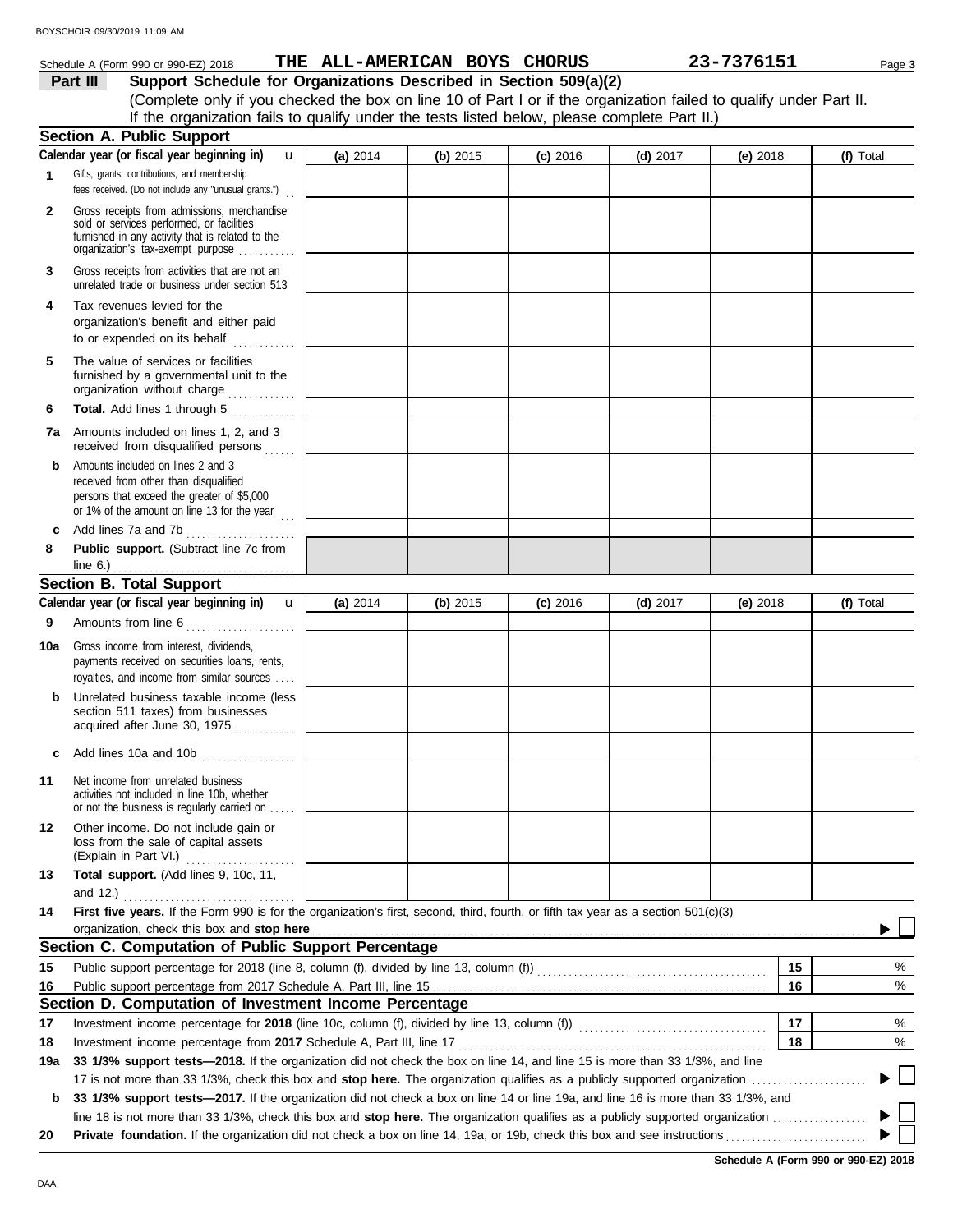|     | THE ALL-AMERICAN BOYS CHORUS<br>Schedule A (Form 990 or 990-EZ) 2018                                                | 23-7376151      | Page 4 |
|-----|---------------------------------------------------------------------------------------------------------------------|-----------------|--------|
|     | <b>Supporting Organizations</b><br>Part IV                                                                          |                 |        |
|     | (Complete only if you checked a box in line 12 on Part I. If you checked 12a of Part I, complete Sections A         |                 |        |
|     | and B. If you checked 12b of Part I, complete Sections A and C. If you checked 12c of Part I, complete              |                 |        |
|     | Sections A, D, and E. If you checked 12d of Part I, complete Sections A and D, and complete Part V.)                |                 |        |
|     | <b>Section A. All Supporting Organizations</b>                                                                      |                 |        |
|     |                                                                                                                     | Yes             | No.    |
| 1   | Are all of the organization's supported organizations listed by name in the organization's governing                |                 |        |
|     | documents? If "No," describe in Part VI how the supported organizations are designated. If designated by            |                 |        |
|     | class or purpose, describe the designation. If historic and continuing relationship, explain.                       | 1               |        |
| 2   | Did the organization have any supported organization that does not have an IRS determination of status              |                 |        |
|     | under section 509(a)(1) or (2)? If "Yes," explain in Part VI how the organization determined that the supported     |                 |        |
|     | organization was described in section 509(a)(1) or (2).                                                             | $\mathbf{2}$    |        |
| За  | Did the organization have a supported organization described in section $501(c)(4)$ , (5), or (6)? If "Yes," answer |                 |        |
|     | $(b)$ and $(c)$ below.                                                                                              | 3a              |        |
| b   | Did the organization confirm that each supported organization qualified under section $501(c)(4)$ , (5), or (6) and |                 |        |
|     | satisfied the public support tests under section 509(a)(2)? If "Yes," describe in Part VI when and how the          |                 |        |
|     | organization made the determination.                                                                                | 3b              |        |
| c   | Did the organization ensure that all support to such organizations was used exclusively for section $170(c)(2)(B)$  |                 |        |
|     | purposes? If "Yes," explain in Part VI what controls the organization put in place to ensure such use.              | 3c              |        |
| 4a  | Was any supported organization not organized in the United States ("foreign supported organization")? If            |                 |        |
|     | "Yes," and if you checked 12a or 12b in Part I, answer (b) and (c) below.                                           | 4a              |        |
| b   | Did the organization have ultimate control and discretion in deciding whether to make grants to the foreign         |                 |        |
|     | supported organization? If "Yes," describe in Part VI how the organization had such control and discretion          |                 |        |
|     | despite being controlled or supervised by or in connection with its supported organizations.                        | 4b              |        |
| c   | Did the organization support any foreign supported organization that does not have an IRS determination             |                 |        |
|     | under sections $501(c)(3)$ and $509(a)(1)$ or (2)? If "Yes," explain in Part VI what controls the organization used |                 |        |
|     | to ensure that all support to the foreign supported organization was used exclusively for section $170(c)(2)(B)$    |                 |        |
|     | purposes.                                                                                                           | 4с              |        |
| 5a  | Did the organization add, substitute, or remove any supported organizations during the tax year? If "Yes,"          |                 |        |
|     | answer (b) and (c) below (if applicable). Also, provide detail in Part VI, including (i) the names and EIN          |                 |        |
|     | numbers of the supported organizations added, substituted, or removed; (ii) the reasons for each such action;       |                 |        |
|     | (iii) the authority under the organization's organizing document authorizing such action; and (iv) how the action   |                 |        |
|     | was accomplished (such as by amendment to the organizing document).                                                 | 5a              |        |
| b   | Type I or Type II only. Was any added or substituted supported organization part of a class already                 |                 |        |
|     | designated in the organization's organizing document?                                                               | 5b              |        |
|     | <b>Substitutions only.</b> Was the substitution the result of an event beyond the organization's control?           | 5 <sub>c</sub>  |        |
|     | Did the organization provide support (whether in the form of grants or the provision of services or facilities) to  |                 |        |
|     | anyone other than (i) its supported organizations, (ii) individuals that are part of the charitable class benefited |                 |        |
|     | by one or more of its supported organizations, or (iii) other supporting organizations that also support or         |                 |        |
|     | benefit one or more of the filing organization's supported organizations? If "Yes," provide detail in Part VI.      | 6               |        |
| 7   | Did the organization provide a grant, loan, compensation, or other similar payment to a substantial contributor     |                 |        |
|     | (as defined in section $4958(c)(3)(C)$ ), a family member of a substantial contributor, or a 35% controlled entity  |                 |        |
|     | with regard to a substantial contributor? If "Yes," complete Part I of Schedule L (Form 990 or 990-EZ).             | 7               |        |
| 8   | Did the organization make a loan to a disqualified person (as defined in section 4958) not described in line 7?     |                 |        |
|     | If "Yes," complete Part I of Schedule L (Form 990 or 990-EZ).                                                       | 8               |        |
| 9а  | Was the organization controlled directly or indirectly at any time during the tax year by one or more               |                 |        |
|     | disqualified persons as defined in section 4946 (other than foundation managers and organizations described         |                 |        |
|     | in section $509(a)(1)$ or $(2)$ ? If "Yes," provide detail in Part VI.                                              | 9а              |        |
| b   | Did one or more disqualified persons (as defined in line 9a) hold a controlling interest in any entity in which     |                 |        |
|     | the supporting organization had an interest? If "Yes," provide detail in Part VI.                                   | 9b              |        |
| c   | Did a disqualified person (as defined in line 9a) have an ownership interest in, or derive any personal benefit     |                 |        |
|     | from, assets in which the supporting organization also had an interest? If "Yes," provide detail in Part VI.        | 9c              |        |
| 10a | Was the organization subject to the excess business holdings rules of section 4943 because of section               |                 |        |
|     | 4943(f) (regarding certain Type II supporting organizations, and all Type III non-functionally integrated           |                 |        |
|     | supporting organizations)? If "Yes," answer 10b below.                                                              | 10a             |        |
| b   | Did the organization have any excess business holdings in the tax year? (Use Schedule C, Form 4720, to              |                 |        |
|     | determine whether the organization had excess business holdings.)                                                   | 10 <sub>b</sub> |        |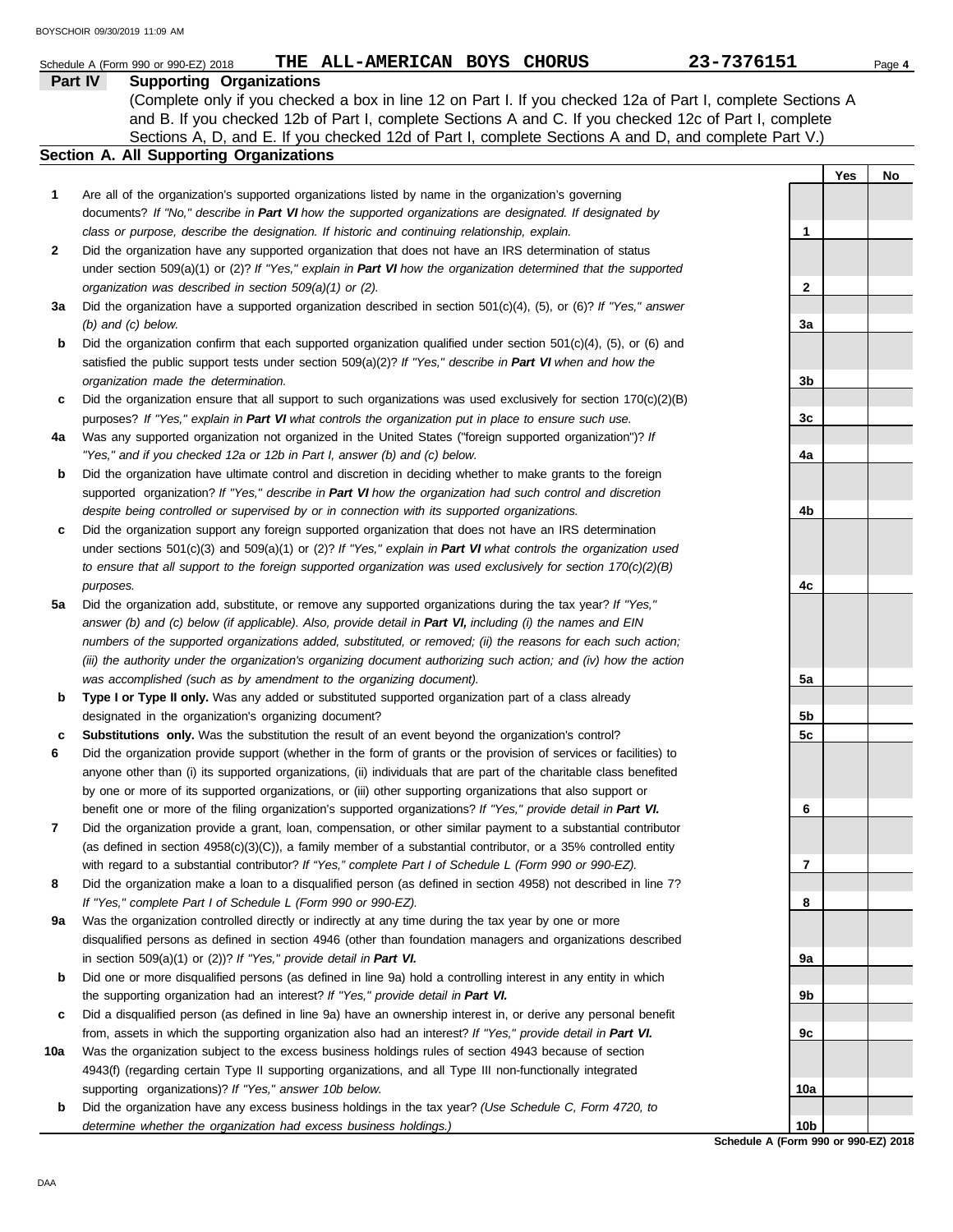|                | Schedule A (Form 990 or 990-EZ) 2018                                                                                              | THE ALL-AMERICAN BOYS CHORUS                                                                  |  | 23-7376151                                                                                                                      |                 |     | Page 5 |
|----------------|-----------------------------------------------------------------------------------------------------------------------------------|-----------------------------------------------------------------------------------------------|--|---------------------------------------------------------------------------------------------------------------------------------|-----------------|-----|--------|
| <b>Part IV</b> | <b>Supporting Organizations (continued)</b>                                                                                       |                                                                                               |  |                                                                                                                                 |                 |     |        |
|                |                                                                                                                                   |                                                                                               |  |                                                                                                                                 |                 | Yes | No     |
| 11             | Has the organization accepted a gift or contribution from any of the following persons?                                           |                                                                                               |  |                                                                                                                                 |                 |     |        |
| а              | A person who directly or indirectly controls, either alone or together with persons described in (b) and (c)                      |                                                                                               |  |                                                                                                                                 |                 |     |        |
|                | below, the governing body of a supported organization?                                                                            |                                                                                               |  |                                                                                                                                 | 11a             |     |        |
| b              | A family member of a person described in (a) above?                                                                               |                                                                                               |  |                                                                                                                                 | 11 <sub>b</sub> |     |        |
| c              | A 35% controlled entity of a person described in (a) or (b) above? If "Yes" to a, b, or c, provide detail in Part VI.             |                                                                                               |  |                                                                                                                                 | 11c             |     |        |
|                | Section B. Type I Supporting Organizations                                                                                        |                                                                                               |  |                                                                                                                                 |                 |     |        |
|                |                                                                                                                                   |                                                                                               |  |                                                                                                                                 |                 | Yes | No     |
| 1              | Did the directors, trustees, or membership of one or more supported organizations have the power to                               |                                                                                               |  |                                                                                                                                 |                 |     |        |
|                | regularly appoint or elect at least a majority of the organization's directors or trustees at all times during the                |                                                                                               |  |                                                                                                                                 |                 |     |        |
|                | tax year? If "No," describe in Part VI how the supported organization(s) effectively operated, supervised, or                     |                                                                                               |  |                                                                                                                                 |                 |     |        |
|                | controlled the organization's activities. If the organization had more than one supported organization,                           |                                                                                               |  |                                                                                                                                 |                 |     |        |
|                | describe how the powers to appoint and/or remove directors or trustees were allocated among the supported                         |                                                                                               |  |                                                                                                                                 |                 |     |        |
|                | organizations and what conditions or restrictions, if any, applied to such powers during the tax year.                            |                                                                                               |  |                                                                                                                                 | 1               |     |        |
| 2              | Did the organization operate for the benefit of any supported organization other than the supported                               |                                                                                               |  |                                                                                                                                 |                 |     |        |
|                | organization(s) that operated, supervised, or controlled the supporting organization? If "Yes," explain in Part                   |                                                                                               |  |                                                                                                                                 |                 |     |        |
|                | VI how providing such benefit carried out the purposes of the supported organization(s) that operated,                            |                                                                                               |  |                                                                                                                                 |                 |     |        |
|                | supervised, or controlled the supporting organization.                                                                            |                                                                                               |  |                                                                                                                                 | $\mathbf{2}$    |     |        |
|                | Section C. Type II Supporting Organizations                                                                                       |                                                                                               |  |                                                                                                                                 |                 |     |        |
|                |                                                                                                                                   |                                                                                               |  |                                                                                                                                 |                 | Yes | No     |
| 1              | Were a majority of the organization's directors or trustees during the tax year also a majority of the directors                  |                                                                                               |  |                                                                                                                                 |                 |     |        |
|                | or trustees of each of the organization's supported organization(s)? If "No," describe in Part VI how control                     |                                                                                               |  |                                                                                                                                 |                 |     |        |
|                | or management of the supporting organization was vested in the same persons that controlled or managed                            |                                                                                               |  |                                                                                                                                 |                 |     |        |
|                | the supported organization(s).                                                                                                    |                                                                                               |  |                                                                                                                                 | 1               |     |        |
|                | Section D. All Type III Supporting Organizations                                                                                  |                                                                                               |  |                                                                                                                                 |                 |     |        |
|                |                                                                                                                                   |                                                                                               |  |                                                                                                                                 |                 | Yes | No     |
| 1              | Did the organization provide to each of its supported organizations, by the last day of the fifth month of the                    |                                                                                               |  |                                                                                                                                 |                 |     |        |
|                | organization's tax year, (i) a written notice describing the type and amount of support provided during the prior tax             |                                                                                               |  |                                                                                                                                 |                 |     |        |
|                | year, (ii) a copy of the Form 990 that was most recently filed as of the date of notification, and (iii) copies of the            |                                                                                               |  |                                                                                                                                 |                 |     |        |
|                | organization's governing documents in effect on the date of notification, to the extent not previously provided?                  |                                                                                               |  |                                                                                                                                 | 1               |     |        |
| 2              | Were any of the organization's officers, directors, or trustees either (i) appointed or elected by the supported                  |                                                                                               |  |                                                                                                                                 |                 |     |        |
|                | organization(s) or (ii) serving on the governing body of a supported organization? If "No," explain in Part VI how                |                                                                                               |  |                                                                                                                                 |                 |     |        |
|                | the organization maintained a close and continuous working relationship with the supported organization(s).                       |                                                                                               |  |                                                                                                                                 | 2               |     |        |
| 3              | By reason of the relationship described in (2), did the organization's supported organizations have a                             |                                                                                               |  |                                                                                                                                 |                 |     |        |
|                | significant voice in the organization's investment policies and in directing the use of the organization's                        |                                                                                               |  |                                                                                                                                 |                 |     |        |
|                | income or assets at all times during the tax year? If "Yes," describe in Part VI the role the organization's                      |                                                                                               |  |                                                                                                                                 |                 |     |        |
|                | supported organizations played in this regard.                                                                                    |                                                                                               |  |                                                                                                                                 | 3               |     |        |
|                | Section E. Type III Functionally-Integrated Supporting Organizations                                                              |                                                                                               |  |                                                                                                                                 |                 |     |        |
| 1              | Check the box next to the method that the organization used to satisfy the Integral Part Test during the year (see instructions). |                                                                                               |  |                                                                                                                                 |                 |     |        |
| a              |                                                                                                                                   | The organization satisfied the Activities Test. Complete line 2 below.                        |  |                                                                                                                                 |                 |     |        |
| b              |                                                                                                                                   | The organization is the parent of each of its supported organizations. Complete line 3 below. |  |                                                                                                                                 |                 |     |        |
| с              |                                                                                                                                   |                                                                                               |  | The organization supported a governmental entity. Describe in Part VI how you supported a government entity (see instructions). |                 |     |        |
|                |                                                                                                                                   |                                                                                               |  |                                                                                                                                 |                 |     |        |
| 2              | Activities Test. Answer (a) and (b) below.                                                                                        |                                                                                               |  |                                                                                                                                 |                 | Yes | No     |
| a              | Did substantially all of the organization's activities during the tax year directly further the exempt purposes of                |                                                                                               |  |                                                                                                                                 |                 |     |        |
|                | the supported organization(s) to which the organization was responsive? If "Yes," then in Part VI identify                        |                                                                                               |  |                                                                                                                                 |                 |     |        |
|                | those supported organizations and explain how these activities directly furthered their exempt purposes,                          |                                                                                               |  |                                                                                                                                 |                 |     |        |
|                | how the organization was responsive to those supported organizations, and how the organization determined                         |                                                                                               |  |                                                                                                                                 |                 |     |        |
|                | that these activities constituted substantially all of its activities.                                                            |                                                                                               |  |                                                                                                                                 | 2a              |     |        |
| b              | Did the activities described in (a) constitute activities that, but for the organization's involvement, one or more               |                                                                                               |  |                                                                                                                                 |                 |     |        |
|                | of the organization's supported organization(s) would have been engaged in? If "Yes," explain in Part VI the                      |                                                                                               |  |                                                                                                                                 |                 |     |        |
|                | reasons for the organization's position that its supported organization(s) would have engaged in these                            |                                                                                               |  |                                                                                                                                 |                 |     |        |
|                | activities but for the organization's involvement.                                                                                |                                                                                               |  |                                                                                                                                 | 2b              |     |        |
| 3              | Parent of Supported Organizations. Answer (a) and (b) below.                                                                      |                                                                                               |  |                                                                                                                                 |                 |     |        |
| а              | Did the organization have the power to regularly appoint or elect a majority of the officers, directors, or                       |                                                                                               |  |                                                                                                                                 |                 |     |        |
|                | trustees of each of the supported organizations? Provide details in Part VI.                                                      |                                                                                               |  |                                                                                                                                 | За              |     |        |
| b              | Did the organization exercise a substantial degree of direction over the policies, programs, and activities of each               |                                                                                               |  |                                                                                                                                 |                 |     |        |
|                | of its supported organizations? If "Yes," describe in Part VI the role played by the organization in this regard.                 |                                                                                               |  |                                                                                                                                 | 3b              |     |        |
| DAA            |                                                                                                                                   |                                                                                               |  | Schedule A (Form 990 or 990-EZ) 2018                                                                                            |                 |     |        |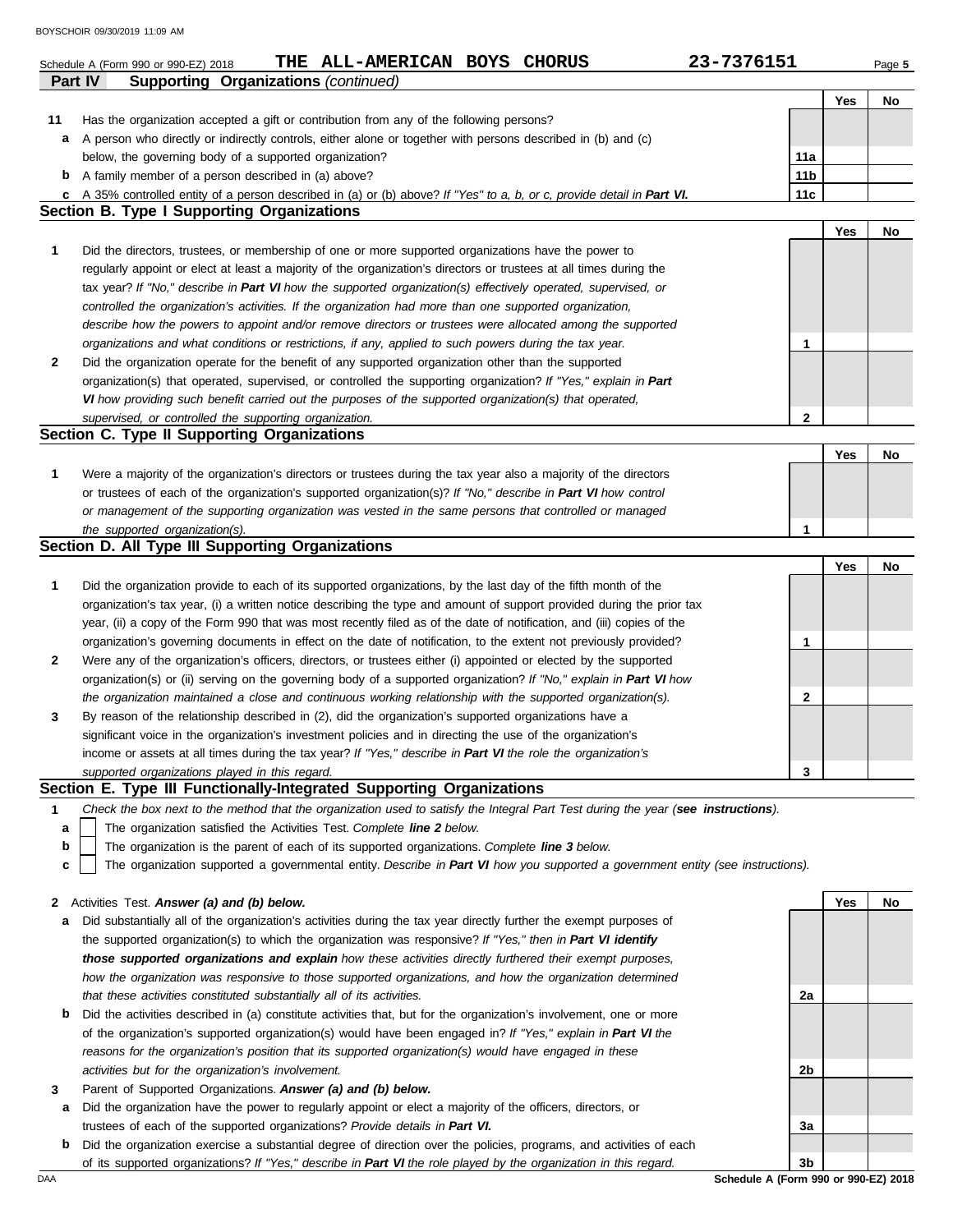|               | THE ALL-AMERICAN BOYS CHORUS<br>Schedule A (Form 990 or 990-EZ) 2018                                                             |                | 23-7376151     | Page 6                         |
|---------------|----------------------------------------------------------------------------------------------------------------------------------|----------------|----------------|--------------------------------|
| <b>Part V</b> | Type III Non-Functionally Integrated 509(a)(3) Supporting Organizations                                                          |                |                |                                |
| $\mathbf{1}$  | Check here if the organization satisfied the Integral Part Test as a qualifying trust on Nov. 20, 1970 (explain in Part VI). See |                |                |                                |
|               | instructions. All other Type III non-functionally integrated supporting organizations must complete Sections A through E.        |                |                |                                |
|               | Section A - Adjusted Net Income                                                                                                  |                | (A) Prior Year | (B) Current Year               |
|               |                                                                                                                                  |                |                | (optional)                     |
| 1             | Net short-term capital gain                                                                                                      | 1              |                |                                |
| $\mathbf{2}$  | Recoveries of prior-year distributions                                                                                           | $\mathbf{2}$   |                |                                |
| 3             | Other gross income (see instructions)                                                                                            | 3              |                |                                |
| 4             | Add lines 1 through 3.                                                                                                           | 4              |                |                                |
| 5             | Depreciation and depletion                                                                                                       | 5              |                |                                |
| 6             | Portion of operating expenses paid or incurred for production or                                                                 |                |                |                                |
|               | collection of gross income or for management, conservation, or                                                                   |                |                |                                |
|               | maintenance of property held for production of income (see instructions)                                                         | 6              |                |                                |
| 7             | Other expenses (see instructions)                                                                                                | 7              |                |                                |
| 8             | <b>Adjusted Net Income</b> (subtract lines 5, 6, and 7 from line 4)                                                              | 8              |                |                                |
|               | <b>Section B - Minimum Asset Amount</b>                                                                                          |                | (A) Prior Year | (B) Current Year<br>(optional) |
| 1.            | Aggregate fair market value of all non-exempt-use assets (see                                                                    |                |                |                                |
|               | instructions for short tax year or assets held for part of year):                                                                |                |                |                                |
|               | Average monthly value of securities<br>a                                                                                         | 1a             |                |                                |
|               | b<br>Average monthly cash balances                                                                                               | 1b             |                |                                |
|               | <b>c</b> Fair market value of other non-exempt-use assets                                                                        | 1c             |                |                                |
|               | <b>Total</b> (add lines 1a, 1b, and 1c)<br>d                                                                                     | 1 <sub>d</sub> |                |                                |
|               | Discount claimed for blockage or other<br>e                                                                                      |                |                |                                |
|               | factors (explain in detail in Part VI):                                                                                          |                |                |                                |
| $\mathbf{2}$  | Acquisition indebtedness applicable to non-exempt-use assets                                                                     | $\mathbf{2}$   |                |                                |
| 3             | Subtract line 2 from line 1d.                                                                                                    | 3              |                |                                |
| 4             | Cash deemed held for exempt use. Enter 1-1/2% of line 3 (for greater amount,                                                     |                |                |                                |
|               | see instructions).                                                                                                               | 4              |                |                                |
| 5.            | Net value of non-exempt-use assets (subtract line 4 from line 3)                                                                 | 5              |                |                                |
| 6             | Multiply line 5 by .035.                                                                                                         | 6              |                |                                |
| 7             | Recoveries of prior-year distributions                                                                                           | $\overline{7}$ |                |                                |
| 8             | Minimum Asset Amount (add line 7 to line 6)                                                                                      | 8              |                |                                |
|               | Section C - Distributable Amount                                                                                                 |                |                | <b>Current Year</b>            |
| $\mathbf 1$   | Adjusted net income for prior year (from Section A, line 8, Column A)                                                            | $\mathbf{1}$   |                |                                |
| $\mathbf{2}$  | Enter 85% of line 1.                                                                                                             | $\mathbf{2}$   |                |                                |
| 3             | Minimum asset amount for prior year (from Section B, line 8, Column A)                                                           | 3              |                |                                |
| 4             | Enter greater of line 2 or line 3.                                                                                               | 4              |                |                                |
| 5             | Income tax imposed in prior year                                                                                                 | 5              |                |                                |
| 6             | <b>Distributable Amount.</b> Subtract line 5 from line 4, unless subject to                                                      |                |                |                                |
|               | emergency temporary reduction (see instructions)                                                                                 | 6              |                |                                |

**7** | Check here if the current year is the organization's first as a non-functionally integrated Type III supporting organization (see instructions).

**Schedule A (Form 990 or 990-EZ) 2018**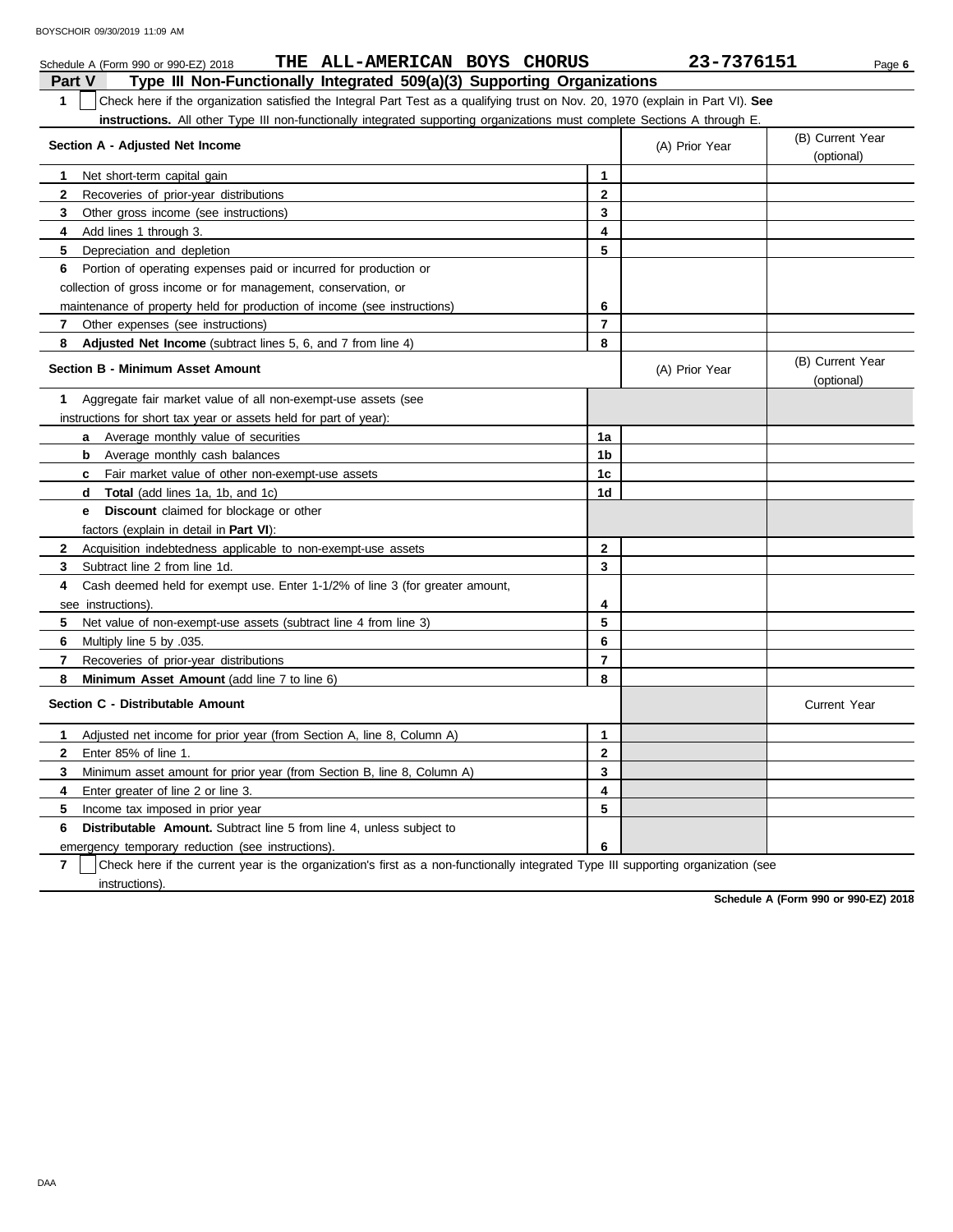| <b>Part V</b>  | THE ALL-AMERICAN BOYS CHORUS<br>Schedule A (Form 990 or 990-EZ) 2018<br>Type III Non-Functionally Integrated 509(a)(3) Supporting Organizations (continued) |                             | 23-7376151                            | Page 7                                  |  |  |  |  |
|----------------|-------------------------------------------------------------------------------------------------------------------------------------------------------------|-----------------------------|---------------------------------------|-----------------------------------------|--|--|--|--|
|                | <b>Section D - Distributions</b>                                                                                                                            |                             |                                       | <b>Current Year</b>                     |  |  |  |  |
| 1              | Amounts paid to supported organizations to accomplish exempt purposes                                                                                       |                             |                                       |                                         |  |  |  |  |
| $\mathbf{2}$   | Amounts paid to perform activity that directly furthers exempt purposes of supported                                                                        |                             |                                       |                                         |  |  |  |  |
|                | organizations, in excess of income from activity                                                                                                            |                             |                                       |                                         |  |  |  |  |
| 3              | Administrative expenses paid to accomplish exempt purposes of supported organizations                                                                       |                             |                                       |                                         |  |  |  |  |
| 4              | Amounts paid to acquire exempt-use assets                                                                                                                   |                             |                                       |                                         |  |  |  |  |
| 5              | Qualified set-aside amounts (prior IRS approval required)                                                                                                   |                             |                                       |                                         |  |  |  |  |
| 6              | Other distributions (describe in Part VI). See instructions.                                                                                                |                             |                                       |                                         |  |  |  |  |
| $\overline{7}$ | Total annual distributions. Add lines 1 through 6.                                                                                                          |                             |                                       |                                         |  |  |  |  |
| 8              | Distributions to attentive supported organizations to which the organization is responsive                                                                  |                             |                                       |                                         |  |  |  |  |
|                | (provide details in Part VI). See instructions.                                                                                                             |                             |                                       |                                         |  |  |  |  |
| 9              | Distributable amount for 2018 from Section C, line 6                                                                                                        |                             |                                       |                                         |  |  |  |  |
| 10             | Line 8 amount divided by line 9 amount                                                                                                                      |                             |                                       |                                         |  |  |  |  |
|                |                                                                                                                                                             | (i)                         | (ii)                                  | (iii)                                   |  |  |  |  |
|                | Section E - Distribution Allocations (see instructions)                                                                                                     | <b>Excess Distributions</b> | <b>Underdistributions</b><br>Pre-2018 | <b>Distributable</b><br>Amount for 2018 |  |  |  |  |
| 1              | Distributable amount for 2018 from Section C, line 6                                                                                                        |                             |                                       |                                         |  |  |  |  |
| $\mathbf{2}$   | Underdistributions, if any, for years prior to 2018                                                                                                         |                             |                                       |                                         |  |  |  |  |
|                | (reasonable cause required-explain in Part VI). See                                                                                                         |                             |                                       |                                         |  |  |  |  |
|                | instructions.                                                                                                                                               |                             |                                       |                                         |  |  |  |  |
| 3              | Excess distributions carryover, if any, to 2018                                                                                                             |                             |                                       |                                         |  |  |  |  |
|                |                                                                                                                                                             |                             |                                       |                                         |  |  |  |  |
|                |                                                                                                                                                             |                             |                                       |                                         |  |  |  |  |
|                |                                                                                                                                                             |                             |                                       |                                         |  |  |  |  |
|                |                                                                                                                                                             |                             |                                       |                                         |  |  |  |  |
|                |                                                                                                                                                             |                             |                                       |                                         |  |  |  |  |
|                | f Total of lines 3a through e                                                                                                                               |                             |                                       |                                         |  |  |  |  |
|                | g Applied to underdistributions of prior years                                                                                                              |                             |                                       |                                         |  |  |  |  |
|                | h Applied to 2018 distributable amount                                                                                                                      |                             |                                       |                                         |  |  |  |  |
|                | <i>i</i> Carryover from 2013 not applied (see instructions)                                                                                                 |                             |                                       |                                         |  |  |  |  |
|                | Remainder. Subtract lines 3g, 3h, and 3i from 3f.                                                                                                           |                             |                                       |                                         |  |  |  |  |
| 4              | Distributions for 2018 from                                                                                                                                 |                             |                                       |                                         |  |  |  |  |
|                | Section D, line 7:<br>\$                                                                                                                                    |                             |                                       |                                         |  |  |  |  |
|                | a Applied to underdistributions of prior years                                                                                                              |                             |                                       |                                         |  |  |  |  |
|                | <b>b</b> Applied to 2018 distributable amount                                                                                                               |                             |                                       |                                         |  |  |  |  |
|                | <b>c</b> Remainder. Subtract lines 4a and 4b from 4.                                                                                                        |                             |                                       |                                         |  |  |  |  |
| 5              | Remaining underdistributions for years prior to 2018, if                                                                                                    |                             |                                       |                                         |  |  |  |  |
|                | any. Subtract lines 3g and 4a from line 2. For result                                                                                                       |                             |                                       |                                         |  |  |  |  |
|                | greater than zero, explain in Part VI. See instructions.                                                                                                    |                             |                                       |                                         |  |  |  |  |
| 6              | Remaining underdistributions for 2018. Subtract lines 3h                                                                                                    |                             |                                       |                                         |  |  |  |  |
|                | and 4b from line 1. For result greater than zero, explain in                                                                                                |                             |                                       |                                         |  |  |  |  |
|                | Part VI. See instructions.                                                                                                                                  |                             |                                       |                                         |  |  |  |  |
| 7              | Excess distributions carryover to 2019. Add lines 3j                                                                                                        |                             |                                       |                                         |  |  |  |  |
|                | and 4c.                                                                                                                                                     |                             |                                       |                                         |  |  |  |  |
| 8              | Breakdown of line 7:                                                                                                                                        |                             |                                       |                                         |  |  |  |  |
|                |                                                                                                                                                             |                             |                                       |                                         |  |  |  |  |
|                |                                                                                                                                                             |                             |                                       |                                         |  |  |  |  |
|                |                                                                                                                                                             |                             |                                       |                                         |  |  |  |  |
|                |                                                                                                                                                             |                             |                                       |                                         |  |  |  |  |
|                | e Excess from 2018.                                                                                                                                         |                             |                                       |                                         |  |  |  |  |

**Schedule A (Form 990 or 990-EZ) 2018**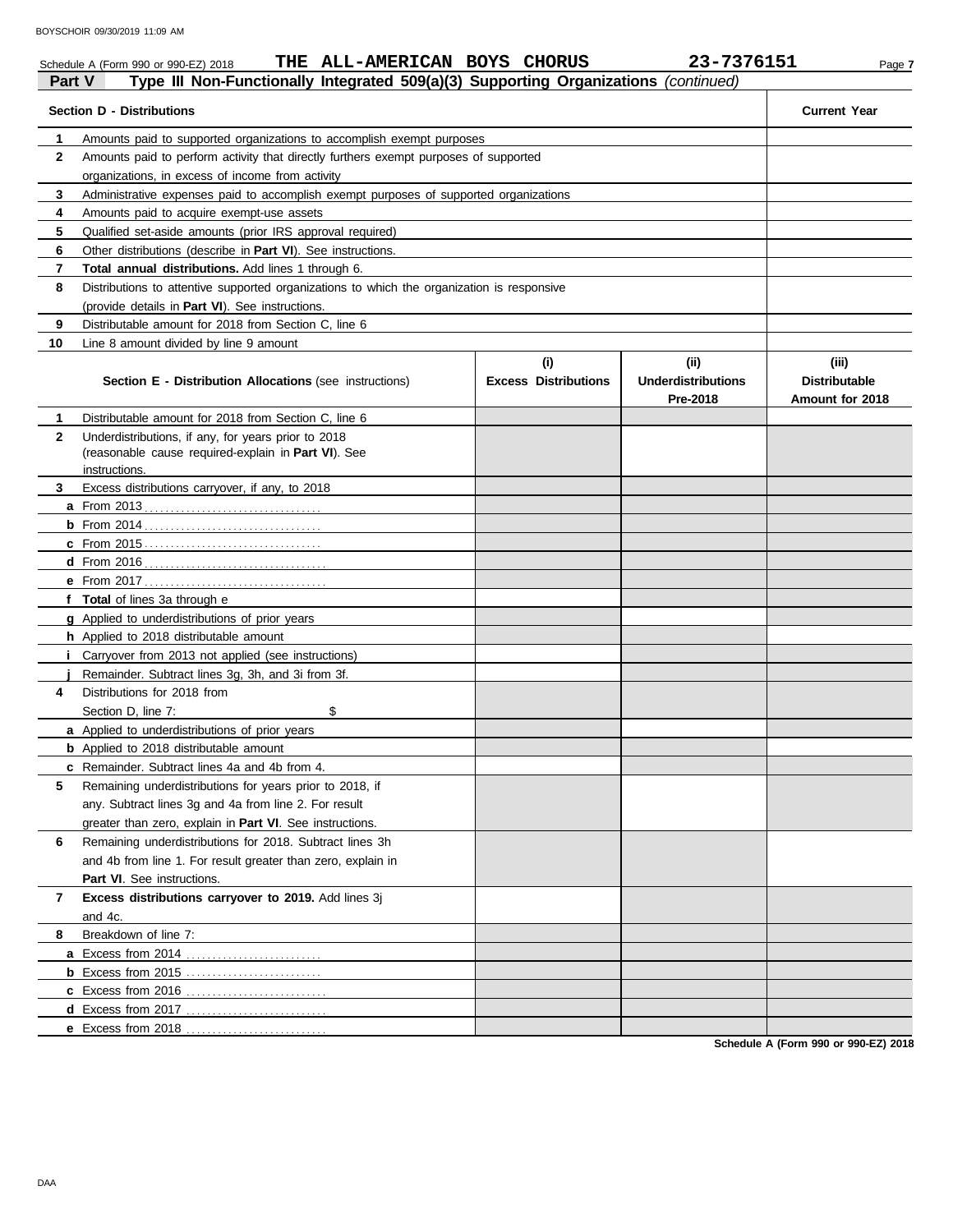|         | Schedule A (Form 990 or 990-EZ) 2018                                                           | THE ALL-AMERICAN BOYS CHORUS |  |  | 23-7376151                                                                                                                                                                                                                                                                                                                                                                                                                                                                                | Page 8 |
|---------|------------------------------------------------------------------------------------------------|------------------------------|--|--|-------------------------------------------------------------------------------------------------------------------------------------------------------------------------------------------------------------------------------------------------------------------------------------------------------------------------------------------------------------------------------------------------------------------------------------------------------------------------------------------|--------|
| Part VI | lines 2, 5, and 6. Also complete this part for any additional information. (See instructions.) |                              |  |  | Supplemental Information. Provide the explanations required by Part II, line 10; Part II, line 17a or 17b; Part<br>III, line 12; Part IV, Section A, lines 1, 2, 3b, 3c, 4b, 4c, 5a, 6, 9a, 9b, 9c, 11a, 11b, and 11c; Part IV, Section<br>B, lines 1 and 2; Part IV, Section C, line 1; Part IV, Section D, lines 2 and 3; Part IV, Section E, lines 1c, 2a, 2b,<br>3a, and 3b; Part V, line 1; Part V, Section B, line 1e; Part V, Section D, lines 5, 6, and 8; and Part V, Section E, |        |
|         |                                                                                                |                              |  |  |                                                                                                                                                                                                                                                                                                                                                                                                                                                                                           |        |
|         |                                                                                                |                              |  |  |                                                                                                                                                                                                                                                                                                                                                                                                                                                                                           |        |
|         |                                                                                                |                              |  |  |                                                                                                                                                                                                                                                                                                                                                                                                                                                                                           |        |
|         |                                                                                                |                              |  |  |                                                                                                                                                                                                                                                                                                                                                                                                                                                                                           |        |
|         |                                                                                                |                              |  |  |                                                                                                                                                                                                                                                                                                                                                                                                                                                                                           |        |
|         |                                                                                                |                              |  |  |                                                                                                                                                                                                                                                                                                                                                                                                                                                                                           |        |
|         |                                                                                                |                              |  |  |                                                                                                                                                                                                                                                                                                                                                                                                                                                                                           |        |
|         |                                                                                                |                              |  |  |                                                                                                                                                                                                                                                                                                                                                                                                                                                                                           |        |
|         |                                                                                                |                              |  |  |                                                                                                                                                                                                                                                                                                                                                                                                                                                                                           |        |
|         |                                                                                                |                              |  |  |                                                                                                                                                                                                                                                                                                                                                                                                                                                                                           |        |
|         |                                                                                                |                              |  |  |                                                                                                                                                                                                                                                                                                                                                                                                                                                                                           |        |
|         |                                                                                                |                              |  |  |                                                                                                                                                                                                                                                                                                                                                                                                                                                                                           |        |
|         |                                                                                                |                              |  |  |                                                                                                                                                                                                                                                                                                                                                                                                                                                                                           |        |
|         |                                                                                                |                              |  |  |                                                                                                                                                                                                                                                                                                                                                                                                                                                                                           |        |
|         |                                                                                                |                              |  |  |                                                                                                                                                                                                                                                                                                                                                                                                                                                                                           |        |
|         |                                                                                                |                              |  |  |                                                                                                                                                                                                                                                                                                                                                                                                                                                                                           |        |
|         |                                                                                                |                              |  |  |                                                                                                                                                                                                                                                                                                                                                                                                                                                                                           |        |
|         |                                                                                                |                              |  |  |                                                                                                                                                                                                                                                                                                                                                                                                                                                                                           |        |
|         |                                                                                                |                              |  |  |                                                                                                                                                                                                                                                                                                                                                                                                                                                                                           |        |
|         |                                                                                                |                              |  |  |                                                                                                                                                                                                                                                                                                                                                                                                                                                                                           |        |
|         |                                                                                                |                              |  |  |                                                                                                                                                                                                                                                                                                                                                                                                                                                                                           |        |
|         |                                                                                                |                              |  |  |                                                                                                                                                                                                                                                                                                                                                                                                                                                                                           |        |
|         |                                                                                                |                              |  |  |                                                                                                                                                                                                                                                                                                                                                                                                                                                                                           |        |
|         |                                                                                                |                              |  |  |                                                                                                                                                                                                                                                                                                                                                                                                                                                                                           |        |
|         |                                                                                                |                              |  |  |                                                                                                                                                                                                                                                                                                                                                                                                                                                                                           |        |
|         |                                                                                                |                              |  |  |                                                                                                                                                                                                                                                                                                                                                                                                                                                                                           |        |
|         |                                                                                                |                              |  |  |                                                                                                                                                                                                                                                                                                                                                                                                                                                                                           |        |
|         |                                                                                                |                              |  |  |                                                                                                                                                                                                                                                                                                                                                                                                                                                                                           |        |
|         |                                                                                                |                              |  |  |                                                                                                                                                                                                                                                                                                                                                                                                                                                                                           |        |
|         |                                                                                                |                              |  |  |                                                                                                                                                                                                                                                                                                                                                                                                                                                                                           |        |
|         |                                                                                                |                              |  |  |                                                                                                                                                                                                                                                                                                                                                                                                                                                                                           |        |
|         |                                                                                                |                              |  |  |                                                                                                                                                                                                                                                                                                                                                                                                                                                                                           |        |
|         |                                                                                                |                              |  |  |                                                                                                                                                                                                                                                                                                                                                                                                                                                                                           |        |
|         |                                                                                                |                              |  |  |                                                                                                                                                                                                                                                                                                                                                                                                                                                                                           |        |
|         |                                                                                                |                              |  |  |                                                                                                                                                                                                                                                                                                                                                                                                                                                                                           |        |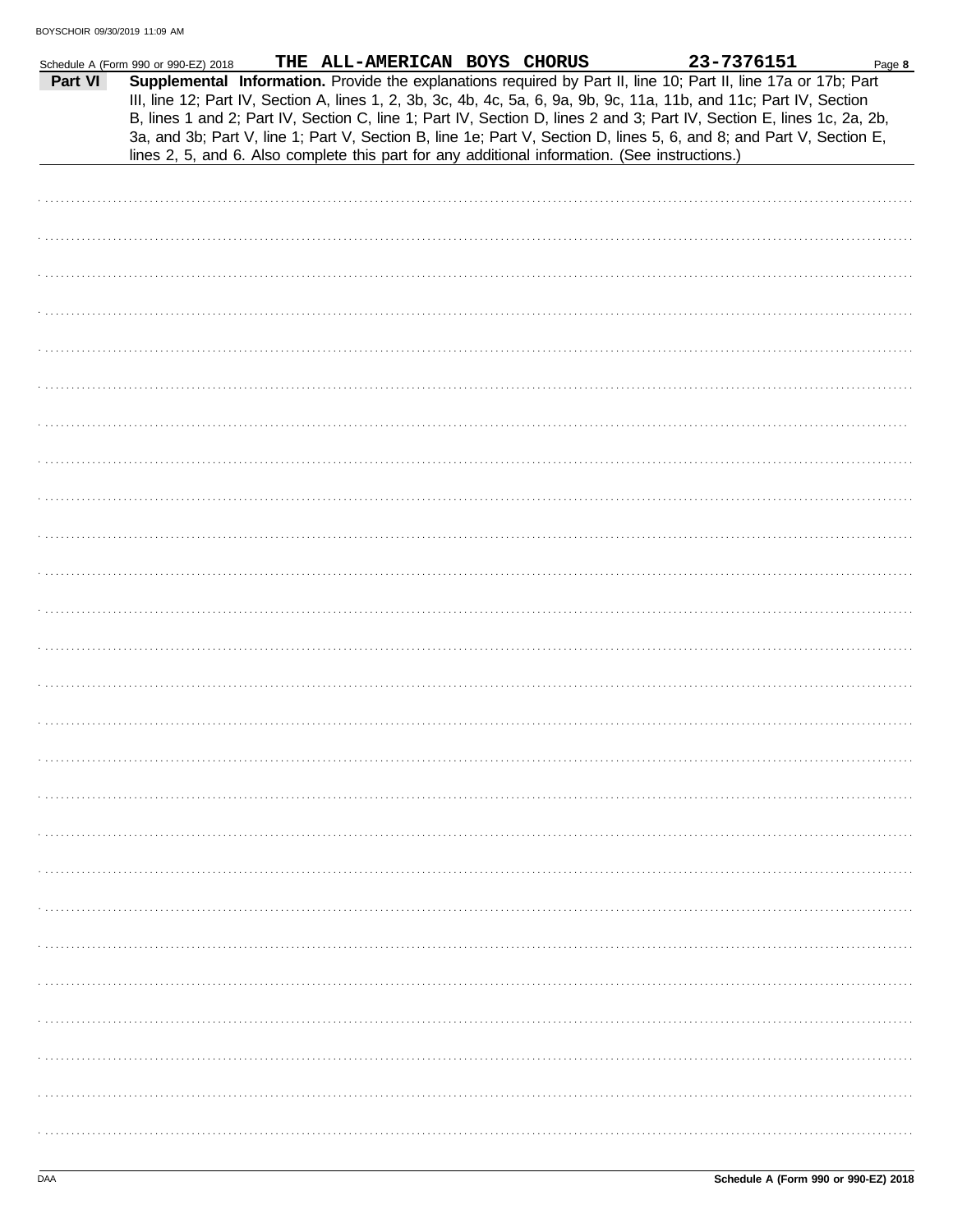# **Schedule of Contributors Schedule B**

**or 990-PF)** u **Attach to Form 990, Form 990-EZ, or Form 990-PF.** u **Go to** *www.irs.gov/Form990* **for the latest information.** OMB No. 1545-0047

**2018**

**Employer identification number**

| Name of the organization |  |
|--------------------------|--|
|--------------------------|--|

Department of the Treasury Internal Revenue Service

**(Form 990, 990-EZ,**

#### **THE ALL-AMERICAN BOYS CHORUS 23-7376151**

**Organization type** (check one):

| Filers of:         | Section:                                                                  |
|--------------------|---------------------------------------------------------------------------|
| Form 990 or 990-EZ | $ \mathbf{X} $ 501(c)( 3) (enter number) organization                     |
|                    | 4947(a)(1) nonexempt charitable trust not treated as a private foundation |
|                    | 527 political organization                                                |
| Form 990-PF        | 501(c)(3) exempt private foundation                                       |
|                    | 4947(a)(1) nonexempt charitable trust treated as a private foundation     |
|                    | 501(c)(3) taxable private foundation                                      |

Check if your organization is covered by the **General Rule** or a **Special Rule. Note:** Only a section 501(c)(7), (8), or (10) organization can check boxes for both the General Rule and a Special Rule. See instructions.

#### **General Rule**

For an organization filing Form 990, 990-EZ, or 990-PF that received, during the year, contributions totaling \$5,000 **X** or more (in money or property) from any one contributor. Complete Parts I and II. See instructions for determining a contributor's total contributions.

#### **Special Rules**

| For an organization described in section 501(c)(3) filing Form 990 or 990-EZ that met the 33 <sup>1</sup> /3% support test of the |
|-----------------------------------------------------------------------------------------------------------------------------------|
| regulations under sections $509(a)(1)$ and $170(b)(1)(A)(vi)$ , that checked Schedule A (Form 990 or 990-EZ), Part II, line       |
| 13, 16a, or 16b, and that received from any one contributor, during the year, total contributions of the greater of (1)           |
| \$5,000; or (2) 2% of the amount on (i) Form 990, Part VIII, line 1h; or (ii) Form 990-EZ, line 1. Complete Parts I and II.       |

literary, or educational purposes, or for the prevention of cruelty to children or animals. Complete Parts I (entering) For an organization described in section 501(c)(7), (8), or (10) filing Form 990 or 990-EZ that received from any one contributor, during the year, total contributions of more than \$1,000 *exclusively* for religious, charitable, scientific, "N/A" in column (b) instead of the contributor name and address), II, and III.

For an organization described in section 501(c)(7), (8), or (10) filing Form 990 or 990-EZ that received from any one contributor, during the year, contributions *exclusively* for religious, charitable, etc., purposes, but no such contributions totaled more than \$1,000. If this box is checked, enter here the total contributions that were received during the year for an *exclusively* religious, charitable, etc., purpose. Don't complete any of the parts unless the **General Rule** applies to this organization because it received *nonexclusively* religious, charitable, etc., contributions totaling \$5,000 or more during the year . . . . . . . . . . . . . . . . . . . . . . . . . . . . . . . . . . . . . . . . . . . . . . . . . . . . . . . . . . . . . . . . . . . . . . . . . . . . . . . .

990-EZ, or 990-PF), but it **must** answer "No" on Part IV, line 2, of its Form 990; or check the box on line H of its Form 990-EZ or on its Form 990-PF, Part I, line 2, to certify that it doesn't meet the filing requirements of Schedule B (Form 990, 990-EZ, or 990-PF). **Caution:** An organization that isn't covered by the General Rule and/or the Special Rules doesn't file Schedule B (Form 990,

**For Paperwork Reduction Act Notice, see the instructions for Form 990, 990-EZ, or 990-PF.**

 $\mathfrak s$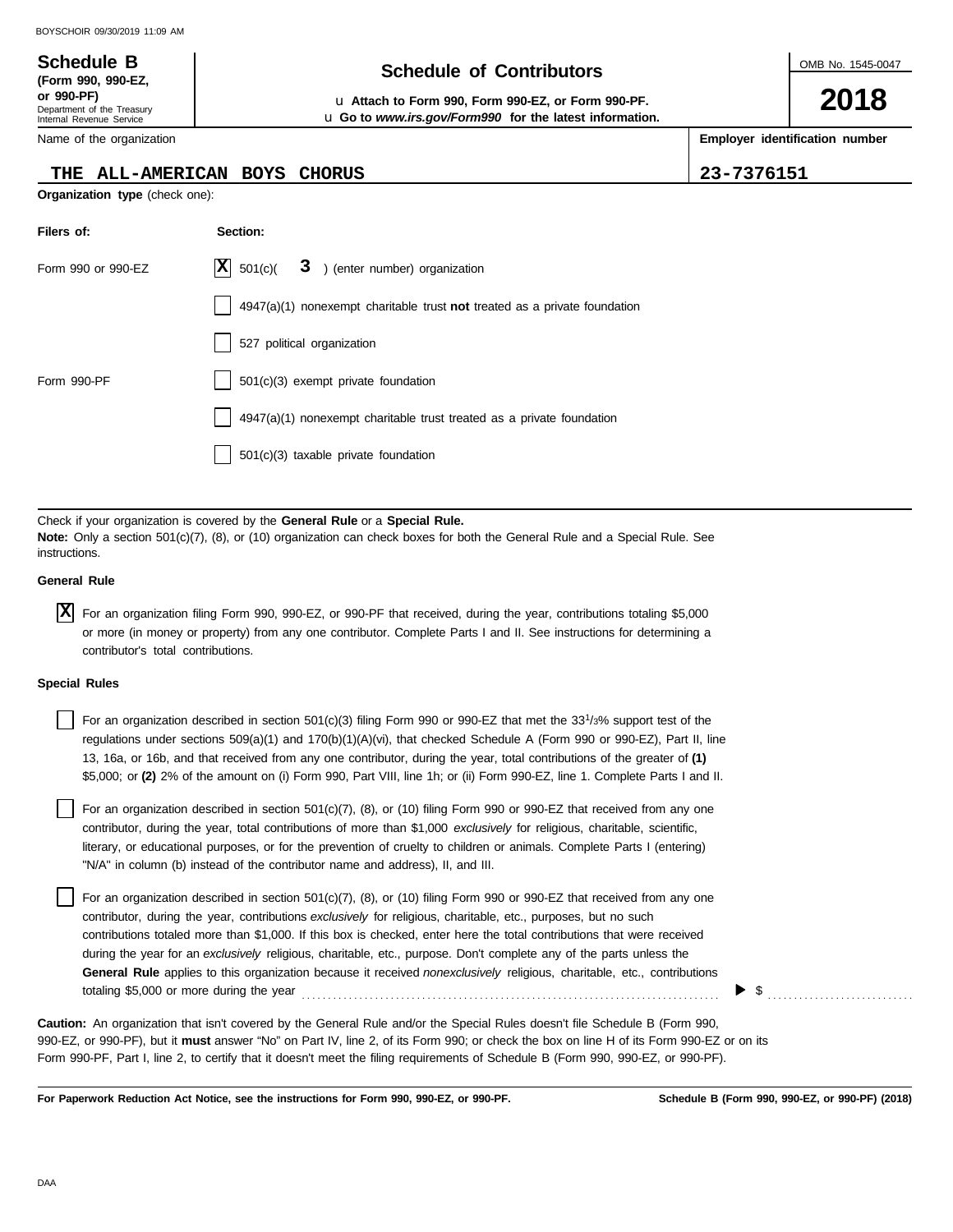**Part I Type of contribution Person Payroll Noncash (a) (b) (c) (d) No. Name, address, and ZIP + 4 Type of contribution Person Payroll Noncash (a) (b) (c) (d) No. Name, address, and ZIP + 4 Type of contribution Person Payroll Noncash (a) (b) (c) (d) No. Name, address, and ZIP + 4 Type of contribution Person Payroll Noncash** Schedule B (Form 990, 990-EZ, or 990-PF) (2018) \$ . . . . . . . . . . . . . . . . . . . . . . . . . . . . **15,000** (Complete Part II for noncash contributions.)  $\$\quad$ (Complete Part II for noncash contributions.) \$ . . . . . . . . . . . . . . . . . . . . . . . . . . . . (Complete Part II for noncash contributions.)  $\frac{1}{2}$ (Complete Part II for noncash contributions.)  $\mathsf{\$}$  . . . . . . . . . . . . . (Complete Part II for noncash contributions.)  $\mathsf{\$}$  . . . . . . . . . . . . (Complete Part II for noncash contributions.) **Contributors** (see instructions). Use duplicate copies of Part I if additional space is needed. **(a) (b) (c) (d) No. Name, address, and ZIP + 4 Total contributions Type of contribution Person Payroll Noncash (a) (b) (c) (d) No. Name, address, and ZIP + 4 Type of contribution Person Payroll Noncash (a) (b) (c) (d) No. Name, address, and ZIP + 4** Name of organization **Employer identification number**  $\mathbf{1}_{\ldots}$  $2 \ldots$  $3 \quad .$  $4 \quad .$  $5_{\ldots}$  $6.$ . . . . . . . . . . . . . . . . . . . . . . . . . . . . . . . . . . . . . . . . . . . . . . . . . . . . . . . . . . . . . . . . . . . . . . . . . . . . . . . . . . . . . . . . . . . . . . . . . . . . . . . . . . . . . . . . . . . . . . . . . . . . . . . . . . . . . . . . . . . . . . . . . . . . . . . . . . . . . . . . . . . . . . . . . . . . . . . . . . . . . . . . . . . . . . . . . . . . . . . . . . . . . . . . . . . . . . . . . . . . . . . . . . . . . . . . . . **6 JIM CORRIGAN** . . . . . . . . . . . . . . . . . . . . . . . . . . . . . . . . . . . . . . . . . . . . . . . . . . . . . . . . . . . . . . . . . . . . . . . . . . . . . . **5 DR. LAWRENCE BROWNE** CA 92663 **Newport Beach CA 92663** . . . . . . . . . . . . . . . . . . . . . . . . . . . . . . . . . . . . . . . . . . . . . . . . . . . . . . . . . . . . . . . . . . . . . . . . . . . . . . . . . . . . . . . . . . . . . . . . . . . . . . . . . . . . . . . . . . . . . . . . . . . . . . . . . . . . . . . . . . . . . . . . . . . . . . . . . . . .  $\begin{array}{|c|c|c|}\n1 & \text{SUN TRUST FOUNDATION}\n\end{array}$ . . . . . . . . . . . . . . . . . . . . . . . . . . . . . . . . . . . . . . . . . . . . . . . . . . . . . . . . . . . . . . . . . . . . . . . . . . . . . . **3 CREAN FOUNDATION** . . . . . . . . . . . . . . . . . . . . . . . . . . . . . . . . . . . . . . . . . . . . . . . . . . . . . . . . . . . . . . . . . . . . . . . . . . . . . . **NEWPORT BEACH CA 92660** . . . . . . . . . . . . . . . . . . . . . . . . . . . . . . . . . . . . . . . . . . . . . . . . . . . . . . . . . . . . . . . . . . . . . . . . . . . . . . **IRVINE CA 92603** . . . . . . . . . . . . . . . . . . . . . . . . . . . . . . . . . . . . . . . . . . . . . . . . . . . . . . . . . . . . . . . . . . . . . . . . . . . . . . . . . . . . . . . . . . . . . . . . . . . . . . . . . . . . . . . . . . . . . . . . . . . . . . . . . . . . . . . . . . . . . . . . . . . . . . . . . . . . **2 WILLIAM SANDERSON** 1 | GEORGE HOAG FAMILY FOUNDATION . . . . . . . . . . . . . . . . . . . . . . . . . . . . . . . . . . . . . . . . . . . . . . . . . . . . . . . . . . . . . . . . . . . . . . . . . . . . . . **SUITE 220** . . . . . . . . . . . . . . . . . . . . . . . . . . . . . . . . . . . . . . . . . . . . . . . . . . . . . . . . . . . . . . . . . . . . . . . . . . . . . . **SANTA MONICA CA 90405 Total contributions Total contributions Total contributions Total contributions Total contributions** Page **2 THE ALL-AMERICAN BOYS CHORUS Page 1 of 3 23-7376151 2665 MAIN STREET X 33 CLIMBING VINE 19,761 X 2300 MESA DRIVE 5,000 X P.O. BOX 4418 ATLANTA GA 30302 5,000 X 114 PIAZZA GENOA 20,000 X 1 PINTAIL IRVINE CA 92604 13,000 X**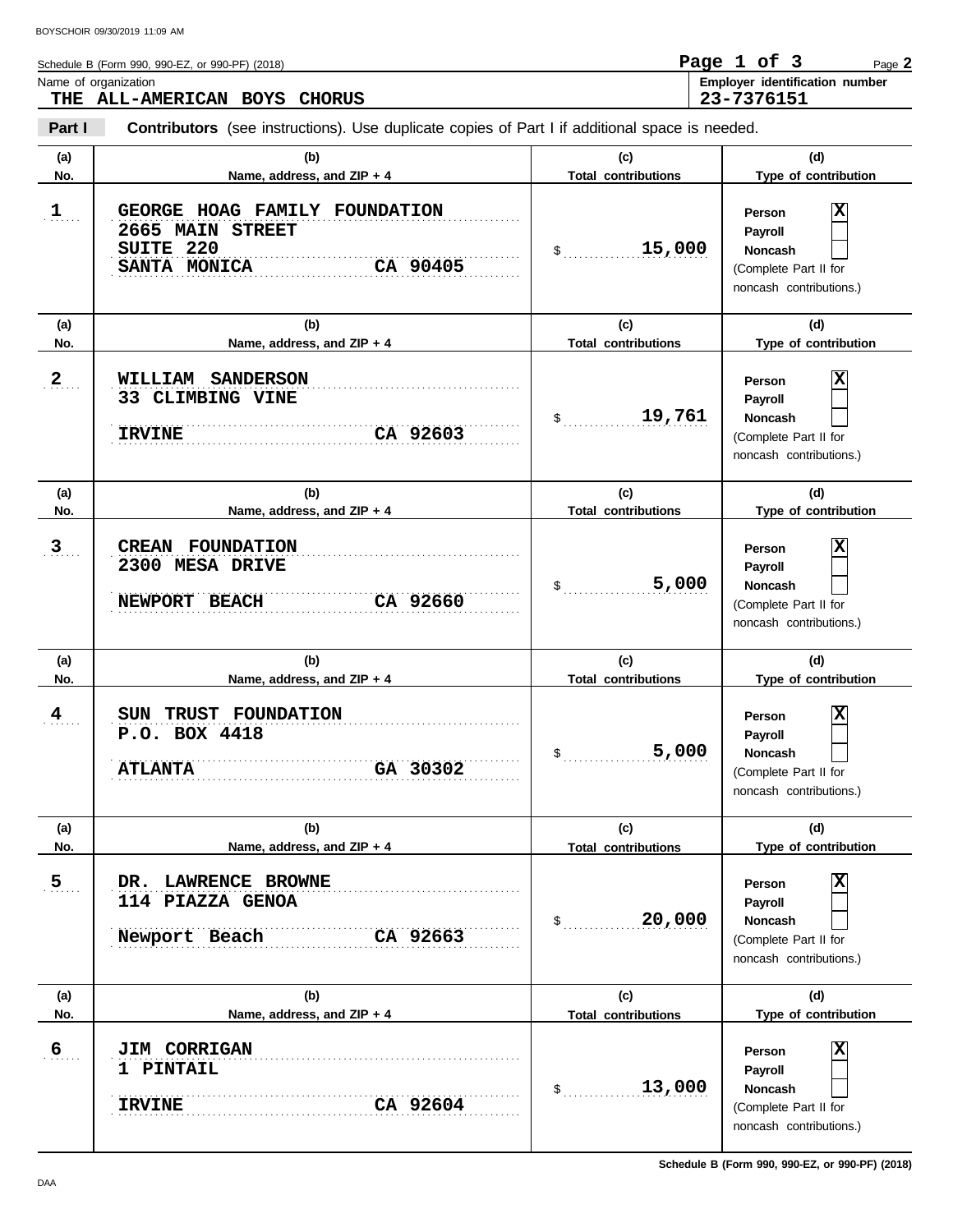**Part I Type of contribution Person Payroll Noncash (a) (b) (c) (d) No. Name, address, and ZIP + 4 Type of contribution Person Payroll Noncash (a) (b) (c) (d)** No. Name, address, and ZIP + 4 **Total contributions** Type of contribution **Person Payroll Noncash (a) (b) (c) (d) No. Name, address, and ZIP + 4 Type of contribution Person Payroll Noncash** Schedule B (Form 990, 990-EZ, or 990-PF) (2018) \$ . . . . . . . . . . . . . . . . . . . . . . . . . . . . **10,000** (Complete Part II for noncash contributions.)  $\$\quad$ (Complete Part II for noncash contributions.) \$ . . . . . . . . . . . . . . . . . . . . . . . . . . . . (Complete Part II for noncash contributions.)  $\frac{1}{2}$ (Complete Part II for noncash contributions.) \$ . . . . . . . . . . . . . . . . . . . . . . . . . . . . (Complete Part II for noncash contributions.)  $\mathfrak{s}$  . . . . . . . . . . . . (Complete Part II for noncash contributions.) **Contributors** (see instructions). Use duplicate copies of Part I if additional space is needed. **(a) (b) (c) (d) No. Name, address, and ZIP + 4 Total contributions Type of contribution Person Payroll Noncash (a) (b) (c) (d) No. Name, address, and ZIP + 4 Type of contribution Person Payroll Noncash (a) (b) (c) (d) No. Name, address, and ZIP + 4** Name of organization **Employer identification number**  $7 \ldots$  $8...$  $9...$  $10$  $11$ 12 . . . . . . . . . . . . . . . . . . . . . . . . . . . . . . . . . . . . . . . . . . . . . . . . . . . . . . . . . . . . . . . . . . . . . . . . . . . . . . . . . . . . . . . . . . . . . . . . . . . . . . . . . . . . . . . . . . . . . . . . . . . . . . . . . . . . . . . . . . . . . . . . . . . . . . . . . . . . . . . . . . . . . . . . . . . . . . . . . . . . . . . . . . . . . . . . . . . . . . . . . . . . . . . . . . . . . . . . . . . . . . . . . . . . . . . . . . **12 DAVID PYLE** . . . . . . . . . . . . . . . . . . . . . . . . . . . . . . . . . . . . . . . . . . . . . . . . . . . . . . . . . . . . . . . . . . . . . . . . . . . . . . **11 JOHN PAGE** CA 92694 . . . . . . . . . . . . . . . . . . . . . . . . . . . . . . . . . . . . . . . . . . . . . . . . . . . . . . . . . . . . . . . . . . . . . . . . . . . . . . **LADERA RANCH CA 92694** . . . . . . . . . . . . . . . . . . . . . . . . . . . . . . . . . . . . . . . . . . . . . . . . . . . . . . . . . . . . . . . . . . . . . . . . . . . . . . . . . . . . . . . . . . . . . . . . . . . . . . . . . . . . . . . . . . . . . . . . . . . . . . . . . . . . . . . . . . . . . . . . . . . . . . . . . . . . **NEWPORT BEACH CA 92660** . . . . . . . . . . . . . . . . . . . . . . . . . . . . . . . . . . . . . . . . . . . . . . . . . . . . . . . . . . . . . . . . . . . . . . . . . . . . . . **10 THOMAS COURTNEY** 9 | WELLS FARGO FOUNDATION . . . . . . . . . . . . . . . . . . . . . . . . . . . . . . . . . . . . . . . . . . . . . . . . . . . . . . . . . . . . . . . . . . . . . . . . . . . . . . . . . . . . . . . . . . . . . . . . . . . . . . . . . . . . . . . . . . . . . . . . . . . . . . . . . . . . . . . . . . . . . . . . . . . . . . . . . . . . **MINNEAPOLIS MN 55479** . . . . . . . . . . . . . . . . . . . . . . . . . . . . . . . . . . . . . . . . . . . . . . . . . . . . . . . . . . . . . . . . . . . . . . . . . . . . . . **COSTA MESA CA 92628** . . . . . . . . . . . . . . . . . . . . . . . . . . . . . . . . . . . . . . . . . . . . . . . . . . . . . . . . . . . . . . . . . . . . . . . . . . . . . . . . . . . . . . . . . . . . . . . . . . . . . . . . . . . . . . . . . . . . . . . . . . . . . . . . . . . . . . . . . . . . . . . . . . . . . . . . . . . . **8 VAL HONGO-WHITING** . . . . . . . . . . . . . . . . . . . . . . . . . . . . . . . . . . . . . . . . . . . . . . . . . . . . . . . . . . . . . . . . . . . . . . . . . . . . . . **7 CUSHMAN & WAKEFIELD** . . . . . . . . . . . . . . . . . . . . . . . . . . . . . . . . . . . . . . . . . . . . . . . . . . . . . . . . . . . . . . . . . . . . . . . . . . . . . . . . . . . . . . . . . . . . . . . . . . . . . . . . . . . . . . . . . . . . . . . . . . . . . . . . . . . . . . . . . . . . . . . . . . . . . . . . . . . . **COSTA MESA CA 92626 Total contributions Total contributions Total contributions Total contributions Total contributions** Page **2 THE ALL-AMERICAN BOYS CHORUS Page 2 of 3 23-7376151 333 FAIRVIEW ROAD X P.O. BOX 1527 12,000 X 90 SOUTH 7TH STREET 5,000 X 500 NEWPORT CENTER DR., STE 580 16,000 X 19 WEDGEWOOD LANE 21,000 X 151 INNOVATION DRIVE IRVINE CA 92617 15,000 X**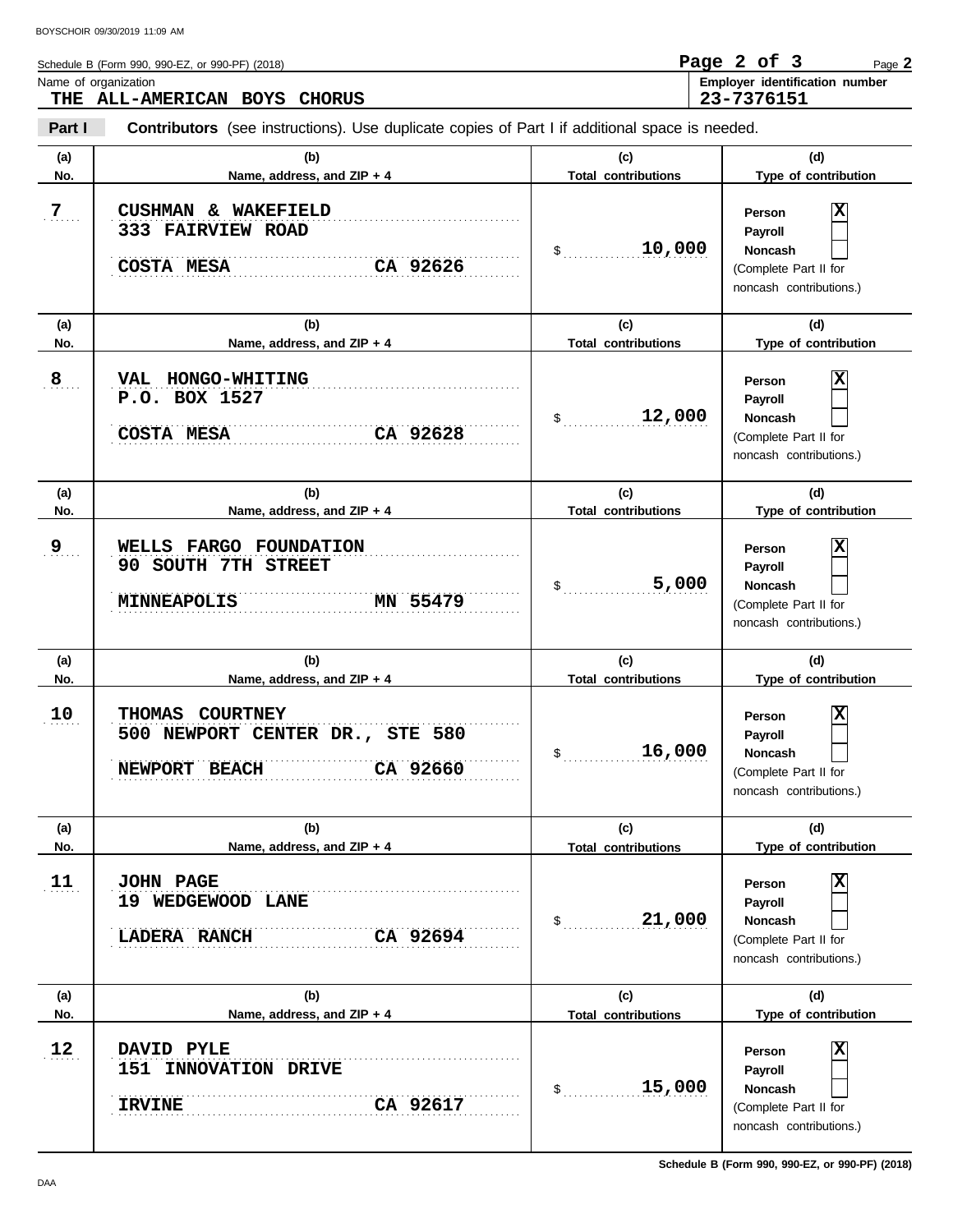|            | Schedule B (Form 990, 990-EZ, or 990-PF) (2018)                                                                         |                                   | Page 3 of 3<br>Page 2                                                                                    |
|------------|-------------------------------------------------------------------------------------------------------------------------|-----------------------------------|----------------------------------------------------------------------------------------------------------|
|            | Name of organization<br>THE ALL-AMERICAN BOYS CHORUS                                                                    |                                   | Employer identification number<br>23-7376151                                                             |
| Part I     | <b>Contributors</b> (see instructions). Use duplicate copies of Part I if additional space is needed.                   |                                   |                                                                                                          |
| (a)<br>No. | (b)<br>Name, address, and ZIP + 4                                                                                       | (c)<br><b>Total contributions</b> | (d)<br>Type of contribution                                                                              |
| 13         | SEGERSTROM FOUNDATION<br>3315 FAIRVIEW ROAD<br>COSTA MESA<br>CA 92626                                                   | 10,000<br>\$                      | Person<br>Payroll<br>Noncash<br>(Complete Part II for<br>noncash contributions.)                         |
| (a)<br>No. | (b)                                                                                                                     | (c)<br><b>Total contributions</b> | (d)<br>Type of contribution                                                                              |
| 14         | Name, address, and ZIP + 4<br>ARGYROS FAMILY FOUNDATION<br>949 SOUTH COAST DRIVE<br>SUITE 600<br>COSTA MESA<br>CA 92626 | 10,000<br>\$                      | х<br>Person<br>Payroll<br>Noncash<br>(Complete Part II for<br>noncash contributions.)                    |
| (a)<br>No. | (b)<br>Name, address, and ZIP + 4                                                                                       | (c)<br><b>Total contributions</b> | (d)<br>Type of contribution                                                                              |
|            |                                                                                                                         | \$                                | Person<br>Payroll<br>Noncash<br>(Complete Part II for<br>noncash contributions.)                         |
| (a)<br>No. | (b)<br>Name, address, and ZIP + 4                                                                                       | (c)<br><b>Total contributions</b> | (d)<br>Type of contribution                                                                              |
|            |                                                                                                                         | Φ.                                | Person<br>Payroll<br>Noncash<br>(Complete Part II for<br>noncash contributions.)                         |
| (a)<br>No. | (b)<br>Name, address, and ZIP + 4                                                                                       | (c)<br><b>Total contributions</b> | (d)<br>Type of contribution                                                                              |
|            |                                                                                                                         | \$                                | Person<br>Payroll<br>Noncash<br>(Complete Part II for<br>noncash contributions.)                         |
| (a)        | (b)                                                                                                                     | (c)                               | (d)                                                                                                      |
| No.        | Name, address, and ZIP + 4                                                                                              | <b>Total contributions</b><br>\$  | Type of contribution<br>Person<br>Payroll<br>Noncash<br>(Complete Part II for<br>noncash contributions.) |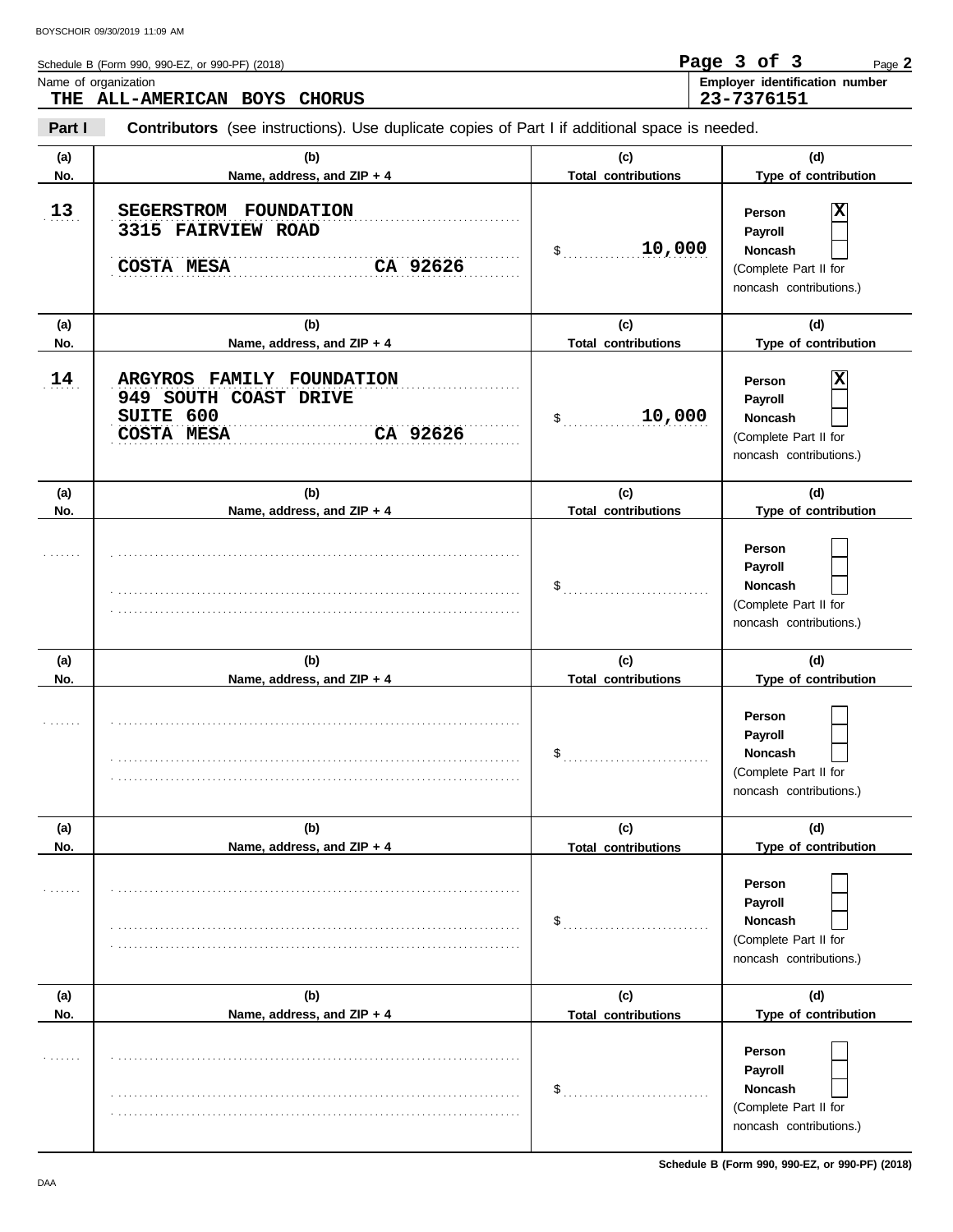**(Form 990)**

Department of the Treasury Internal Revenue Service

# **SCHEDULE D Supplemental Financial Statements**

**Part IV, line 6, 7, 8, 9, 10, 11a, 11b, 11c, 11d, 11e, 11f, 12a, or 12b.** u **Complete if the organization answered "Yes" on Form 990,**

u **Attach to Form 990.** 

u **Go to** *www.irs.gov/Form990* **for instructions and the latest information.**

**2018**

**Open to Public Inspection**

OMB No. 1545-0047

|    | Name of the organization                                                                                                                                                        |                                                                                                      | Employer identification number  |
|----|---------------------------------------------------------------------------------------------------------------------------------------------------------------------------------|------------------------------------------------------------------------------------------------------|---------------------------------|
|    | THE<br><b>ALL-AMERICAN BOYS CHORUS</b>                                                                                                                                          |                                                                                                      | 23-7376151                      |
|    | Organizations Maintaining Donor Advised Funds or Other Similar Funds or Accounts.<br>Part I                                                                                     |                                                                                                      |                                 |
|    | Complete if the organization answered "Yes" on Form 990, Part IV, line 6.                                                                                                       |                                                                                                      |                                 |
|    |                                                                                                                                                                                 | (a) Donor advised funds                                                                              | (b) Funds and other accounts    |
| 1  |                                                                                                                                                                                 |                                                                                                      |                                 |
| 2  | Aggregate value of contributions to (during year) [10] Aggregate value of contributions to (during year)                                                                        |                                                                                                      |                                 |
| 3  | Aggregate value of grants from (during year)                                                                                                                                    |                                                                                                      |                                 |
| 4  |                                                                                                                                                                                 |                                                                                                      |                                 |
| 5. | Did the organization inform all donors and donor advisors in writing that the assets held in donor advised                                                                      |                                                                                                      |                                 |
|    |                                                                                                                                                                                 |                                                                                                      | Yes<br>No                       |
| 6  | Did the organization inform all grantees, donors, and donor advisors in writing that grant funds can be used                                                                    |                                                                                                      |                                 |
|    | only for charitable purposes and not for the benefit of the donor or donor advisor, or for any other purpose                                                                    |                                                                                                      |                                 |
|    |                                                                                                                                                                                 |                                                                                                      | Yes<br>No                       |
|    | Part II<br><b>Conservation Easements.</b><br>Complete if the organization answered "Yes" on Form 990, Part IV, line 7.                                                          |                                                                                                      |                                 |
|    |                                                                                                                                                                                 |                                                                                                      |                                 |
| 1  | Purpose(s) of conservation easements held by the organization (check all that apply).                                                                                           |                                                                                                      |                                 |
|    | Preservation of land for public use (e.g., recreation or education)<br>Protection of natural habitat                                                                            | Preservation of a historically important land area<br>Preservation of a certified historic structure |                                 |
|    | Preservation of open space                                                                                                                                                      |                                                                                                      |                                 |
| 2  | Complete lines 2a through 2d if the organization held a qualified conservation contribution in the form of a conservation                                                       |                                                                                                      |                                 |
|    | easement on the last day of the tax year.                                                                                                                                       |                                                                                                      | Held at the End of the Tax Year |
| а  |                                                                                                                                                                                 |                                                                                                      | 2a                              |
| b  |                                                                                                                                                                                 |                                                                                                      | 2b                              |
| c  | Number of conservation easements on a certified historic structure included in (a) [11] [21] Number of conservation easements on a certified historic structure included in (a) |                                                                                                      | 2c                              |
| d  | Number of conservation easements included in (c) acquired after 7/25/06, and not on a                                                                                           |                                                                                                      |                                 |
|    | historic structure listed in the National Register                                                                                                                              |                                                                                                      | 2d                              |
| 3  | Number of conservation easements modified, transferred, released, extinguished, or terminated by the organization during the                                                    |                                                                                                      |                                 |
|    | tax year $\mathbf u$                                                                                                                                                            |                                                                                                      |                                 |
|    | Number of states where property subject to conservation easement is located $\mathbf{u}$                                                                                        |                                                                                                      |                                 |
| 5  | Does the organization have a written policy regarding the periodic monitoring, inspection, handling of                                                                          |                                                                                                      |                                 |
|    |                                                                                                                                                                                 |                                                                                                      | Yes<br>No                       |
| 6  | Staff and volunteer hours devoted to monitoring, inspecting, handling of violations, and enforcing conservation easements during the year                                       |                                                                                                      |                                 |
|    | $\mathbf{u}$                                                                                                                                                                    |                                                                                                      |                                 |
| 7  | Amount of expenses incurred in monitoring, inspecting, handling of violations, and enforcing conservation easements during the year                                             |                                                                                                      |                                 |
|    | u \$                                                                                                                                                                            |                                                                                                      |                                 |
| 8  | Does each conservation easement reported on line 2(d) above satisfy the requirements of section 170(h)(4)(B)(i)                                                                 |                                                                                                      | Yes<br>No                       |
| 9  | In Part XIII, describe how the organization reports conservation easements in its revenue and expense statement, and                                                            |                                                                                                      |                                 |
|    | balance sheet, and include, if applicable, the text of the footnote to the organization's financial statements that describes the                                               |                                                                                                      |                                 |
|    | organization's accounting for conservation easements.                                                                                                                           |                                                                                                      |                                 |
|    | Organizations Maintaining Collections of Art, Historical Treasures, or Other Similar Assets.<br>Part III                                                                        |                                                                                                      |                                 |
|    | Complete if the organization answered "Yes" on Form 990, Part IV, line 8.                                                                                                       |                                                                                                      |                                 |
|    | 1a If the organization elected, as permitted under SFAS 116 (ASC 958), not to report in its revenue statement and balance sheet                                                 |                                                                                                      |                                 |
|    | works of art, historical treasures, or other similar assets held for public exhibition, education, or research in furtherance of                                                |                                                                                                      |                                 |
|    | public service, provide, in Part XIII, the text of the footnote to its financial statements that describes these items.                                                         |                                                                                                      |                                 |
| b  | If the organization elected, as permitted under SFAS 116 (ASC 958), to report in its revenue statement and balance sheet                                                        |                                                                                                      |                                 |
|    | works of art, historical treasures, or other similar assets held for public exhibition, education, or research in furtherance of                                                |                                                                                                      |                                 |
|    | public service, provide the following amounts relating to these items:                                                                                                          |                                                                                                      |                                 |
|    |                                                                                                                                                                                 |                                                                                                      |                                 |
| 2  | If the organization received or held works of art, historical treasures, or other similar assets for financial gain, provide the                                                |                                                                                                      |                                 |
|    | following amounts required to be reported under SFAS 116 (ASC 958) relating to these items:                                                                                     |                                                                                                      |                                 |
| a  |                                                                                                                                                                                 |                                                                                                      | $u \sqrt{s}$                    |
|    |                                                                                                                                                                                 |                                                                                                      | u \$                            |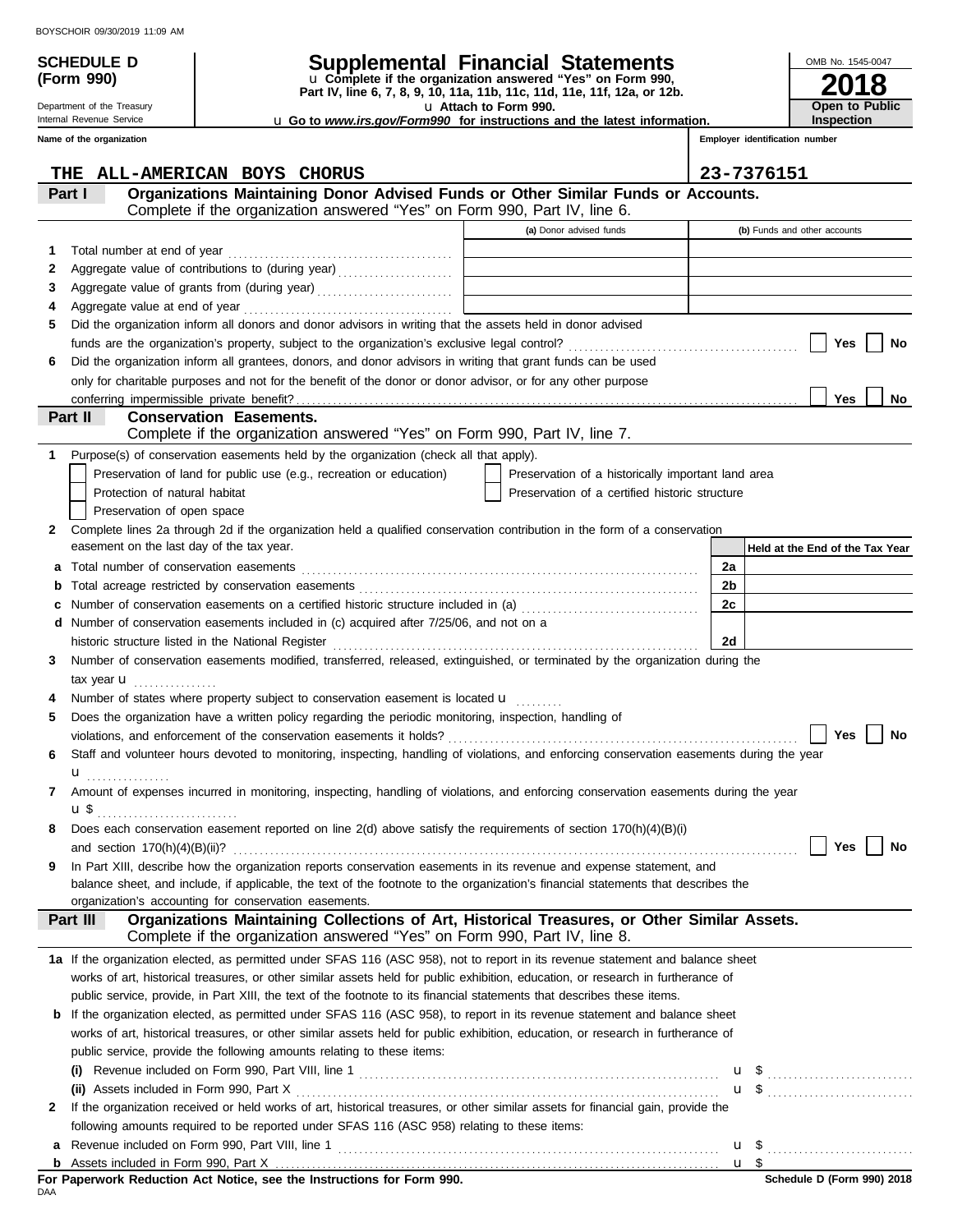|   | Schedule D (Form 990) 2018                                                                                                                                                                                                           | THE ALL-AMERICAN BOYS CHORUS |                           |                    | 23-7376151      |                      | Page 2              |
|---|--------------------------------------------------------------------------------------------------------------------------------------------------------------------------------------------------------------------------------------|------------------------------|---------------------------|--------------------|-----------------|----------------------|---------------------|
|   | Organizations Maintaining Collections of Art, Historical Treasures, or Other Similar Assets (continued)<br>Part III                                                                                                                  |                              |                           |                    |                 |                      |                     |
| 3 | Using the organization's acquisition, accession, and other records, check any of the following that are a significant use of its<br>collection items (check all that apply):                                                         |                              |                           |                    |                 |                      |                     |
| a | Public exhibition                                                                                                                                                                                                                    | d                            | Loan or exchange programs |                    |                 |                      |                     |
| b | Scholarly research                                                                                                                                                                                                                   | е                            |                           |                    |                 |                      |                     |
| c | Preservation for future generations                                                                                                                                                                                                  |                              |                           |                    |                 |                      |                     |
|   | Provide a description of the organization's collections and explain how they further the organization's exempt purpose in Part                                                                                                       |                              |                           |                    |                 |                      |                     |
|   | XIII.                                                                                                                                                                                                                                |                              |                           |                    |                 |                      |                     |
| 5 | During the year, did the organization solicit or receive donations of art, historical treasures, or other similar                                                                                                                    |                              |                           |                    |                 |                      |                     |
|   |                                                                                                                                                                                                                                      |                              |                           |                    |                 |                      | <b>Yes</b><br>No    |
|   | Part IV<br><b>Escrow and Custodial Arrangements.</b>                                                                                                                                                                                 |                              |                           |                    |                 |                      |                     |
|   | Complete if the organization answered "Yes" on Form 990, Part IV, line 9, or reported an amount on Form<br>990, Part X, line 21.                                                                                                     |                              |                           |                    |                 |                      |                     |
|   | 1a Is the organization an agent, trustee, custodian or other intermediary for contributions or other assets not                                                                                                                      |                              |                           |                    |                 |                      | Yes<br>No           |
|   | <b>b</b> If "Yes," explain the arrangement in Part XIII and complete the following table:                                                                                                                                            |                              |                           |                    |                 |                      |                     |
|   |                                                                                                                                                                                                                                      |                              |                           |                    |                 |                      | Amount              |
|   |                                                                                                                                                                                                                                      |                              |                           |                    |                 | 1c                   |                     |
|   | c Beginning balance <b>contract to the contract of the contract of the contract of the contract of the contract of the contract of the contract of the contract of the contract of the contract of the contract of the contract </b> |                              |                           |                    |                 | 1d                   |                     |
| е |                                                                                                                                                                                                                                      |                              |                           |                    |                 | 1e                   |                     |
|   |                                                                                                                                                                                                                                      |                              |                           |                    |                 | 1f                   |                     |
|   | 2a Did the organization include an amount on Form 990, Part X, line 21, for escrow or custodial account liability?                                                                                                                   |                              |                           |                    |                 |                      | <b>Yes</b><br>No    |
|   |                                                                                                                                                                                                                                      |                              |                           |                    |                 |                      |                     |
|   | Part V<br><b>Endowment Funds.</b>                                                                                                                                                                                                    |                              |                           |                    |                 |                      |                     |
|   | Complete if the organization answered "Yes" on Form 990, Part IV, line 10.                                                                                                                                                           |                              |                           |                    |                 |                      |                     |
|   |                                                                                                                                                                                                                                      | (a) Current year             | (b) Prior year            | (c) Two years back |                 | (d) Three years back | (e) Four years back |
|   | 1a Beginning of year balance                                                                                                                                                                                                         |                              |                           |                    |                 |                      |                     |
|   | <b>b</b> Contributions $\ldots$                                                                                                                                                                                                      |                              |                           |                    |                 |                      |                     |
|   | c Net investment earnings, gains, and                                                                                                                                                                                                |                              |                           |                    |                 |                      |                     |
|   |                                                                                                                                                                                                                                      |                              |                           |                    |                 |                      |                     |
|   | d Grants or scholarships                                                                                                                                                                                                             |                              |                           |                    |                 |                      |                     |
|   | e Other expenditures for facilities and                                                                                                                                                                                              |                              |                           |                    |                 |                      |                     |
|   |                                                                                                                                                                                                                                      |                              |                           |                    |                 |                      |                     |
|   | f Administrative expenses                                                                                                                                                                                                            |                              |                           |                    |                 |                      |                     |
| g | End of year balance                                                                                                                                                                                                                  |                              |                           |                    |                 |                      |                     |
| 2 | Provide the estimated percentage of the current year end balance (line 1g, column (a)) held as:                                                                                                                                      |                              |                           |                    |                 |                      |                     |
|   | a Board designated or quasi-endowment u                                                                                                                                                                                              |                              |                           |                    |                 |                      |                     |
|   | <b>b</b> Permanent endowment $\mathbf{u}$ %                                                                                                                                                                                          |                              |                           |                    |                 |                      |                     |
|   | c Temporarily restricted endowment <b>u</b>                                                                                                                                                                                          | %                            |                           |                    |                 |                      |                     |
|   | The percentages on lines 2a, 2b, and 2c should equal 100%.                                                                                                                                                                           |                              |                           |                    |                 |                      |                     |
|   | 3a Are there endowment funds not in the possession of the organization that are held and administered for the                                                                                                                        |                              |                           |                    |                 |                      |                     |
|   | organization by:                                                                                                                                                                                                                     |                              |                           |                    |                 |                      | Yes<br>No           |
|   |                                                                                                                                                                                                                                      |                              |                           |                    |                 |                      | 3a(i)               |
|   |                                                                                                                                                                                                                                      |                              |                           |                    |                 |                      | 3a(ii)<br>3b        |
|   | Describe in Part XIII the intended uses of the organization's endowment funds.                                                                                                                                                       |                              |                           |                    |                 |                      |                     |
|   | Land, Buildings, and Equipment.<br><b>Part VI</b>                                                                                                                                                                                    |                              |                           |                    |                 |                      |                     |
|   | Complete if the organization answered "Yes" on Form 990, Part IV, line 11a. See Form 990, Part X, line 10.                                                                                                                           |                              |                           |                    |                 |                      |                     |
|   | Description of property                                                                                                                                                                                                              | (a) Cost or other basis      | (b) Cost or other basis   |                    | (c) Accumulated |                      | (d) Book value      |
|   |                                                                                                                                                                                                                                      | (investment)                 | (other)                   |                    | depreciation    |                      |                     |
|   |                                                                                                                                                                                                                                      |                              |                           |                    |                 |                      |                     |
|   |                                                                                                                                                                                                                                      |                              |                           |                    |                 |                      |                     |
|   | c Leasehold improvements                                                                                                                                                                                                             |                              |                           |                    |                 |                      |                     |
|   |                                                                                                                                                                                                                                      |                              |                           |                    |                 |                      |                     |
|   |                                                                                                                                                                                                                                      |                              |                           |                    |                 |                      |                     |
|   | Total. Add lines 1a through 1e. (Column (d) must equal Form 990, Part X, column (B), line 10c.)                                                                                                                                      |                              |                           |                    |                 | $\mathbf{u}$         |                     |

**Schedule D (Form 990) 2018**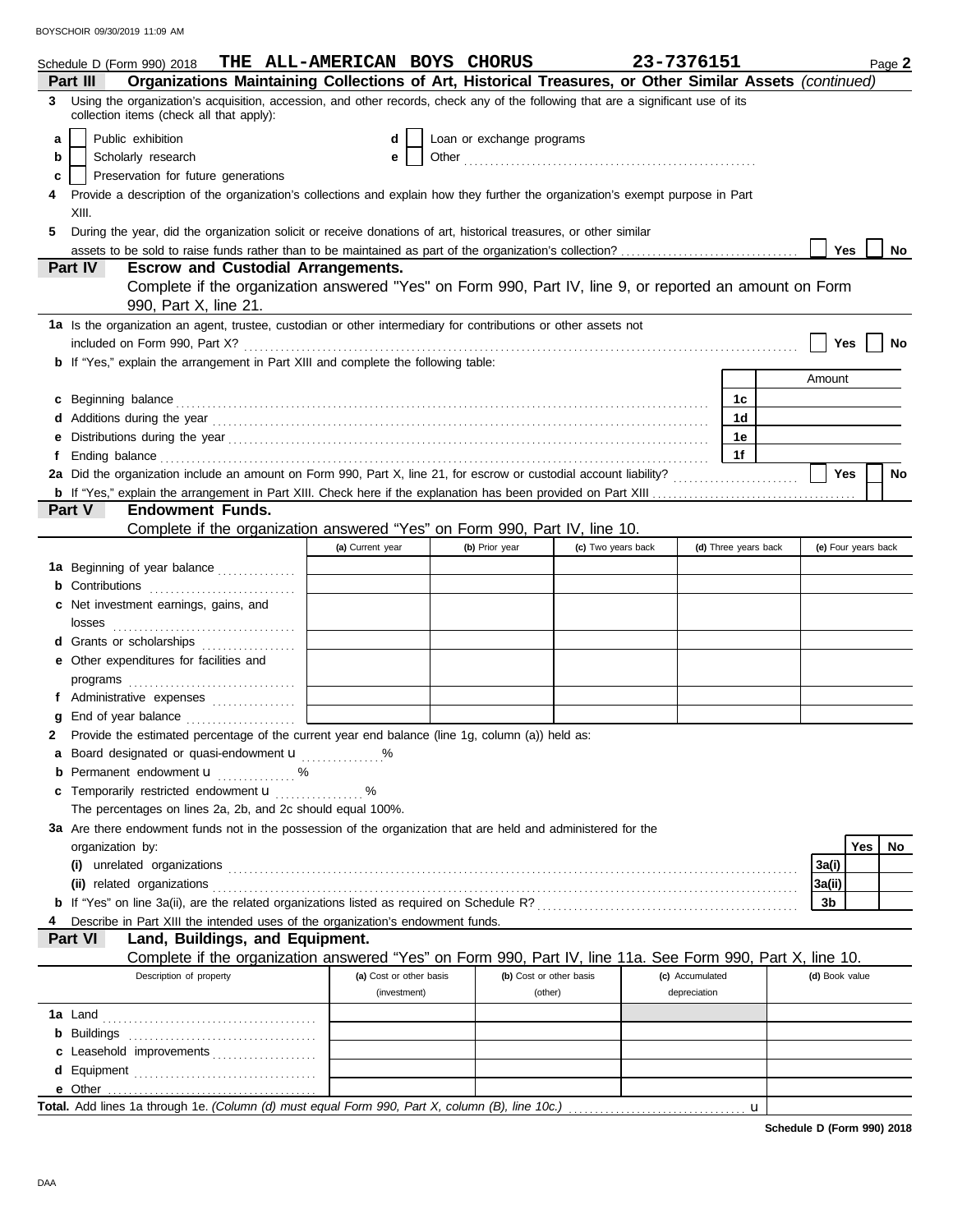| Part VII                  | THE ALL-AMERICAN BOYS CHORUS<br>Schedule D (Form 990) 2018<br>Investments-Other Securities.                |                | 23-7376151                       | Page 3         |
|---------------------------|------------------------------------------------------------------------------------------------------------|----------------|----------------------------------|----------------|
|                           | Complete if the organization answered "Yes" on Form 990, Part IV, line 11b. See Form 990, Part X, line 12. |                |                                  |                |
|                           | (a) Description of security or category                                                                    | (b) Book value | (c) Method of valuation:         |                |
|                           | (including name of security)                                                                               |                | Cost or end-of-year market value |                |
| (1) Financial derivatives |                                                                                                            |                |                                  |                |
|                           |                                                                                                            |                |                                  |                |
| (3) Other                 |                                                                                                            |                |                                  |                |
|                           |                                                                                                            |                |                                  |                |
|                           |                                                                                                            |                |                                  |                |
|                           |                                                                                                            |                |                                  |                |
|                           |                                                                                                            |                |                                  |                |
|                           |                                                                                                            |                |                                  |                |
|                           |                                                                                                            |                |                                  |                |
| (G)                       |                                                                                                            |                |                                  |                |
| (H)                       |                                                                                                            |                |                                  |                |
|                           | Total. (Column (b) must equal Form 990, Part X, col. (B) line 12.) $\mathbf u$                             |                |                                  |                |
| Part VIII                 | Investments-Program Related.                                                                               |                |                                  |                |
|                           | Complete if the organization answered "Yes" on Form 990, Part IV, line 11c. See Form 990, Part X, line 13. |                |                                  |                |
|                           | (a) Description of investment                                                                              | (b) Book value | (c) Method of valuation:         |                |
|                           |                                                                                                            |                | Cost or end-of-year market value |                |
| (1)                       |                                                                                                            |                |                                  |                |
| (2)                       |                                                                                                            |                |                                  |                |
| (3)                       |                                                                                                            |                |                                  |                |
| (4)                       |                                                                                                            |                |                                  |                |
| (5)                       |                                                                                                            |                |                                  |                |
| (6)                       |                                                                                                            |                |                                  |                |
| (7)                       |                                                                                                            |                |                                  |                |
| (8)                       |                                                                                                            |                |                                  |                |
| (9)                       |                                                                                                            |                |                                  |                |
| Part IX                   | Total. (Column (b) must equal Form 990, Part X, col. (B) line 13.) $\mathbf u$<br>Other Assets.            |                |                                  |                |
|                           | Complete if the organization answered "Yes" on Form 990, Part IV, line 11d. See Form 990, Part X, line 15. |                |                                  |                |
|                           | (a) Description                                                                                            |                |                                  | (b) Book value |
| (1)                       |                                                                                                            |                |                                  |                |
| (2)                       |                                                                                                            |                |                                  |                |
| (3)                       |                                                                                                            |                |                                  |                |
| (4)                       |                                                                                                            |                |                                  |                |
| (5)                       |                                                                                                            |                |                                  |                |
| (6)                       |                                                                                                            |                |                                  |                |
| (7)                       |                                                                                                            |                |                                  |                |
| (8)                       |                                                                                                            |                |                                  |                |
| (9)                       |                                                                                                            |                |                                  |                |
|                           | Total. (Column (b) must equal Form 990, Part X, col. (B) line 15.)                                         |                | u                                |                |
| Part X                    | <b>Other Liabilities.</b>                                                                                  |                |                                  |                |
|                           | Complete if the organization answered "Yes" on Form 990, Part IV, line 11e or 11f. See Form 990, Part X,   |                |                                  |                |
|                           | line 25.                                                                                                   |                |                                  |                |
| 1.                        | (a) Description of liability                                                                               | (b) Book value |                                  |                |
| (1)                       | Federal income taxes                                                                                       |                |                                  |                |
| (2)                       | RELATED PARTY PAYABLE                                                                                      | 238,000        |                                  |                |
| (3)                       | TAXES PAYABLE                                                                                              | 1,286          |                                  |                |
| (4)                       |                                                                                                            |                |                                  |                |
| (5)                       |                                                                                                            |                |                                  |                |
| (6)                       |                                                                                                            |                |                                  |                |
| (7)                       |                                                                                                            |                |                                  |                |
| (8)                       |                                                                                                            |                |                                  |                |
| (9)                       |                                                                                                            |                |                                  |                |
|                           | Total. (Column (b) must equal Form 990, Part X, col. (B) line 25.) $\mathbf u$                             | 239,286        |                                  |                |

**Total.** *(Column (b) must equal Form 990, Part X, col. (B) line 25.)* u  $\perp$ 

Liability for uncertain tax positions. In Part XIII, provide the text of the footnote to the organization's financial statements that reports the **2.** organization's liability for uncertain tax positions under FIN 48 (ASC 740). Check here if the text of the footnote has been provided in Part XIII.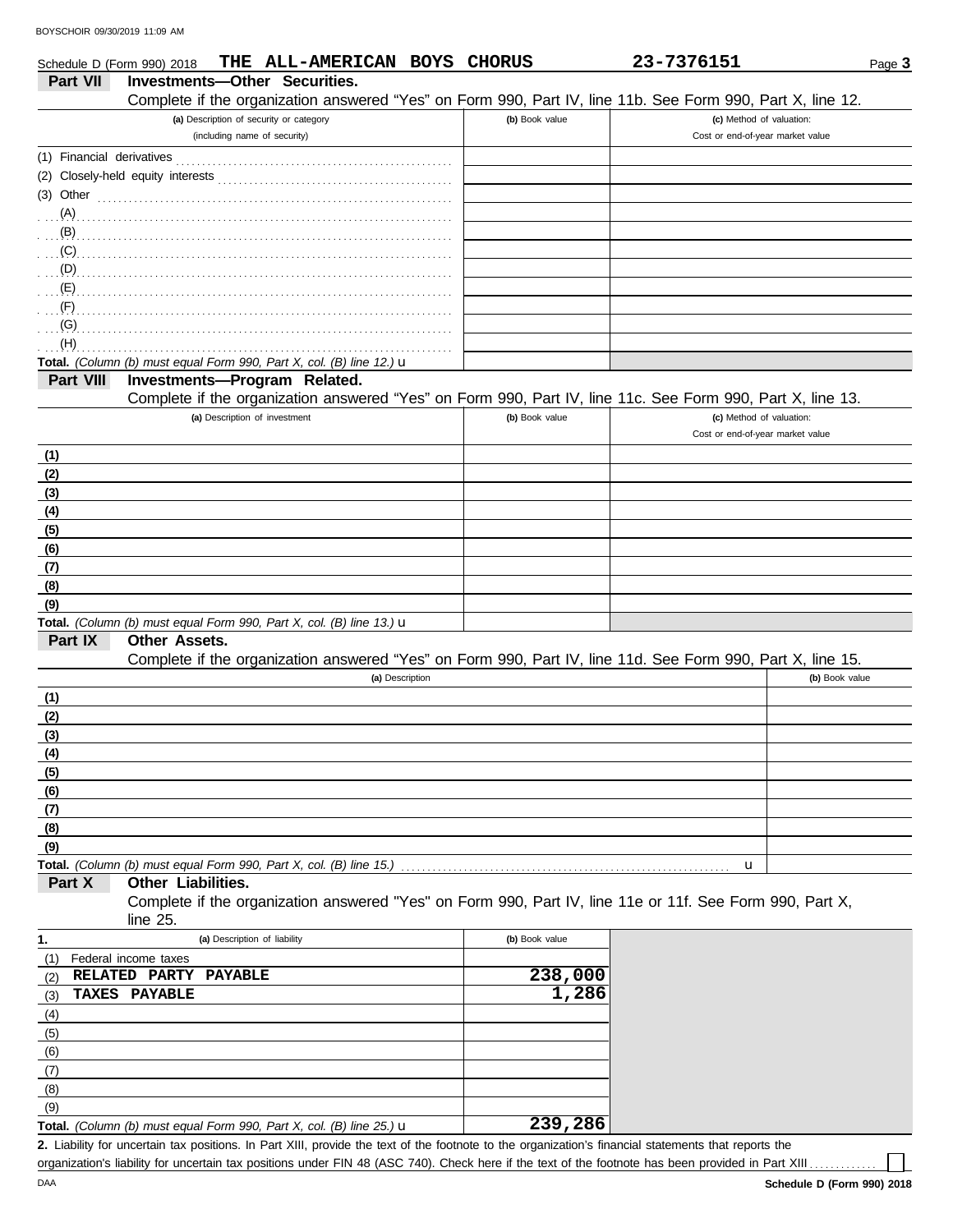| Schedule D (Form 990) 2018                                                                                                                                                                                                                                                       | THE ALL-AMERICAN BOYS CHORUS                                                                                                                                         |                | 23-7376151   | Page 4 |
|----------------------------------------------------------------------------------------------------------------------------------------------------------------------------------------------------------------------------------------------------------------------------------|----------------------------------------------------------------------------------------------------------------------------------------------------------------------|----------------|--------------|--------|
| Part XI                                                                                                                                                                                                                                                                          | Reconciliation of Revenue per Audited Financial Statements With Revenue per Return.<br>Complete if the organization answered "Yes" on Form 990, Part IV, line 12a.   |                |              |        |
| 1.                                                                                                                                                                                                                                                                               |                                                                                                                                                                      |                | $\mathbf{1}$ |        |
| Amounts included on line 1 but not on Form 990, Part VIII, line 12:<br>2                                                                                                                                                                                                         |                                                                                                                                                                      |                |              |        |
| a                                                                                                                                                                                                                                                                                |                                                                                                                                                                      | 2a             |              |        |
|                                                                                                                                                                                                                                                                                  |                                                                                                                                                                      | 2 <sub>b</sub> |              |        |
| b                                                                                                                                                                                                                                                                                |                                                                                                                                                                      |                |              |        |
| c                                                                                                                                                                                                                                                                                |                                                                                                                                                                      | 2c             |              |        |
| d                                                                                                                                                                                                                                                                                |                                                                                                                                                                      | 2d             |              |        |
| Add lines 2a through 2d [11] Add [12] Add [12] Add lines 2a through 2d [12] Add lines 2a through 2d [12] Add [12] Add [12] Add [12] Add [12] Add [12] Add [12] Add [12] Add [12] Add [12] Add [12] Add [12] Add [12] Add [12]<br>е                                               |                                                                                                                                                                      |                | 2e           |        |
| 3                                                                                                                                                                                                                                                                                |                                                                                                                                                                      |                | 3            |        |
| Amounts included on Form 990, Part VIII, line 12, but not on line 1:<br>4                                                                                                                                                                                                        |                                                                                                                                                                      |                |              |        |
| a                                                                                                                                                                                                                                                                                |                                                                                                                                                                      | 4a             |              |        |
| b                                                                                                                                                                                                                                                                                |                                                                                                                                                                      | 4b             |              |        |
| Add lines 4a and 4b<br>c                                                                                                                                                                                                                                                         |                                                                                                                                                                      |                | 4c           |        |
| 5                                                                                                                                                                                                                                                                                |                                                                                                                                                                      |                | 5            |        |
| Part XII                                                                                                                                                                                                                                                                         | Reconciliation of Expenses per Audited Financial Statements With Expenses per Return.<br>Complete if the organization answered "Yes" on Form 990, Part IV, line 12a. |                |              |        |
| 1.                                                                                                                                                                                                                                                                               |                                                                                                                                                                      |                | $\mathbf{1}$ |        |
| Amounts included on line 1 but not on Form 990, Part IX, line 25:<br>2                                                                                                                                                                                                           |                                                                                                                                                                      |                |              |        |
| a                                                                                                                                                                                                                                                                                |                                                                                                                                                                      | 2a             |              |        |
| b                                                                                                                                                                                                                                                                                |                                                                                                                                                                      | 2 <sub>b</sub> |              |        |
| c                                                                                                                                                                                                                                                                                |                                                                                                                                                                      | 2c             |              |        |
| d                                                                                                                                                                                                                                                                                |                                                                                                                                                                      | 2d             |              |        |
| е                                                                                                                                                                                                                                                                                |                                                                                                                                                                      |                | 2e           |        |
| 3                                                                                                                                                                                                                                                                                |                                                                                                                                                                      |                | 3            |        |
|                                                                                                                                                                                                                                                                                  |                                                                                                                                                                      |                |              |        |
| Amounts included on Form 990, Part IX, line 25, but not on line 1:<br>4                                                                                                                                                                                                          |                                                                                                                                                                      |                |              |        |
| a                                                                                                                                                                                                                                                                                |                                                                                                                                                                      | 4a             |              |        |
| b                                                                                                                                                                                                                                                                                |                                                                                                                                                                      | 4b             |              |        |
| c Add lines 4a and 4b                                                                                                                                                                                                                                                            |                                                                                                                                                                      |                | 4с<br>5      |        |
|                                                                                                                                                                                                                                                                                  |                                                                                                                                                                      |                |              |        |
| Part XIII Supplemental Information.                                                                                                                                                                                                                                              |                                                                                                                                                                      |                |              |        |
| Provide the descriptions required for Part II, lines 3, 5, and 9; Part III, lines 1a and 4; Part IV, lines 1b and 2b; Part V, line 4; Part X, line<br>2; Part XI, lines 2d and 4b; and Part XII, lines 2d and 4b. Also complete this part to provide any additional information. |                                                                                                                                                                      |                |              |        |
|                                                                                                                                                                                                                                                                                  |                                                                                                                                                                      |                |              |        |
|                                                                                                                                                                                                                                                                                  |                                                                                                                                                                      |                |              |        |
|                                                                                                                                                                                                                                                                                  |                                                                                                                                                                      |                |              |        |
|                                                                                                                                                                                                                                                                                  |                                                                                                                                                                      |                |              |        |
|                                                                                                                                                                                                                                                                                  |                                                                                                                                                                      |                |              |        |
|                                                                                                                                                                                                                                                                                  |                                                                                                                                                                      |                |              |        |
|                                                                                                                                                                                                                                                                                  |                                                                                                                                                                      |                |              |        |
|                                                                                                                                                                                                                                                                                  |                                                                                                                                                                      |                |              |        |
|                                                                                                                                                                                                                                                                                  |                                                                                                                                                                      |                |              |        |
|                                                                                                                                                                                                                                                                                  |                                                                                                                                                                      |                |              |        |
|                                                                                                                                                                                                                                                                                  |                                                                                                                                                                      |                |              |        |
|                                                                                                                                                                                                                                                                                  |                                                                                                                                                                      |                |              |        |
|                                                                                                                                                                                                                                                                                  |                                                                                                                                                                      |                |              |        |
|                                                                                                                                                                                                                                                                                  |                                                                                                                                                                      |                |              |        |
|                                                                                                                                                                                                                                                                                  |                                                                                                                                                                      |                |              |        |
|                                                                                                                                                                                                                                                                                  |                                                                                                                                                                      |                |              |        |
|                                                                                                                                                                                                                                                                                  |                                                                                                                                                                      |                |              |        |
|                                                                                                                                                                                                                                                                                  |                                                                                                                                                                      |                |              |        |
|                                                                                                                                                                                                                                                                                  |                                                                                                                                                                      |                |              |        |
|                                                                                                                                                                                                                                                                                  |                                                                                                                                                                      |                |              |        |
|                                                                                                                                                                                                                                                                                  |                                                                                                                                                                      |                |              |        |
|                                                                                                                                                                                                                                                                                  |                                                                                                                                                                      |                |              |        |
|                                                                                                                                                                                                                                                                                  |                                                                                                                                                                      |                |              |        |
|                                                                                                                                                                                                                                                                                  |                                                                                                                                                                      |                |              |        |
|                                                                                                                                                                                                                                                                                  |                                                                                                                                                                      |                |              |        |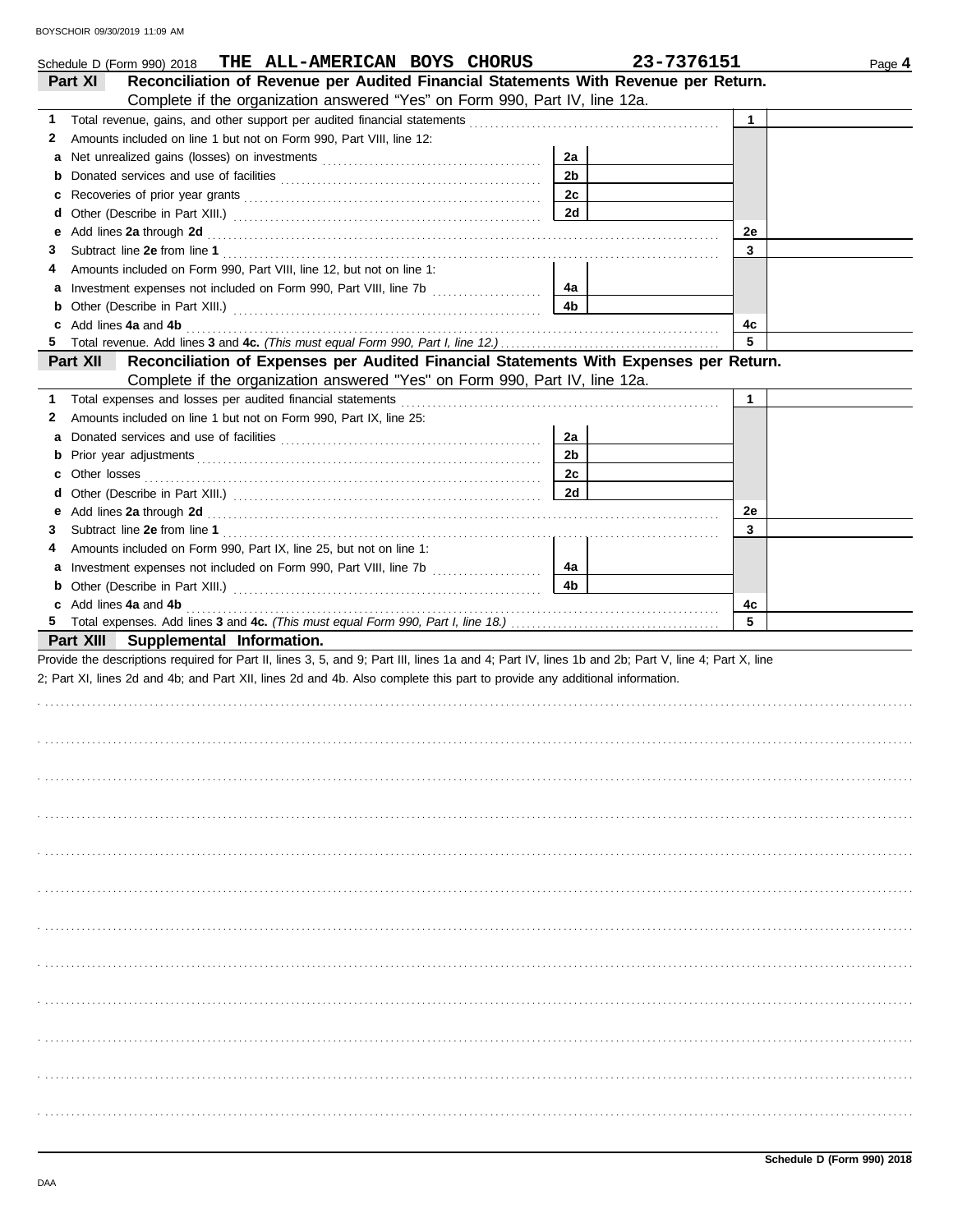|           | Schedule D (Form 990) 2018 | THE ALL-AMERICAN BOYS CHORUS         |  |  | 23-7376151 | Page 5 |
|-----------|----------------------------|--------------------------------------|--|--|------------|--------|
| Part XIII |                            | Supplemental Information (continued) |  |  |            |        |
|           |                            |                                      |  |  |            |        |
|           |                            |                                      |  |  |            |        |
|           |                            |                                      |  |  |            |        |
|           |                            |                                      |  |  |            |        |
|           |                            |                                      |  |  |            |        |
|           |                            |                                      |  |  |            |        |
|           |                            |                                      |  |  |            |        |
|           |                            |                                      |  |  |            |        |
|           |                            |                                      |  |  |            |        |
|           |                            |                                      |  |  |            |        |
|           |                            |                                      |  |  |            |        |
|           |                            |                                      |  |  |            |        |
|           |                            |                                      |  |  |            |        |
|           |                            |                                      |  |  |            |        |
|           |                            |                                      |  |  |            |        |
|           |                            |                                      |  |  |            |        |
|           |                            |                                      |  |  |            |        |
|           |                            |                                      |  |  |            |        |
|           |                            |                                      |  |  |            |        |
|           |                            |                                      |  |  |            |        |
|           |                            |                                      |  |  |            |        |
|           |                            |                                      |  |  |            |        |
|           |                            |                                      |  |  |            |        |
|           |                            |                                      |  |  |            |        |
|           |                            |                                      |  |  |            |        |
|           |                            |                                      |  |  |            |        |
|           |                            |                                      |  |  |            |        |
|           |                            |                                      |  |  |            |        |
|           |                            |                                      |  |  |            |        |
|           |                            |                                      |  |  |            |        |
|           |                            |                                      |  |  |            |        |
|           |                            |                                      |  |  |            |        |
|           |                            |                                      |  |  |            |        |
|           |                            |                                      |  |  |            |        |
|           |                            |                                      |  |  |            |        |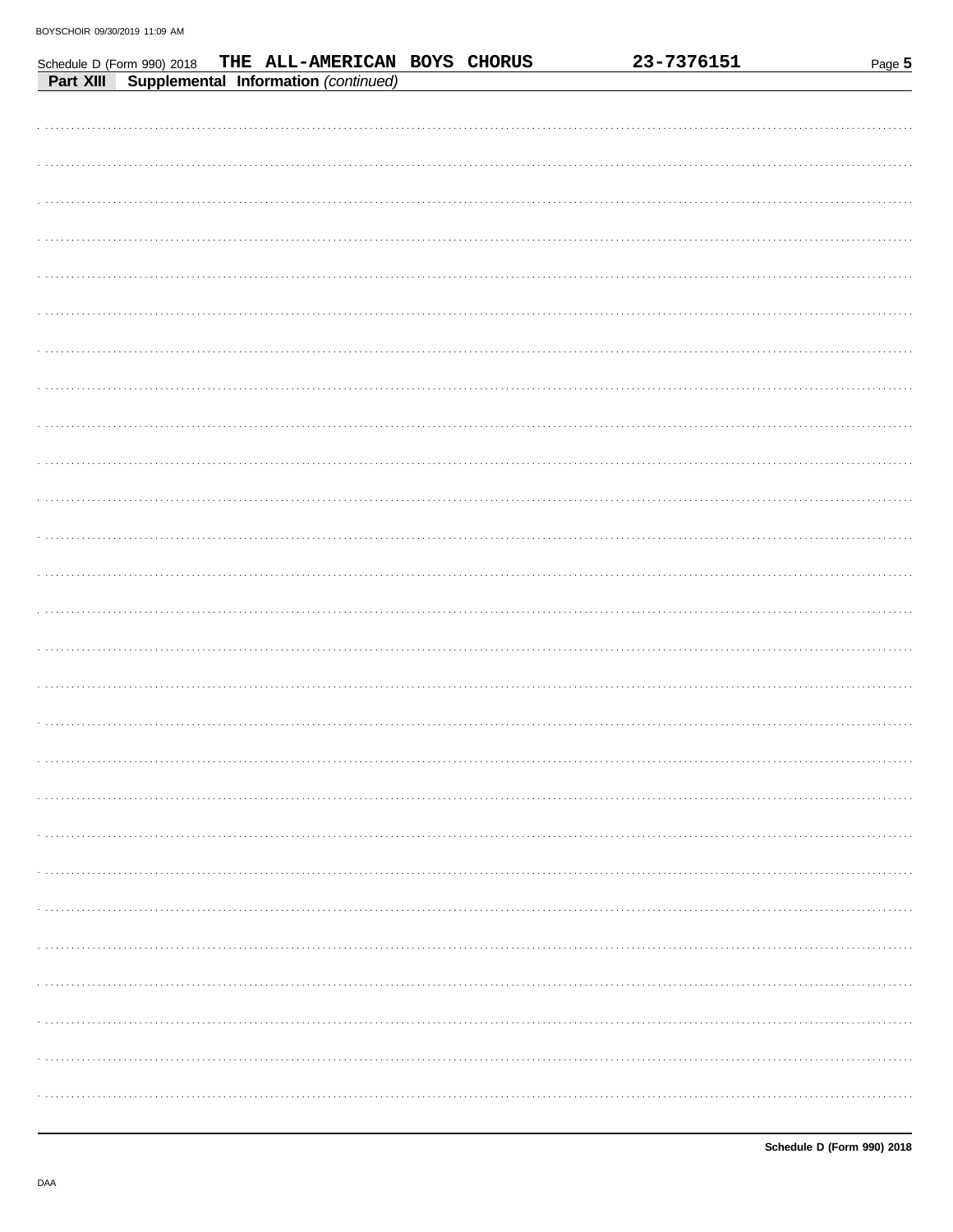| <b>SCHEDULE G</b>                                      | Supplemental Information Regarding Fundraising or Gaming Activities                                                                                                                                                                      |                                                                  |                 |             |                                                                                                 |                                              | OMB No. 1545-0047                |
|--------------------------------------------------------|------------------------------------------------------------------------------------------------------------------------------------------------------------------------------------------------------------------------------------------|------------------------------------------------------------------|-----------------|-------------|-------------------------------------------------------------------------------------------------|----------------------------------------------|----------------------------------|
| (Form 990 or 990-EZ)                                   |                                                                                                                                                                                                                                          | organization entered more than \$15,000 on Form 990-EZ, line 6a. |                 |             | Complete if the organization answered "Yes" on Form 990, Part IV, line 17, 18, or 19, or if the |                                              |                                  |
| Department of the Treasury<br>Internal Revenue Service |                                                                                                                                                                                                                                          | LI Attach to Form 990 or Form 990-EZ.                            |                 |             | <b>U Go to www.irs.gov/Form990 for instructions and the latest information.</b>                 |                                              | Open to Public<br>Inspection     |
| Name of the organization                               | THE ALL-AMERICAN BOYS CHORUS                                                                                                                                                                                                             |                                                                  |                 |             |                                                                                                 | Employer identification number<br>23-7376151 |                                  |
| Part I                                                 | Fundraising Activities. Complete if the organization answered "Yes" on Form 990, Part IV, line 17.                                                                                                                                       |                                                                  |                 |             |                                                                                                 |                                              |                                  |
|                                                        | Form 990-EZ filers are not required to complete this part.                                                                                                                                                                               |                                                                  |                 |             |                                                                                                 |                                              |                                  |
| 1                                                      | Indicate whether the organization raised funds through any of the following activities. Check all that apply.                                                                                                                            |                                                                  |                 |             |                                                                                                 |                                              |                                  |
| Mail solicitations<br>a                                |                                                                                                                                                                                                                                          | e                                                                |                 |             | Solicitation of non-government grants                                                           |                                              |                                  |
| Internet and email solicitations<br>b                  |                                                                                                                                                                                                                                          | Solicitation of government grants<br>f                           |                 |             |                                                                                                 |                                              |                                  |
| Phone solicitations<br>c                               |                                                                                                                                                                                                                                          | Special fundraising events<br>g                                  |                 |             |                                                                                                 |                                              |                                  |
| In-person solicitations<br>d                           |                                                                                                                                                                                                                                          |                                                                  |                 |             |                                                                                                 |                                              |                                  |
|                                                        | 2a Did the organization have a written or oral agreement with any individual (including officers, directors, trustees,<br>or key employees listed in Form 990, Part VII) or entity in connection with professional fundraising services? |                                                                  |                 |             |                                                                                                 |                                              | Yes<br>No                        |
|                                                        | b If "Yes," list the 10 highest paid individuals or entities (fundraisers) pursuant to agreements under which the fundraiser is to be<br>compensated at least \$5,000 by the organization.                                               |                                                                  |                 |             |                                                                                                 |                                              |                                  |
|                                                        |                                                                                                                                                                                                                                          |                                                                  | (iii) Did fund- | raiser have |                                                                                                 | (v) Amount paid to                           | (vi) Amount paid to              |
|                                                        | (i) Name and address of individual<br>or entity (fundraiser)                                                                                                                                                                             | (ii) Activity                                                    | custody or      | control of  | (iv) Gross receipts<br>from activity                                                            | (or retained by)<br>fundraiser listed in     | (or retained by)<br>organization |
|                                                        |                                                                                                                                                                                                                                          |                                                                  | contributions?  |             |                                                                                                 | col. (i)                                     |                                  |
|                                                        |                                                                                                                                                                                                                                          |                                                                  | Yes l           | No          |                                                                                                 |                                              |                                  |
| 1                                                      |                                                                                                                                                                                                                                          |                                                                  |                 |             |                                                                                                 |                                              |                                  |
| $\mathbf{2}$                                           |                                                                                                                                                                                                                                          |                                                                  |                 |             |                                                                                                 |                                              |                                  |
|                                                        |                                                                                                                                                                                                                                          |                                                                  |                 |             |                                                                                                 |                                              |                                  |
|                                                        |                                                                                                                                                                                                                                          |                                                                  |                 |             |                                                                                                 |                                              |                                  |
| 3                                                      |                                                                                                                                                                                                                                          |                                                                  |                 |             |                                                                                                 |                                              |                                  |
|                                                        |                                                                                                                                                                                                                                          |                                                                  |                 |             |                                                                                                 |                                              |                                  |
| 4                                                      |                                                                                                                                                                                                                                          |                                                                  |                 |             |                                                                                                 |                                              |                                  |
|                                                        |                                                                                                                                                                                                                                          |                                                                  |                 |             |                                                                                                 |                                              |                                  |
|                                                        |                                                                                                                                                                                                                                          |                                                                  |                 |             |                                                                                                 |                                              |                                  |
| 5                                                      |                                                                                                                                                                                                                                          |                                                                  |                 |             |                                                                                                 |                                              |                                  |
|                                                        |                                                                                                                                                                                                                                          |                                                                  |                 |             |                                                                                                 |                                              |                                  |
|                                                        |                                                                                                                                                                                                                                          |                                                                  |                 |             |                                                                                                 |                                              |                                  |
|                                                        |                                                                                                                                                                                                                                          |                                                                  |                 |             |                                                                                                 |                                              |                                  |
|                                                        |                                                                                                                                                                                                                                          |                                                                  |                 |             |                                                                                                 |                                              |                                  |
| 7                                                      |                                                                                                                                                                                                                                          |                                                                  |                 |             |                                                                                                 |                                              |                                  |
|                                                        |                                                                                                                                                                                                                                          |                                                                  |                 |             |                                                                                                 |                                              |                                  |
| 8                                                      |                                                                                                                                                                                                                                          |                                                                  |                 |             |                                                                                                 |                                              |                                  |
|                                                        |                                                                                                                                                                                                                                          |                                                                  |                 |             |                                                                                                 |                                              |                                  |
| 9                                                      |                                                                                                                                                                                                                                          |                                                                  |                 |             |                                                                                                 |                                              |                                  |
|                                                        |                                                                                                                                                                                                                                          |                                                                  |                 |             |                                                                                                 |                                              |                                  |
|                                                        |                                                                                                                                                                                                                                          |                                                                  |                 |             |                                                                                                 |                                              |                                  |
| 10                                                     |                                                                                                                                                                                                                                          |                                                                  |                 |             |                                                                                                 |                                              |                                  |
|                                                        |                                                                                                                                                                                                                                          |                                                                  |                 |             |                                                                                                 |                                              |                                  |
| Total                                                  |                                                                                                                                                                                                                                          |                                                                  |                 | ▶           |                                                                                                 |                                              |                                  |
| 3<br>registration or licensing.                        | List all states in which the organization is registered or licensed to solicit contributions or has been notified it is exempt from                                                                                                      |                                                                  |                 |             |                                                                                                 |                                              |                                  |
|                                                        |                                                                                                                                                                                                                                          |                                                                  |                 |             |                                                                                                 |                                              |                                  |
|                                                        |                                                                                                                                                                                                                                          |                                                                  |                 |             |                                                                                                 |                                              |                                  |
|                                                        |                                                                                                                                                                                                                                          |                                                                  |                 |             |                                                                                                 |                                              |                                  |
|                                                        |                                                                                                                                                                                                                                          |                                                                  |                 |             |                                                                                                 |                                              |                                  |
|                                                        |                                                                                                                                                                                                                                          |                                                                  |                 |             |                                                                                                 |                                              |                                  |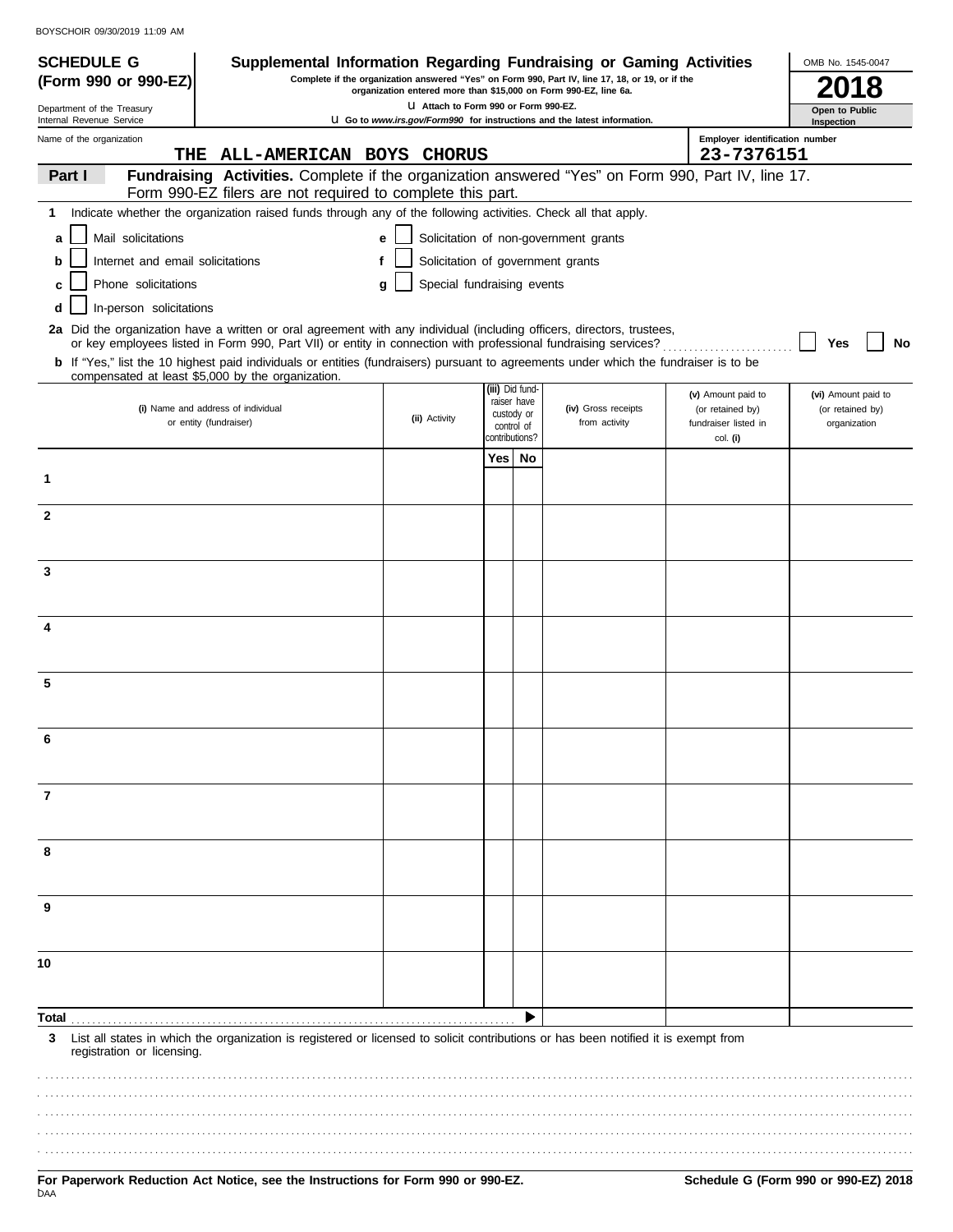|                                    | gross receipts greater than \$5,000.                  | (a) Event $#1$                                                                                                                                | (b) Event #2               | (c) Other events          |                                                       |
|------------------------------------|-------------------------------------------------------|-----------------------------------------------------------------------------------------------------------------------------------------------|----------------------------|---------------------------|-------------------------------------------------------|
|                                    |                                                       | <b>FALL</b><br><b>FUNDRAISER</b><br>(event type)                                                                                              | JOG-A-THON<br>(event type) | None<br>(total number)    | (d) Total events<br>(add col. (a) through<br>col. (c) |
| Revenue                            | 1 Gross receipts                                      | 120,892                                                                                                                                       | 97,461                     |                           | 218,353                                               |
|                                    | 2 Less: Contributions<br>3 Gross income (line 1 minus | 120,892                                                                                                                                       | 97,461                     |                           | 218,353                                               |
|                                    | 4 Cash prizes                                         |                                                                                                                                               | 18,399                     |                           | 18,399                                                |
|                                    | 5 Noncash prizes                                      |                                                                                                                                               |                            |                           |                                                       |
|                                    | 6 Rent/facility costs                                 | 25,668                                                                                                                                        | 38                         |                           | 25,706                                                |
| Expenses                           | 7 Food and beverages                                  | 320                                                                                                                                           | 616                        |                           | 936                                                   |
| Direct                             | 8 Entertainment                                       |                                                                                                                                               |                            |                           |                                                       |
|                                    |                                                       |                                                                                                                                               |                            |                           | 44,069                                                |
|                                    | 9 Other direct expenses                               | 38,862                                                                                                                                        | 5,207                      |                           |                                                       |
|                                    | Part III                                              | Gaming. Complete if the organization answered "Yes" on Form 990, Part IV, line 19, or reported more<br>than \$15,000 on Form 990-EZ, line 6a. | (b) Pull tabs/instant      |                           | (d) Total gaming (add                                 |
|                                    | 1 Gross revenue                                       | (a) Bingo                                                                                                                                     | bingo/progressive bingo    | (c) Other gaming          | col. (a) through col. (c))                            |
|                                    | 2 Cash prizes                                         |                                                                                                                                               |                            |                           |                                                       |
|                                    | 3 Noncash prizes                                      |                                                                                                                                               |                            |                           |                                                       |
| Revenue<br>ses<br>Expens<br>Direct | 4 Rent/facility costs                                 |                                                                                                                                               |                            |                           | 89,110<br>129,243                                     |
|                                    | 5 Other direct expenses                               |                                                                                                                                               |                            |                           |                                                       |
|                                    | 6 Volunteer labor                                     | Yes <b>Market</b><br>%<br>No                                                                                                                  | <b>Yes</b><br>%<br>No      | $\%$<br><b>Yes</b><br>No. |                                                       |
|                                    |                                                       |                                                                                                                                               |                            |                           |                                                       |
|                                    |                                                       |                                                                                                                                               |                            |                           |                                                       |

. . . . . . . . . . . . . . . . . . . . . . . . . . . . . . . . . . . . . . . . . . . . . . . . . . . . . . . . . . . . . . . . . . . . . . . . . . . . . . . . . . . . . . . . . . . . . . . . . . . . . . . . . . . . . . . . . . . . . . . . . . . . . . . . . . . . . . . . . . . . . . . . . . . . . . . . . . . . . . . . . . . . . . . . . . . . . . . . . . . . . . . . . . . . . . . . . . . . . . . . . . . . . . . . . . . . . . . . . . . . . . . . . . . . . . . . . . . . . . . . . . . . . . . . . . . . . . . . . . . . . . . . . . . . . . . . . . . . . . . . . . . . . . . . . . . . . . . . . . . . . . . . . . . . . . . . . . . . . . . . . .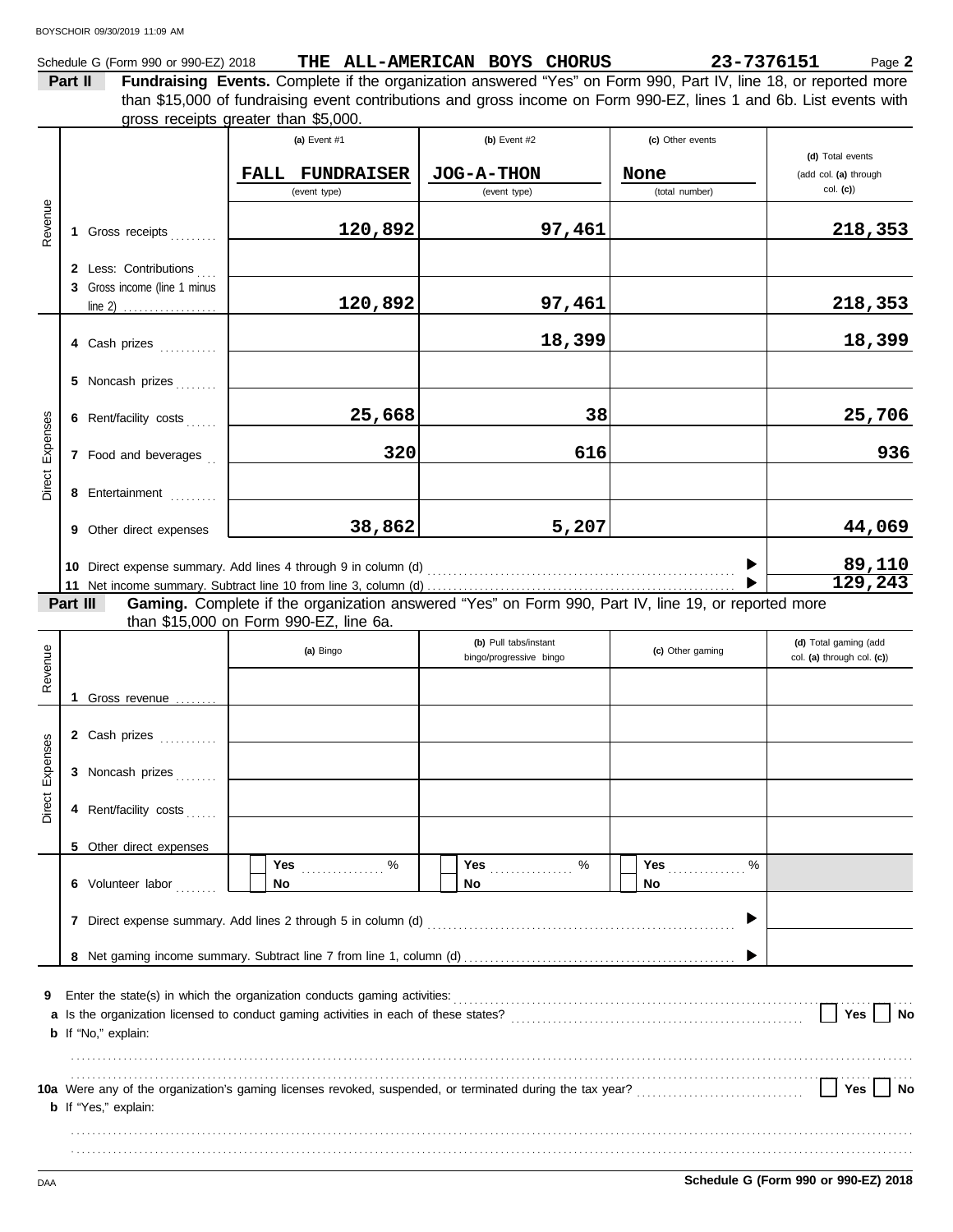|     | Schedule G (Form 990 or 990-EZ) 2018                     |                   |          | THE ALL-AMERICAN BOYS CHORUS                                                                                                                                                                                                         |  | 23-7376151                           |                 |     | Page 3 |
|-----|----------------------------------------------------------|-------------------|----------|--------------------------------------------------------------------------------------------------------------------------------------------------------------------------------------------------------------------------------------|--|--------------------------------------|-----------------|-----|--------|
| 11  |                                                          |                   |          |                                                                                                                                                                                                                                      |  |                                      |                 | Yes | No     |
| 12  |                                                          |                   |          | Is the organization a grantor, beneficiary or trustee of a trust, or a member of a partnership or other entity                                                                                                                       |  |                                      |                 |     |        |
|     |                                                          |                   |          |                                                                                                                                                                                                                                      |  |                                      |                 | Yes | No     |
| 13  | Indicate the percentage of gaming activity conducted in: |                   |          |                                                                                                                                                                                                                                      |  |                                      |                 |     |        |
| a   |                                                          |                   |          |                                                                                                                                                                                                                                      |  |                                      | 13a             |     | %      |
| b   |                                                          |                   |          | An outside facility <b>contained a set of the contract of the contract of the contract of the contract of the contract of the contract of the contract of the contract of the contract of the contract of the contract of the co</b> |  |                                      | 13 <sub>b</sub> |     | %      |
| 14  |                                                          |                   |          | Enter the name and address of the person who prepares the organization's gaming/special events books and                                                                                                                             |  |                                      |                 |     |        |
|     | records:                                                 |                   |          |                                                                                                                                                                                                                                      |  |                                      |                 |     |        |
|     |                                                          |                   |          |                                                                                                                                                                                                                                      |  |                                      |                 |     |        |
|     |                                                          |                   |          |                                                                                                                                                                                                                                      |  |                                      |                 |     |        |
|     |                                                          |                   |          |                                                                                                                                                                                                                                      |  |                                      |                 |     |        |
|     |                                                          |                   |          |                                                                                                                                                                                                                                      |  |                                      |                 |     |        |
| 15a |                                                          |                   |          | Does the organization have a contract with a third party from whom the organization receives gaming                                                                                                                                  |  |                                      |                 |     |        |
|     | revenue?                                                 |                   |          |                                                                                                                                                                                                                                      |  |                                      |                 | Yes | No     |
| b   |                                                          |                   |          |                                                                                                                                                                                                                                      |  |                                      |                 |     |        |
|     |                                                          |                   |          |                                                                                                                                                                                                                                      |  |                                      |                 |     |        |
| c   | If "Yes," enter name and address of the third party:     |                   |          |                                                                                                                                                                                                                                      |  |                                      |                 |     |        |
|     |                                                          |                   |          |                                                                                                                                                                                                                                      |  |                                      |                 |     |        |
|     |                                                          |                   |          |                                                                                                                                                                                                                                      |  |                                      |                 |     |        |
|     |                                                          |                   |          |                                                                                                                                                                                                                                      |  |                                      |                 |     |        |
|     |                                                          |                   |          | Address <b>u</b>                                                                                                                                                                                                                     |  |                                      |                 |     |        |
|     |                                                          |                   |          |                                                                                                                                                                                                                                      |  |                                      |                 |     |        |
| 16  | Gaming manager information:                              |                   |          |                                                                                                                                                                                                                                      |  |                                      |                 |     |        |
|     |                                                          |                   |          |                                                                                                                                                                                                                                      |  |                                      |                 |     |        |
|     |                                                          |                   |          |                                                                                                                                                                                                                                      |  |                                      |                 |     |        |
|     |                                                          |                   |          |                                                                                                                                                                                                                                      |  |                                      |                 |     |        |
|     |                                                          |                   |          |                                                                                                                                                                                                                                      |  |                                      |                 |     |        |
|     |                                                          |                   |          | Description of services provided <b>u</b> electron contract the contract of the contract of the contract of the contract of the contract of the contract of the contract of the contract of the contract of the contract of the con  |  |                                      |                 |     |        |
|     |                                                          |                   |          |                                                                                                                                                                                                                                      |  |                                      |                 |     |        |
|     | Director/officer                                         |                   | Employee | Independent contractor                                                                                                                                                                                                               |  |                                      |                 |     |        |
|     |                                                          |                   |          |                                                                                                                                                                                                                                      |  |                                      |                 |     |        |
| 17  | Mandatory distributions:                                 |                   |          |                                                                                                                                                                                                                                      |  |                                      |                 |     |        |
| a   |                                                          |                   |          | Is the organization required under state law to make charitable distributions from the gaming proceeds to                                                                                                                            |  |                                      |                 |     |        |
|     |                                                          |                   |          |                                                                                                                                                                                                                                      |  |                                      |                 | Yes | No     |
| b   |                                                          |                   |          | Enter the amount of distributions required under state law to be distributed to other exempt organizations or                                                                                                                        |  |                                      |                 |     |        |
|     |                                                          |                   |          | spent in the organization's own exempt activities during the tax year $\mathbf u$<br>\$                                                                                                                                              |  |                                      |                 |     |        |
|     | Part IV                                                  |                   |          | Supplemental Information. Provide the explanations required by Part I, line 2b, columns (iii) and (v); and                                                                                                                           |  |                                      |                 |     |        |
|     |                                                          |                   |          | Part III, lines 9, 9b, 10b, 15b, 15c, 16, and 17b, as applicable. Also provide any additional information.                                                                                                                           |  |                                      |                 |     |        |
|     |                                                          | See instructions. |          |                                                                                                                                                                                                                                      |  |                                      |                 |     |        |
|     |                                                          |                   |          |                                                                                                                                                                                                                                      |  |                                      |                 |     |        |
|     |                                                          |                   |          |                                                                                                                                                                                                                                      |  |                                      |                 |     |        |
|     |                                                          |                   |          |                                                                                                                                                                                                                                      |  |                                      |                 |     |        |
|     |                                                          |                   |          |                                                                                                                                                                                                                                      |  |                                      |                 |     |        |
|     |                                                          |                   |          |                                                                                                                                                                                                                                      |  |                                      |                 |     |        |
|     |                                                          |                   |          |                                                                                                                                                                                                                                      |  |                                      |                 |     |        |
|     |                                                          |                   |          |                                                                                                                                                                                                                                      |  |                                      |                 |     |        |
|     |                                                          |                   |          |                                                                                                                                                                                                                                      |  |                                      |                 |     |        |
|     |                                                          |                   |          |                                                                                                                                                                                                                                      |  |                                      |                 |     |        |
|     |                                                          |                   |          |                                                                                                                                                                                                                                      |  |                                      |                 |     |        |
|     |                                                          |                   |          |                                                                                                                                                                                                                                      |  |                                      |                 |     |        |
|     |                                                          |                   |          |                                                                                                                                                                                                                                      |  |                                      |                 |     |        |
|     |                                                          |                   |          |                                                                                                                                                                                                                                      |  | Schedule G (Form 990 or 990-EZ) 2018 |                 |     |        |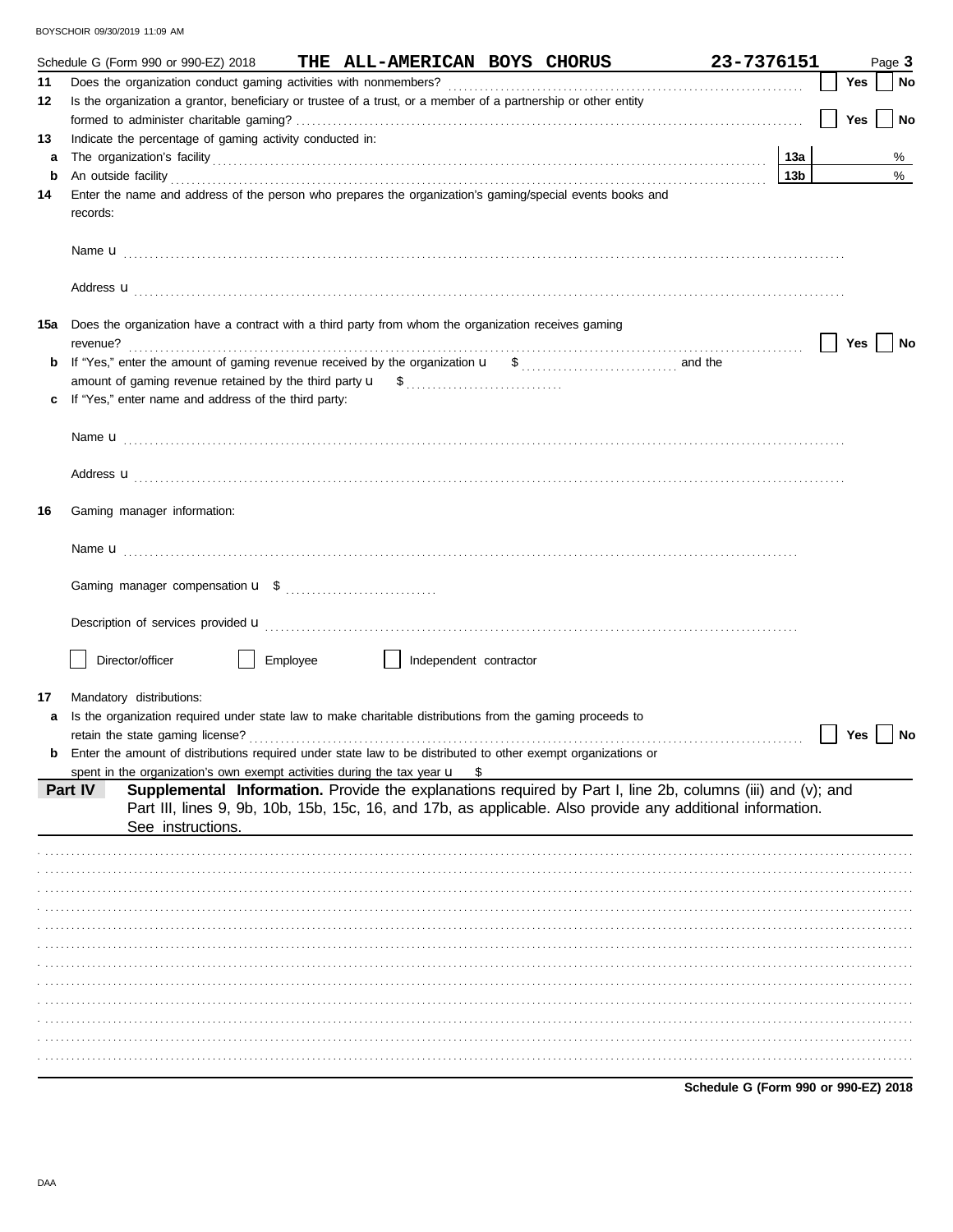|                                                                                     | Supplemental Information to Form 990 or 990-EZ                              |                                | OMB No. 1545-0047          |  |  |  |  |  |  |
|-------------------------------------------------------------------------------------|-----------------------------------------------------------------------------|--------------------------------|----------------------------|--|--|--|--|--|--|
| <b>SCHEDULE O</b><br>(Form 990 or 990-EZ)                                           | Complete to provide information for responses to specific questions on      | 2018                           |                            |  |  |  |  |  |  |
| Department of the Treasury                                                          |                                                                             | Open to Public                 |                            |  |  |  |  |  |  |
| Internal Revenue Service                                                            | u Go to www.irs.gov/Form990 for the latest information.                     | Employer identification number | <b>Inspection</b>          |  |  |  |  |  |  |
| Name of the organization                                                            | ALL-AMERICAN BOYS CHORUS<br>THE                                             | 23-7376151                     |                            |  |  |  |  |  |  |
|                                                                                     |                                                                             |                                |                            |  |  |  |  |  |  |
|                                                                                     | Form 990 - Organization's Mission                                           |                                |                            |  |  |  |  |  |  |
| THE                                                                                 | ALL-AMERICAN BOYS CHORUS PROVIDES A WORLD-ACCLAIMED                         | <b>MUSIC AND</b>               |                            |  |  |  |  |  |  |
|                                                                                     | PERFORMING ARTS CURRICULUM THAT<br><b>EDUCATES,</b><br><b>MOTIVATES AND</b> |                                | <b>BUILDS CHARACTER IN</b> |  |  |  |  |  |  |
| <b>BOYS</b>                                                                         | THROUGH UNPARALLELED OPPORTUNITIES<br>FOR PERFORMANCE,                      | LEADERSHIP,                    | <b>TRAVEL</b>              |  |  |  |  |  |  |
| AND                                                                                 | COMMUNITY SERVICE.                                                          |                                |                            |  |  |  |  |  |  |
|                                                                                     |                                                                             |                                |                            |  |  |  |  |  |  |
|                                                                                     | Form 990, Part III, Line 4d - All Other Accomplishments                     |                                |                            |  |  |  |  |  |  |
| CHORUS MEMBERS                                                                      | ARE<br><b>SCHOOLED</b><br>IN A HAPPY, MOTIVATED, AND SELF-DISCIPLINED       |                                |                            |  |  |  |  |  |  |
| ENVIRONMENT, WHERE<br>THEY ACQUIRE LEADERSHIP TRAITS AND<br>THE<br>SKILLS NEEDED TO |                                                                             |                                |                            |  |  |  |  |  |  |
| SUCCESSFUL.<br>BЕ                                                                   |                                                                             |                                |                            |  |  |  |  |  |  |
|                                                                                     |                                                                             |                                |                            |  |  |  |  |  |  |
|                                                                                     | Form 990, Part VI, Line 11b - Organization's Process to Review Form 990     |                                |                            |  |  |  |  |  |  |
| <b>BOARD</b>                                                                        | REVIEWS A DRAFT COPY OF<br>THE TAX RETURNS BEFORE FILING WITH THE TAXING    |                                |                            |  |  |  |  |  |  |
| <b>AUTHORITIES.</b>                                                                 |                                                                             |                                |                            |  |  |  |  |  |  |
|                                                                                     |                                                                             |                                |                            |  |  |  |  |  |  |
|                                                                                     | Form 990, Part VI, Line 19 - Governing Documents Disclosure Explanation     |                                |                            |  |  |  |  |  |  |
|                                                                                     | No documents available to the public                                        |                                |                            |  |  |  |  |  |  |
|                                                                                     |                                                                             |                                |                            |  |  |  |  |  |  |
|                                                                                     |                                                                             |                                |                            |  |  |  |  |  |  |
|                                                                                     |                                                                             |                                |                            |  |  |  |  |  |  |
|                                                                                     |                                                                             |                                |                            |  |  |  |  |  |  |
|                                                                                     |                                                                             |                                |                            |  |  |  |  |  |  |
|                                                                                     |                                                                             |                                |                            |  |  |  |  |  |  |
|                                                                                     |                                                                             |                                |                            |  |  |  |  |  |  |
|                                                                                     |                                                                             |                                |                            |  |  |  |  |  |  |
|                                                                                     |                                                                             |                                |                            |  |  |  |  |  |  |
|                                                                                     |                                                                             |                                |                            |  |  |  |  |  |  |
|                                                                                     |                                                                             |                                |                            |  |  |  |  |  |  |
|                                                                                     |                                                                             |                                |                            |  |  |  |  |  |  |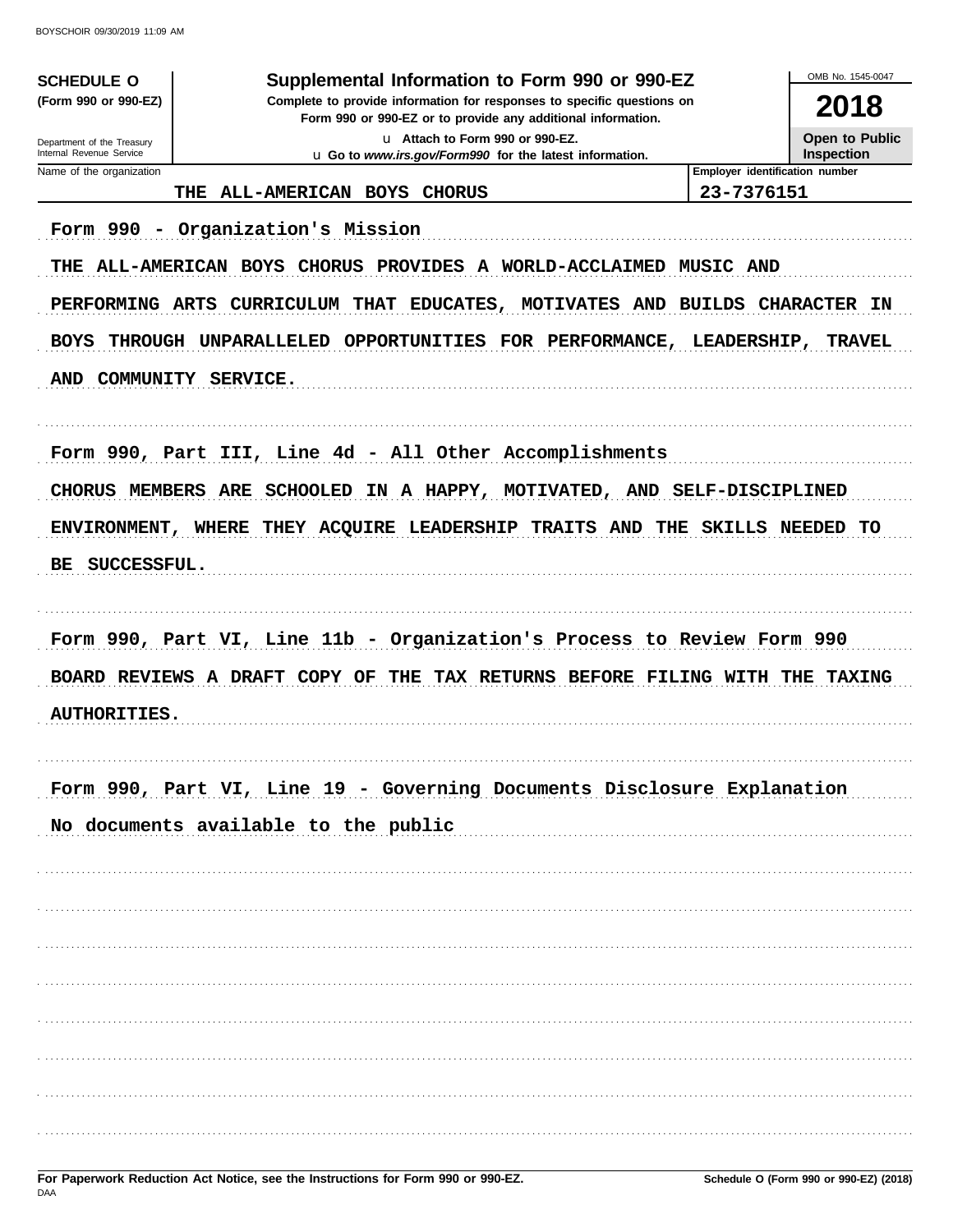|        | <b>Depreciation and Amortization</b>                                                |                                    |                      |                                                                                                                                         |                              |                | OMB No. 1545-0172  |                                           |                            |  |  |
|--------|-------------------------------------------------------------------------------------|------------------------------------|----------------------|-----------------------------------------------------------------------------------------------------------------------------------------|------------------------------|----------------|--------------------|-------------------------------------------|----------------------------|--|--|
|        | Form 4562                                                                           |                                    |                      | (Including Information on Listed Property)                                                                                              |                              |                |                    |                                           | 2018                       |  |  |
|        | Department of the Treasury                                                          |                                    |                      | u Attach to your tax return.                                                                                                            |                              |                |                    |                                           | Attachment                 |  |  |
|        | (99)<br>Internal Revenue Service                                                    |                                    |                      | u Go to www.irs.gov/Form4562 for instructions and the latest information.                                                               |                              |                |                    | 179<br>Sequence No.                       |                            |  |  |
|        | Name(s) shown on return                                                             |                                    |                      |                                                                                                                                         |                              |                | Identifying number |                                           |                            |  |  |
|        |                                                                                     | THE                                |                      | <b>ALL-AMERICAN BOYS CHORUS</b>                                                                                                         |                              |                | 23-7376151         |                                           |                            |  |  |
|        | Business or activity to which this form relates                                     |                                    |                      |                                                                                                                                         |                              |                |                    |                                           |                            |  |  |
|        | Indirect Depreciation                                                               |                                    |                      |                                                                                                                                         |                              |                |                    |                                           |                            |  |  |
|        | Part I                                                                              |                                    |                      | Election To Expense Certain Property Under Section 179                                                                                  |                              |                |                    |                                           |                            |  |  |
|        |                                                                                     |                                    |                      | Note: If you have any listed property, complete Part V before you complete Part I.                                                      |                              |                |                    |                                           |                            |  |  |
| 1      |                                                                                     |                                    |                      | Maximum amount (see instructions) contains and an intervention of the intervention amount (see instructions)                            |                              |                |                    | $\mathbf{1}$                              | 1,000,000                  |  |  |
| 2      |                                                                                     |                                    |                      |                                                                                                                                         |                              |                |                    | $\overline{2}$<br>$\overline{\mathbf{3}}$ | 2,500,000                  |  |  |
| 3      |                                                                                     |                                    |                      |                                                                                                                                         |                              |                |                    | $\overline{\mathbf{4}}$                   |                            |  |  |
| 4      |                                                                                     |                                    |                      | Dollar limitation for tax year. Subtract line 4 from line 1. If zero or less, enter -0-. If married filing separately, see instructions |                              |                |                    | 5                                         |                            |  |  |
| 5<br>6 |                                                                                     | (a) Description of property        |                      |                                                                                                                                         | (b) Cost (business use only) |                | (c) Elected cost   |                                           |                            |  |  |
|        |                                                                                     |                                    |                      |                                                                                                                                         |                              |                |                    |                                           |                            |  |  |
|        |                                                                                     |                                    |                      |                                                                                                                                         |                              |                |                    |                                           |                            |  |  |
| 7      |                                                                                     |                                    |                      |                                                                                                                                         |                              |                |                    |                                           |                            |  |  |
| 8      |                                                                                     |                                    |                      |                                                                                                                                         |                              |                |                    | 8                                         |                            |  |  |
| 9      |                                                                                     |                                    |                      | Tentative deduction. Enter the smaller of line 5 or line 8 [11] match contains the deduction. Enter the smaller of line 5 or line 8     |                              |                |                    | 9                                         |                            |  |  |
| 10     |                                                                                     |                                    |                      |                                                                                                                                         |                              |                |                    | 10                                        |                            |  |  |
| 11     |                                                                                     |                                    |                      | Business income limitation. Enter the smaller of business income (not less than zero) or line 5. See instructions                       |                              |                |                    | 11                                        |                            |  |  |
| 12     |                                                                                     |                                    |                      | Section 179 expense deduction. Add lines 9 and 10, but don't enter more than line 11                                                    |                              |                |                    | 12                                        |                            |  |  |
| 13     |                                                                                     |                                    |                      | Carryover of disallowed deduction to 2019. Add lines 9 and 10, less line 12  ▶                                                          |                              | 13             |                    |                                           |                            |  |  |
|        | Note: Don't use Part II or Part III below for listed property. Instead, use Part V. |                                    |                      |                                                                                                                                         |                              |                |                    |                                           |                            |  |  |
|        | Part II                                                                             |                                    |                      | Special Depreciation Allowance and Other Depreciation (Don't include listed property. See instructions.)                                |                              |                |                    |                                           |                            |  |  |
| 14     |                                                                                     |                                    |                      | Special depreciation allowance for qualified property (other than listed property) placed in service                                    |                              |                |                    |                                           |                            |  |  |
|        |                                                                                     |                                    |                      |                                                                                                                                         |                              |                |                    | 14                                        |                            |  |  |
| 15     |                                                                                     |                                    |                      |                                                                                                                                         |                              |                |                    | 15                                        |                            |  |  |
| 16     |                                                                                     |                                    |                      |                                                                                                                                         |                              |                |                    | 16                                        |                            |  |  |
|        | Part III                                                                            |                                    |                      | MACRS Depreciation (Don't include listed property. See instructions.)                                                                   |                              |                |                    |                                           |                            |  |  |
|        |                                                                                     |                                    |                      | <b>Section A</b>                                                                                                                        |                              |                |                    |                                           |                            |  |  |
| 17     |                                                                                     |                                    |                      |                                                                                                                                         |                              |                |                    | 17                                        | 4,476                      |  |  |
| 18     |                                                                                     |                                    |                      | If you are electing to group any assets placed in service during the tax year into one or more general asset accounts, check here       |                              |                | $\mathbf{u}$       |                                           |                            |  |  |
|        |                                                                                     |                                    |                      | Section B-Assets Placed in Service During 2018 Tax Year Using the General Depreciation System                                           |                              |                |                    |                                           |                            |  |  |
|        | (a) Classification of property                                                      |                                    | placed in<br>service | (b) Month and year (c) Basis for depreciation (d) Recovery<br>(business/investment use<br>only-see instructions)                        | period                       | (e) Convention | (f) Method         |                                           | (g) Depreciation deduction |  |  |
| 19a    | 3-year property                                                                     |                                    |                      |                                                                                                                                         |                              |                |                    |                                           |                            |  |  |
| b      | 5-year property                                                                     |                                    |                      |                                                                                                                                         |                              |                |                    |                                           |                            |  |  |
| c      | 7-year property                                                                     |                                    |                      |                                                                                                                                         |                              |                |                    |                                           |                            |  |  |
| d      | 10-year property                                                                    |                                    |                      |                                                                                                                                         |                              |                |                    |                                           |                            |  |  |
| е      | 15-year property                                                                    |                                    |                      |                                                                                                                                         |                              |                |                    |                                           |                            |  |  |
| f      | 20-year property                                                                    |                                    |                      |                                                                                                                                         |                              |                |                    |                                           |                            |  |  |
| g      | 25-year property                                                                    |                                    |                      |                                                                                                                                         | 25 yrs.                      |                | S/L                |                                           |                            |  |  |
|        | <b>h</b> Residential rental                                                         |                                    |                      |                                                                                                                                         | 27.5 yrs.                    | МM             | S/L                |                                           |                            |  |  |
|        | property                                                                            |                                    |                      |                                                                                                                                         | 27.5 yrs.                    | MM             | S/L                |                                           |                            |  |  |
| j.     | Nonresidential real                                                                 |                                    |                      |                                                                                                                                         | 39 yrs.                      | МM             | S/L                |                                           |                            |  |  |
|        | property                                                                            |                                    |                      |                                                                                                                                         |                              | <b>MM</b>      | S/L                |                                           |                            |  |  |
|        |                                                                                     |                                    |                      | Section C-Assets Placed in Service During 2018 Tax Year Using the Alternative Depreciation System                                       |                              |                |                    |                                           |                            |  |  |
| 20a    | Class life                                                                          |                                    |                      |                                                                                                                                         |                              |                | S/L                |                                           |                            |  |  |
| b      | 12-year                                                                             |                                    |                      |                                                                                                                                         | 12 yrs.                      |                | S/L                |                                           |                            |  |  |
|        | $c30$ -year                                                                         |                                    |                      |                                                                                                                                         | 30 yrs.                      | MМ             | S/L                |                                           |                            |  |  |
|        | $d$ 40-year                                                                         |                                    |                      |                                                                                                                                         | 40 yrs.                      | MM             | S/L                |                                           |                            |  |  |
|        | Part IV                                                                             | <b>Summary</b> (See instructions.) |                      |                                                                                                                                         |                              |                |                    |                                           |                            |  |  |
| 21     | Listed property. Enter amount from line 28                                          |                                    |                      |                                                                                                                                         |                              |                |                    | 21                                        |                            |  |  |
| 22     |                                                                                     |                                    |                      | Total. Add amounts from line 12, lines 14 through 17, lines 19 and 20 in column (g), and line 21. Enter                                 |                              |                |                    |                                           |                            |  |  |
|        |                                                                                     |                                    |                      |                                                                                                                                         |                              |                |                    | 22                                        | 4,476                      |  |  |
| 23     |                                                                                     |                                    |                      | For assets shown above and placed in service during the current year, enter the                                                         |                              |                |                    |                                           |                            |  |  |
|        |                                                                                     |                                    |                      |                                                                                                                                         |                              |                |                    |                                           |                            |  |  |
|        | For Paperwork Reduction Act Notice, see separate instructions.                      |                                    |                      |                                                                                                                                         |                              | 23             |                    |                                           | Form 4562 (2018)           |  |  |